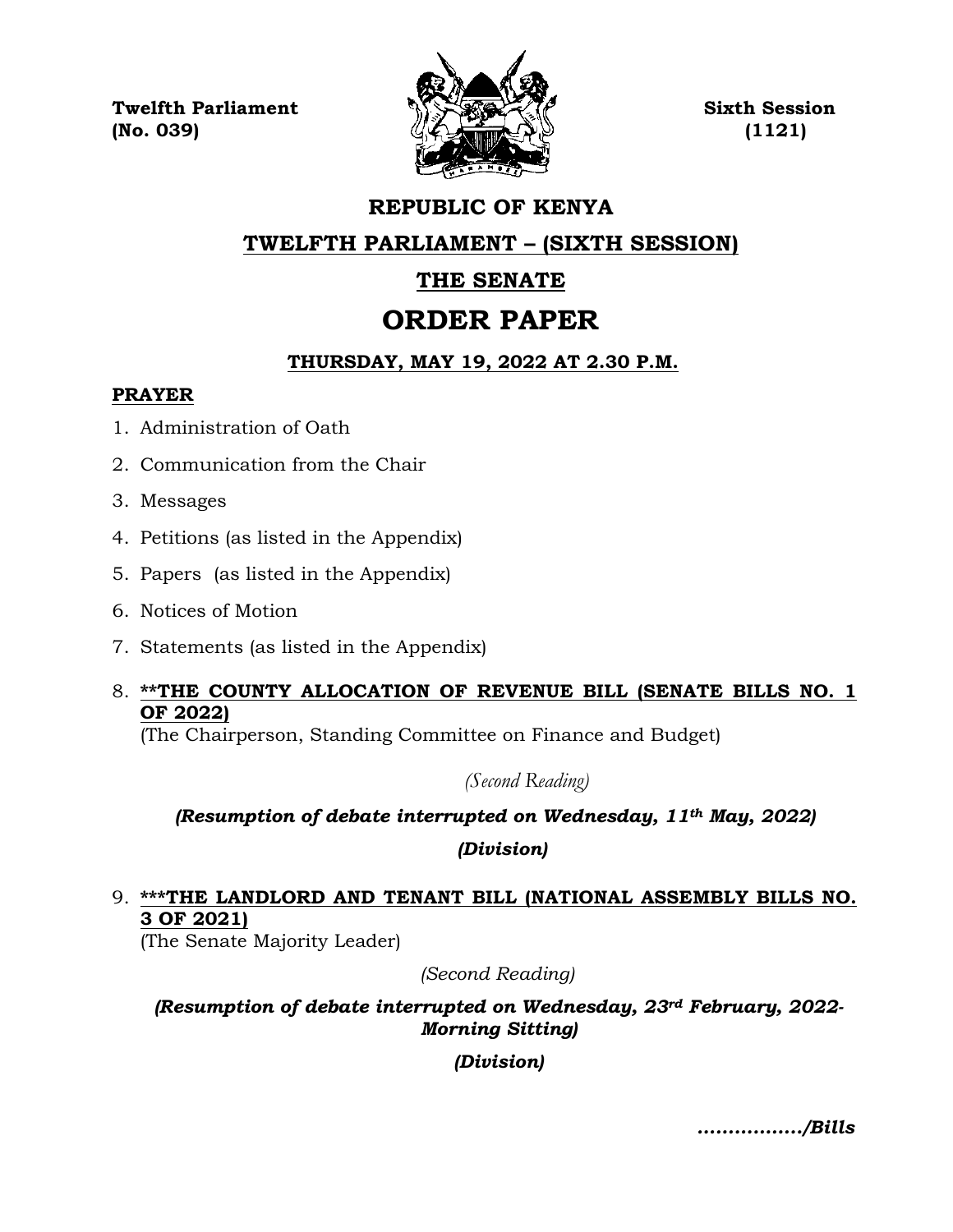#### **(No. 039) THURSDAY, MAY 19, 2022 (1122)**

#### 10. **\*THE PERSONS WITH DISABILITIES (AMENDMENT) BILL (SENATE BILLS NO. 29 OF 2020)**

(Sen. Aaron Cheruiyot, MP and Sen. (Dr) Isaac Mwaura, MP)

*(Second Reading)*

*(Resumption of debate interrupted on Thursday, 10th March, 2022) (Division)*

## 11. **\*THE ELECTION CAMPAIGN FINANCING (AMENDMENT) BILL (SENATE BILLS NO. 51 OF 2021)**

(Sen. Ledama Olekina, MP)

*(Second Reading)*

*(Resumption of debate interrupted on Wednesday, 23rd March, 2022)*

*(Division)*

# 12. **\*THE EMPLOYMENT (AMENDMENT) BILL (SENATE BILLS NO. 54 OF 2021)**

(Sen. Samson Cherarkey, MP)

*(Second Reading)*

*(Resumption of debate interrupted on Wednesday, 30th March, 2022)* 

*(Division)*

#### 13. **\*\*THE COTTON INDUSTRY DEVELOPMENT BILL (SENATE BILLS NO. 55 OF 2021)**

(The Chairperson, Standing Committee on Agriculture, Livestock and Fisheries)

*(Second Reading)*

#### *(Resumption of debate interrupted on Thursday, 31st March, 2022)*

#### *(Division)*

14. **\*\*\*THE SUGAR BILL (NATIONAL ASSEMBLY BILLS NO. 68 OF 2019)**

(The Senate Majority Leader)

*(Second Reading)*

*(Resumption of debate interrupted on Thursday, 7th April, 2022)*

*(Division)*

15. **\*\*\*THE PUBLIC PROCUREMENT AND ASSET DISPOSAL (AMENDMENT) BILL (NATIONAL ASSEMBLY BILLS NO. 32 OF 2021)**

(The Senate Majority Leader)

*(Second Reading)*

*(Resumption of debate interrupted on Thursday, 28th April, 2022) (Division)*

*……………../Bills*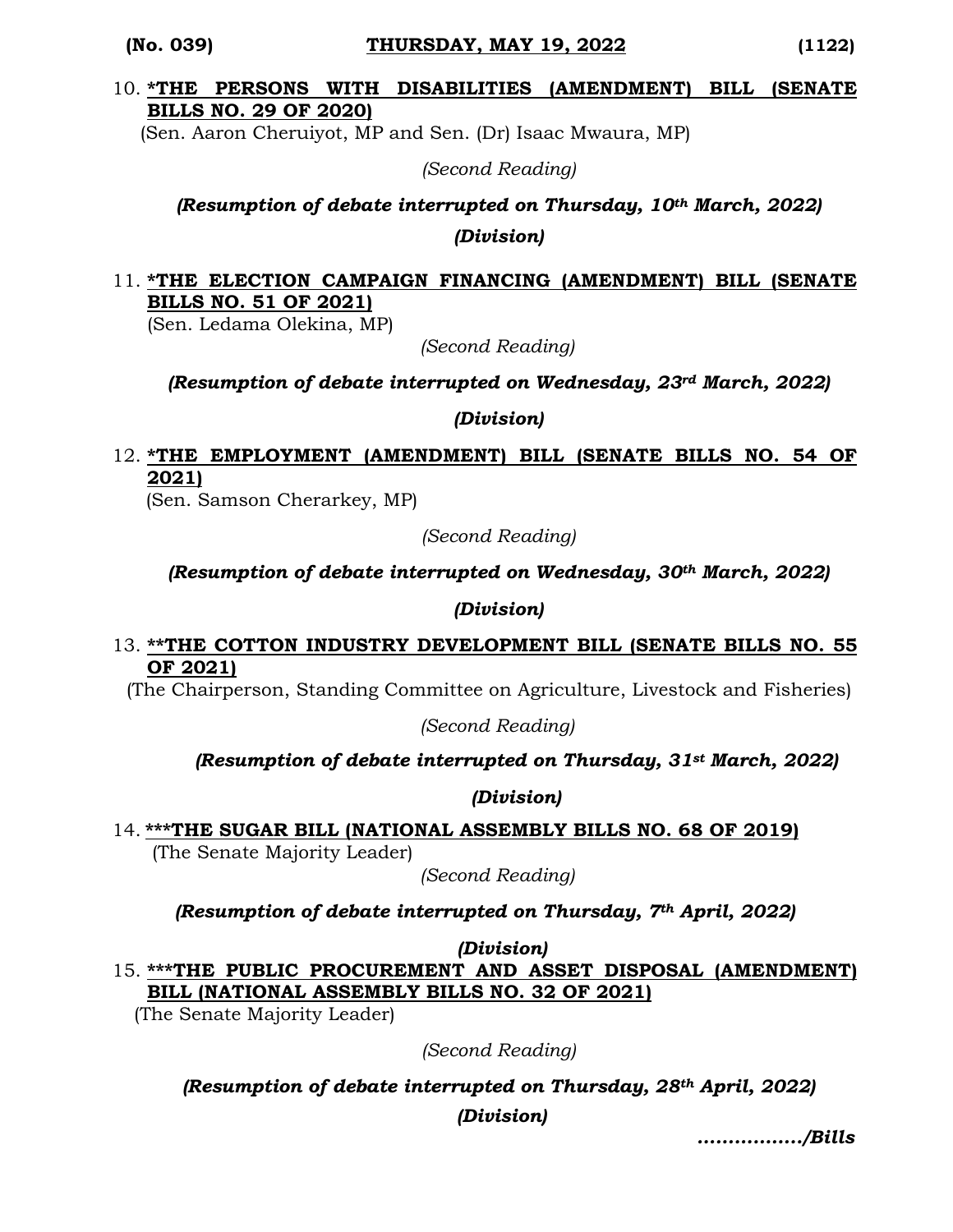#### **(No. 039) THURSDAY, MAY 19, 2022 (1123)**

# 16. **\*\*\*THE SACCO SOCIETIES (AMENDMENT) BILL (NATIONAL ASSEMBLY BILLS NO. 55 OF 2021)**

(The Senate Majority Leader)

 *(Second Reading)*

#### *(Resumption of debate interrupted on Wednesday, 4th May, 2022)*

*(Division)*

### 17. **\*\*\*THE SUSTAINABLE WASTE MANAGEMENT BILL (NATIONAL ASSEMBLY BILLS NO. 22 OF 2021)**

(The Senate Majority Leader)

*(Second Reading)*

#### *(Resumption of debate interrupted on Tuesday, 10th May, 2022)*

*(Division)*

# 18. **\*THE NATIONAL COHESION AND PEACE BUILDING BILL (SENATE BILLS NO. 19 OF 2021)**

(Sen. Judith Pareno, MP)

*(Second Reading)*

*(Resumption of debate interrupted on Wednesday, 11th May, 2022)*

*(Division)*

19. **\*THE COUNTY E-HEALTH BILL (SENATE BILLS NO. 39 OF 2021)**  (Sen. Judith Pareno, MP)

*(Second Reading)*

*(Resumption of debate interrupted on Wednesday, 11th May, 2022)*

*(Division)*

*……………../Motion*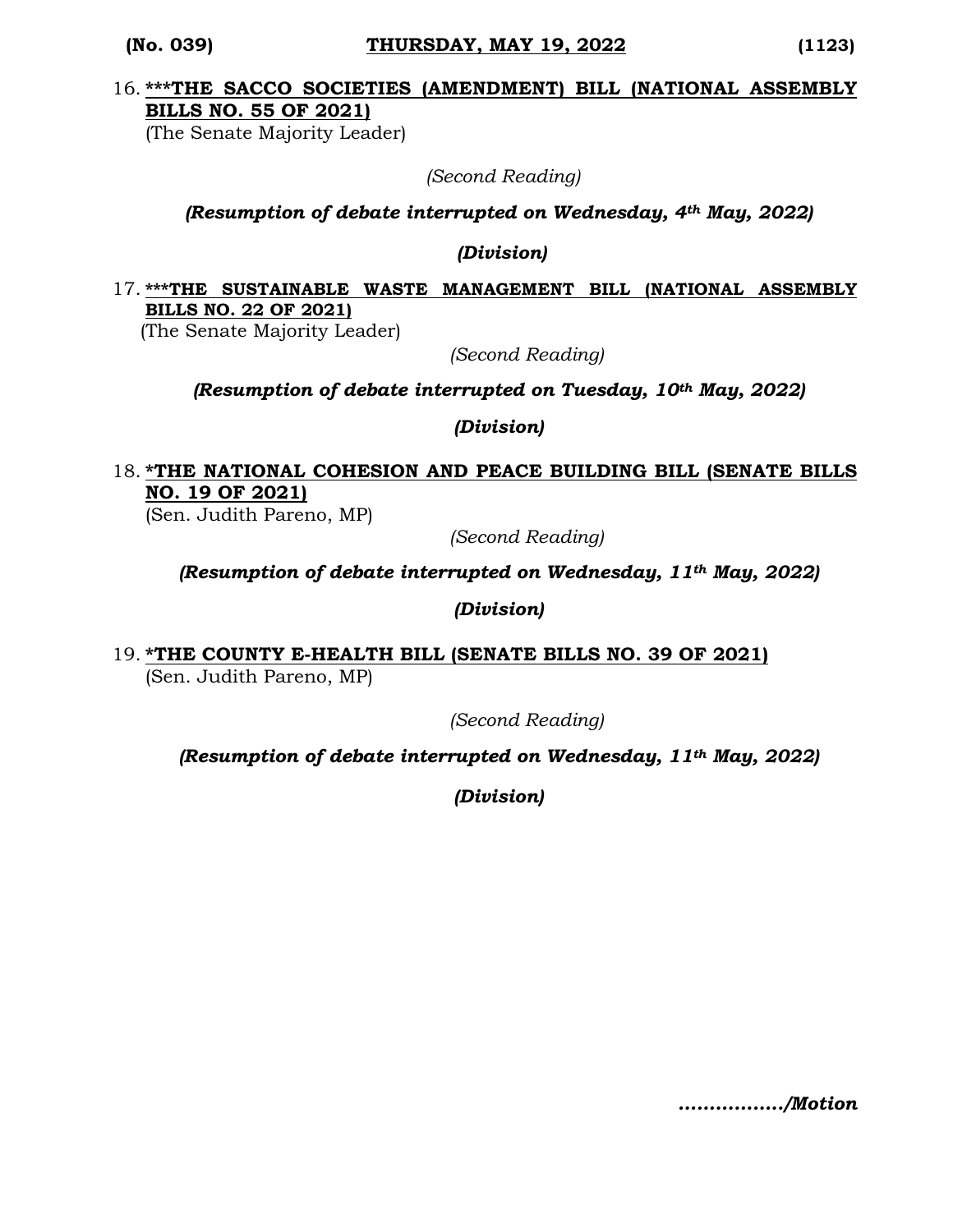#### 20. **MOTION - ADOPTION OF REPORTS OF THE SESSIONAL COMMITTEE ON COUNTY PUBLIC ACCOUNTS AND INVESTMENTS ON CONSIDERATION OF THE REPORTS BY THE AUDITOR GENERAL ON THE FINANCIAL STATEMENTS OF VARIOUS COUNTY EXECUTIVES FOR FINANCIAL YEAR 2018/2019**

(Chairperson, Sessional Committee on County Public Accounts and Investments)

**THAT,** the Senate adopts the Report of the Sessional Committee on County Public Accounts and Investments on consideration of the Reports by the Auditor General on the Financial Statements of the following County Executives for the Financial Year 2018/2019- Embu; Homa-Bay; Kericho; Kilifi; Kirinyaga; Kisii; Kwale; Machakos; Mombasa; Nandi; Baringo; Bomet; Garissa; Kajiado; and West Pokot as contained in Volume 1 of the Report and the following County Executives- Isiolo; Kakamega; Kisumu; Laikipia; Mandera; Marsabit; Nakuru; Narok; Nyandarua; Samburu; Taita Taveta; Trans-Nzoia; Uasin- Gishu; Vihiga; and Wajir, as contained in Volume 2 of the Report, Laid on the Table of the Senate on Thursday 2nd December, 2021.

#### *(Resumption of debate interrupted on Tuesday, 8th March, 2022)*

#### *(Division)*

# 21. **MOTION - ADOPTION OF THE REPORT OF THE STANDING COMMITTEE ON HEALTH ON THE SPECIAL AUDIT REPORT ON UTILIZATION OF COVID-19 FUNDS BY TWENTY EIGHT (28) COUNTY GOVERNMENTS**

(The Chairperson, Standing Committee on Health)

**THAT,** the Senate adopts the Report of the Standing Committee on Health on the special audit report on utilization of COVID-19 funds by twenty eight (28) county governments, laid on the Table of the Senate on Wednesday, 9th February, 2022.

#### *(Resumption of debate interrupted on Wednesday, 23rd March, 2022)*

#### *(Division)*

#### 22. **COMMITTEE OF THE WHOLE**

#### **\*\*THE INTERGOVERNMENTAL RELATIONS (AMENDMENT) BILL (SENATE BILLS NO. 37 OF 2021)**

(The Chairperson, Standing Committee on Devolution and Intergovernmental Relations)

*(Resumption of debate interrupted on Wednesday, 22ndDecember, 2021 – Morning Sitting)*

*(Division)*

*……………../Bills*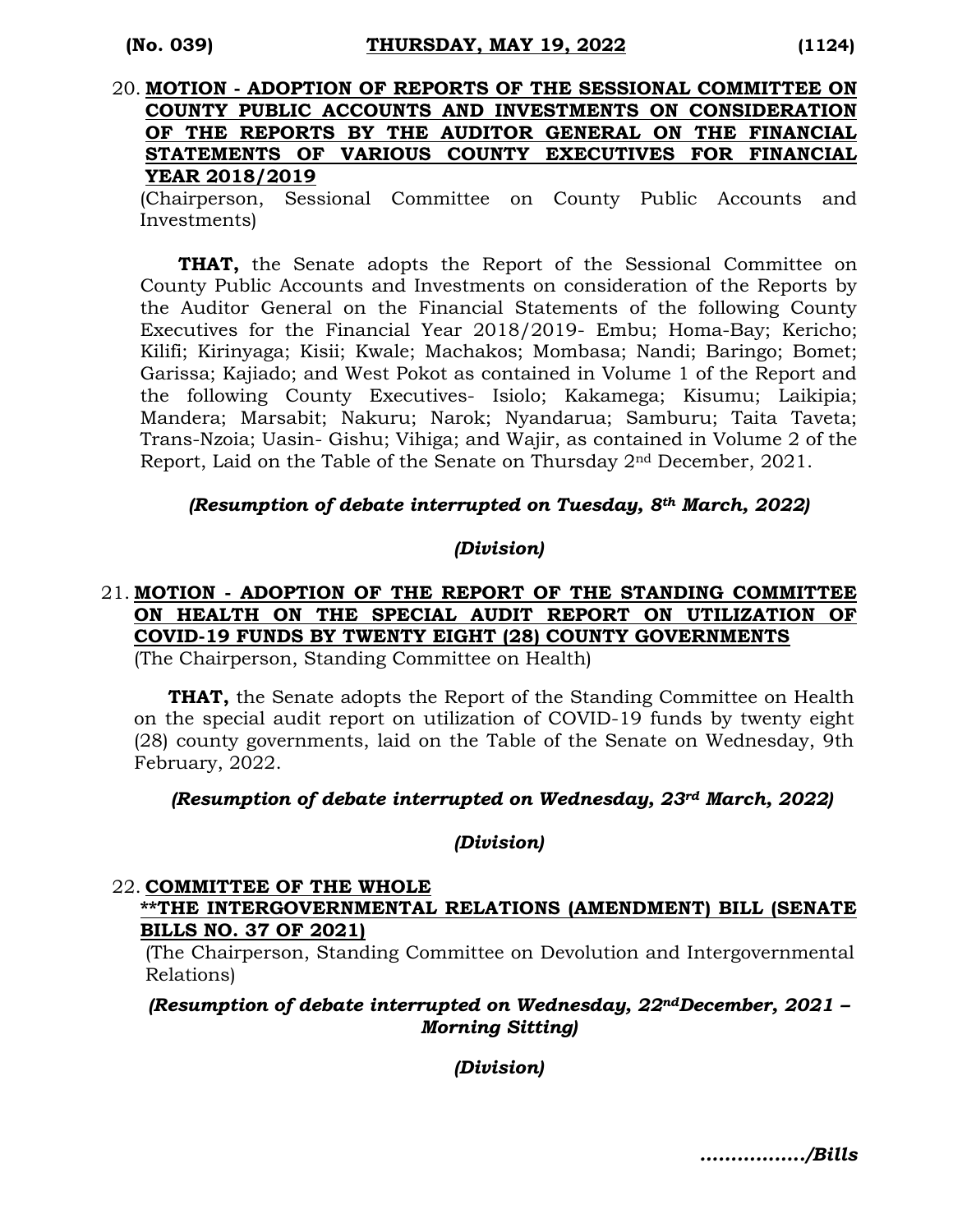#### 23. **COMMITTEE OF THE WHOLE**

# **\*THE LAW OF SUCCESSION (AMENDMENT) BILL, (SENATE BILLS NO. 15 OF 2021)**

(Sen. Abshiro Halake, MP)

*(Resumption of debate interrupted on Wednesday, 2nd March, 2022 – Morning Sitting)*

*(Division)*

#### 24. **COMMITTEE OF THE WHOLE**

### **\*THE PRESERVATION OF HUMAN DIGNITY AND ENFORCEMENT OF ECONOMIC AND SOCIAL RIGHTS BILL (SENATE BILLS NO. 21 OF 2021)**  (Sen. Abshiro Halake, MP)

## *(Resumption of debate interrupted on Wednesday, 2nd March, 2022 – Morning Sitting)*

#### *(Division)*

# 25. **COMMITTEE OF THE WHOLE \*THE LIFESTYLE AUDIT BILL (SENATE BILLS NO. 36 OF 2021)**

(Sen. (CPA). Farhiya Haji, MP)

### *(Resumption of debate interrupted on Tuesday, 1st March, 2022) (Division)*

#### 26. **COMMITTEE OF THE WHOLE \*THE SPECIAL NEEDS EDUCATION BILL (SENATE BILLS NO. 44 OF 2021)**  (Sen. (Dr.) Getrude Musuruve and Sen. (Prof.) Margaret Kamar, MP)

### *(Resumption of debate interrupted on Wednesday, 2nd March, 2022 – Morning Sitting)*

*(Division)*

#### 27. **COMMITTEE OF THE WHOLE**

**\*THE MENTAL HEALTH (AMENDMENT) BILL (SENATE BILLS NO. 28 OF 2020)**

(Sen. (Arch.) Sylvia Kasanga, MP)

# *(Consideration of National Assembly Amendments)*

*(Resumption of debate interrupted on Thursday, 7th April, 2022) (Division)*

*……………../Bills*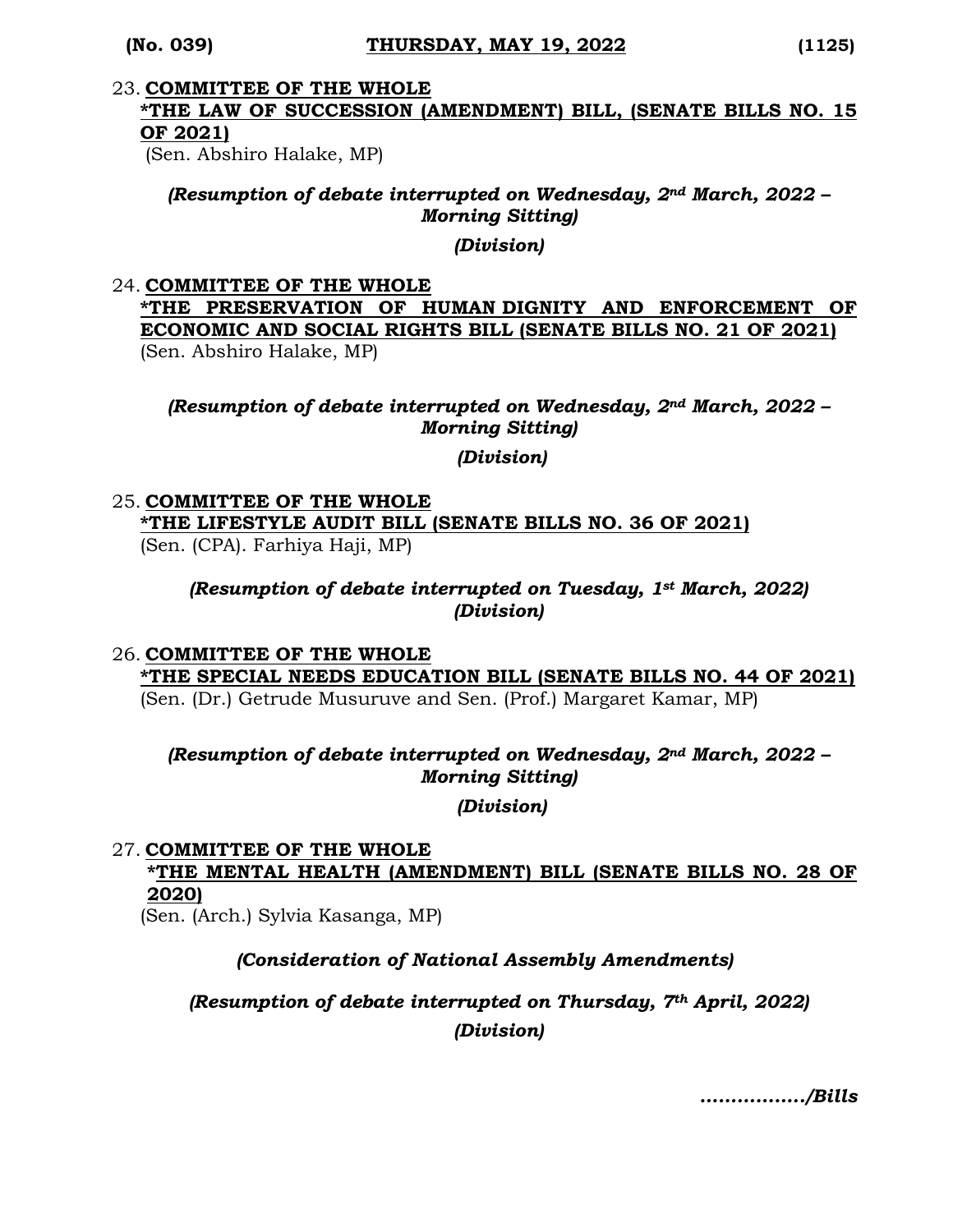#### 28. **COMMITTEE OF THE WHOLE**

# **\*\*\*THE IRRIGATION (AMENDMENT) BILL (NATIONAL ASSEMBLY BILLS NO. 12 OF 2021)**

(The Senate Majority Leader)

#### *(Resumption of debate interrupted on Wednesday, 4th May, 2022)*

*(Division)*

#### 29. **COMMITTEE OF THE WHOLE**

### **\*\*THE COUNTY ALLOCATION OF REVENUE BILL (SENATE BILLS NO. 1 OF 2022)**

(The Chairperson, Standing Committee on Finance and Budget)

#### 30. **COMMITTEE OF THE WHOLE**

#### **\*THE ELECTIONS (AMENDMENT) (NO. 3) BILL (SENATE BILLS NO. 48 OF 2021)**

(Sen. (Eng.) Ephraim Maina, MP)

#### 31. **COMMITTEE OF THE WHOLE \*THE KENYA MEDICAL SUPPLIES AUTHORITY (AMENDMENT) BILL (SENATE BILLS NO. 53 OF 2021)**  (Sen. Naomi Shiyonga, MP)

#### 32. **MOTION - ADOPTION OF THE REPORT OF THE SESSIONAL COMMITTEE ON DELEGATED LEGISLATION ON ITS CONSIDERATION OF THE CONTROLLER OF BUDGET (COB) REGULATIONS, 2021**

(The Chairperson, Sessional Committee on Delegated Legislation)

 **THAT,** the Senate adopts the Report of the Sessional Committee on Delegated Legislation on its consideration of the Controller of Budget (COB) Regulations, 2021, laid on the Table of the Senate on Tuesday, 10<sup>th</sup> May, 2022 and pursuant to Section 18 of the Statutory Instruments Act, 2013 **annuls** the Controller of Budget Regulations, 2021.

#### *(Resumption of debate interrupted on Wednesday, 18th May, 2022)*

# 33. **MOTION - ADOPTION OF THE REPORT OF THE STANDING COMMITTEE ON EDUCATION ON THE INQUIRY INTO THE EARLY CHILDHOOD DEVELOPMENT EDUCATION (ECDE) LANDSCAPE IN THE COUNTRY**

(The Chairperson, Standing Committee on Education)

**THAT,** the Senate adopts the Report of the Standing Committee on Education on the inquiry into the Early Childhood Development Education (ECDE) landscape in the country, laid on the Table of the Senate on Tuesday, 10th May, 2022.

*……………../Motions*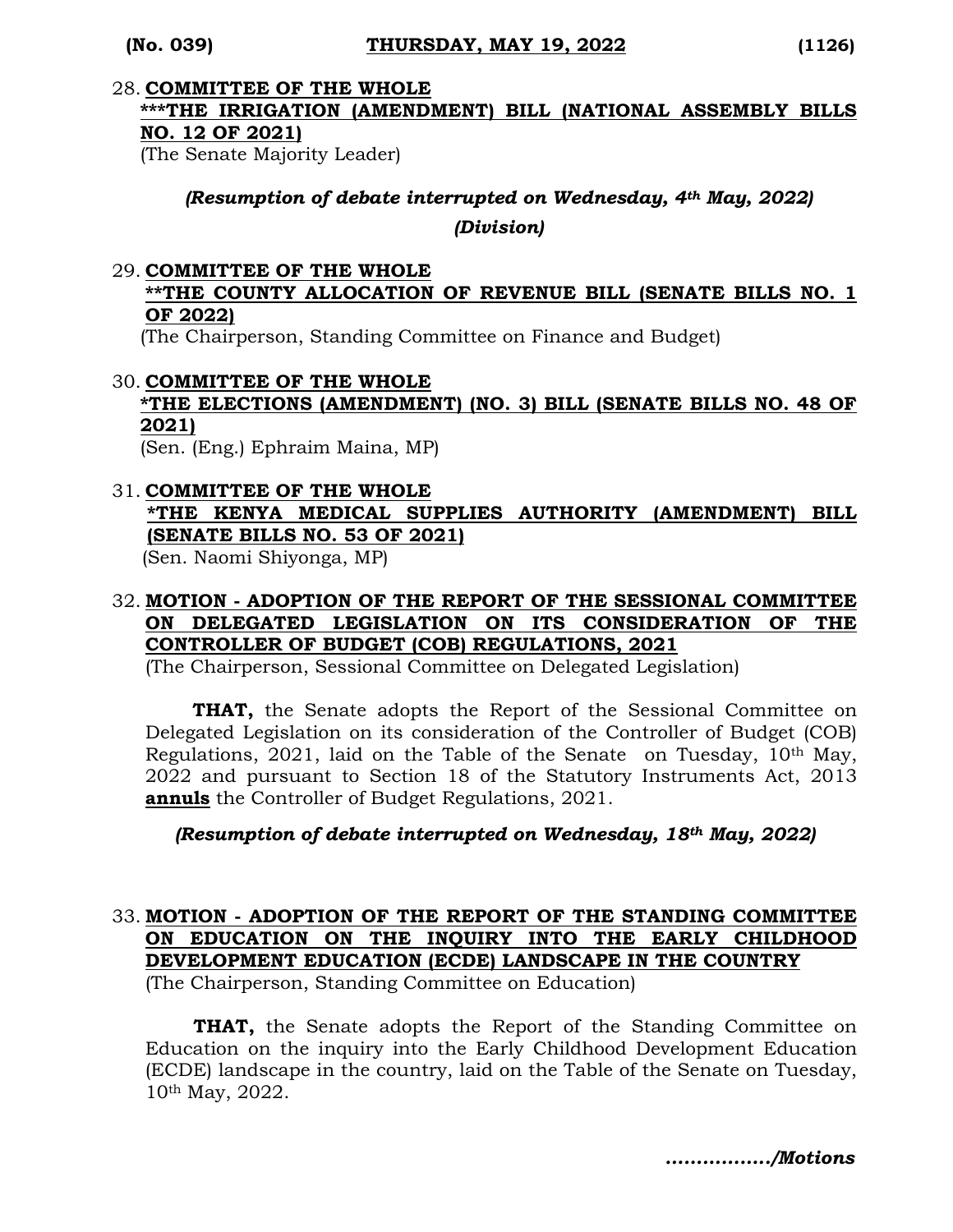### 34. **MOTION - ADOPTION OF THE REPORT OF THE STANDING COMMITTEE ON HEALTH ON THE ALLEGED NEGLIGENCE BY THE KENYATTA NATIONAL HOSPITAL IN THE MEDICAL CASE OF THE LATE (PROF.) KEN WALIBORA, PRIOR TO HIS DEATH**

(The Chairperson, Standing Committee on Health)

**THAT,** the Senate adopts the Report of the Standing Committee on Health on the alleged negligence of the late Prof. Ken Walibora prior to his death at the Kenyatta National Hospital, laid on the Table of the Senate on Tuesday, 30th March, 2021.

#### 35. **MOTION - ADOPTION OF THE FIRST PROGRESS REPORT OF THE STANDING COMMITTEE ON HEALTH ON THE COVID-19 PANDEMIC SITUATION IN KENYA**

(The Chairperson, Standing Committee on Health)

**THAT,** the Senate adopts the First Progress Report of the Standing Committee on Health on the Covid-19 pandemic situation in Kenya, laid on the Table of the Senate on Tuesday, 30th March, 2021.

#### 36. **MOTION - ADOPTION OF THE SECOND PROGRESS REPORT OF THE STANDING COMMITTEE ON HEALTH ON THE COVID-19 SITUATION IN KENYA AND PRELIMINARY FINDINGS ON THE SPECIAL AUDIT REPORT ON THE UTILIZATION OF COVID - 19 FUNDS BY COUNTY GOVERNMENTS.**

(The Chairperson, Standing Committee on Health)

**THAT,** the Senate adopts the Second Progress Report of the Standing Committee on Health on the COVID-19 situation in Kenya and preliminary findings of the Committee, on the Special Audit Report on the Utilization of COVID-19 funds by County Governments, laid on the table of the Senate on Tuesday, 30th March, 2021.

### 37. **MOTION - ADOPTION OF THE THIRD PROGRESS REPORT OF THE STANDING COMMITTEE ON HEALTH ON THE COVID-19 SITUATION IN KENYA AND PRELIMINARY FINDINGS ON THE NATIONWIDE COVID-19 VACCINE ROLL OUT**

(The Chairperson, Standing Committee on Health)

**THAT,** the Senate adopts the Third Progress Report of the Standing Committee on Health on the COVID-19 situation in Kenya and preliminary findings on the nationwide COVID-19 vaccine roll out, laid on the Table of the Senate on Tuesday, 21st September, 2021.

*……………../Motions*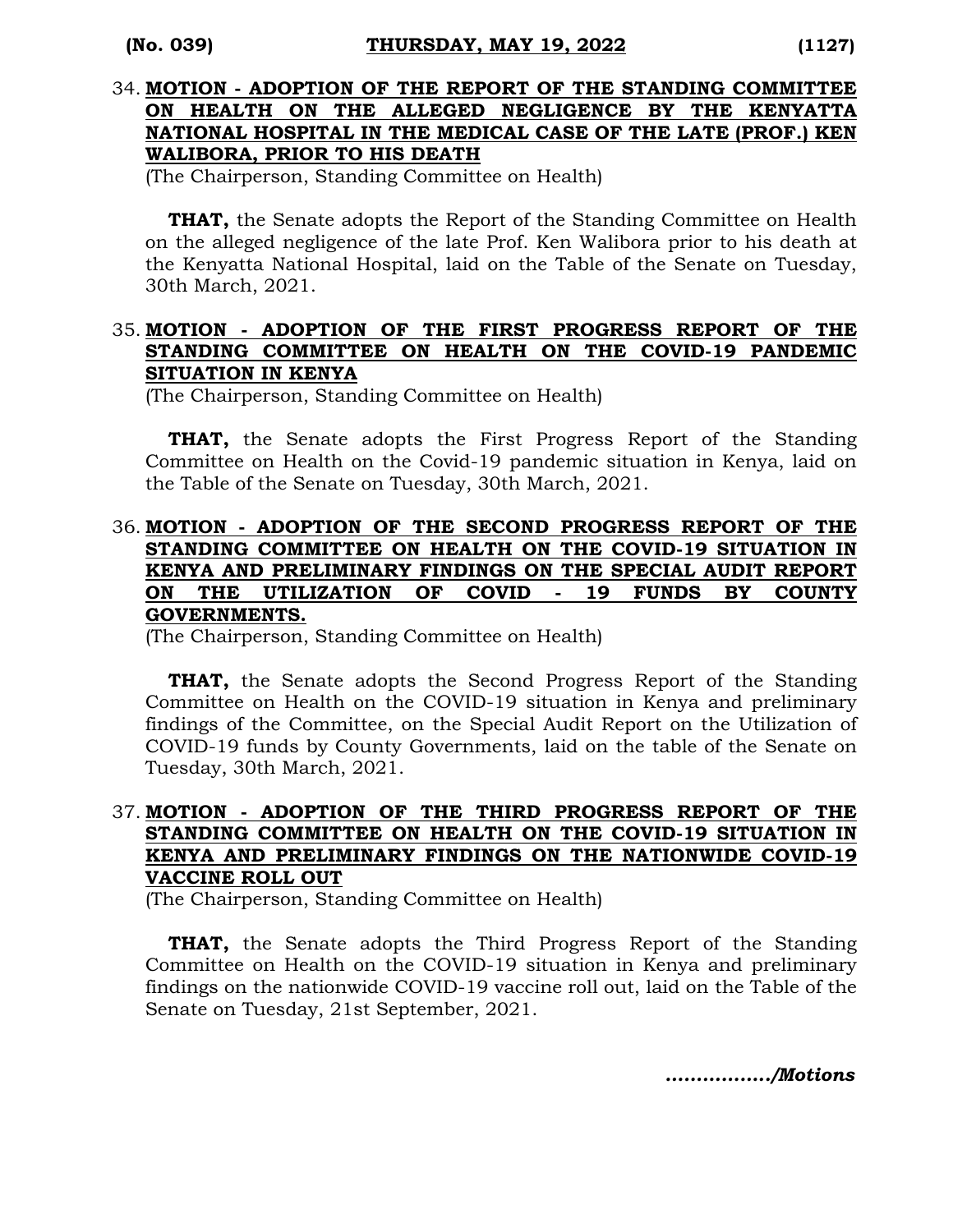### 38. **MOTION - ADOPTION OF THE FOURTH PROGRESS REPORT OF THE STANDING COMMITTEE ON HEALTH ON THE COVID-19 PANDEMIC SITUATION AND THE IMPLEMENTATION OF THE NATIONWIDE COVID-19 VACCINE DEPLOYMENT**

(The Chairperson, Standing Committee on Health)

**THAT,** the Senate adopts the Fourth Progress Report of the Standing Committee on Health on the Covid-19 pandemic situation and the implementation of the Nationwide Covid-19 vaccine deployment, laid on the Table of the Senate on Thursday, 2nd December, 2021.

#### 39. **MOTION – ADJOURNMENT OF THE SENATE**

(The Senate Majority Leader)

**THAT**, pursuant to Standing Orders 28 and 29, the Senate do adjourn until Tuesday, 7th June, 2022.

**--xxx—**

*….…………../Notice*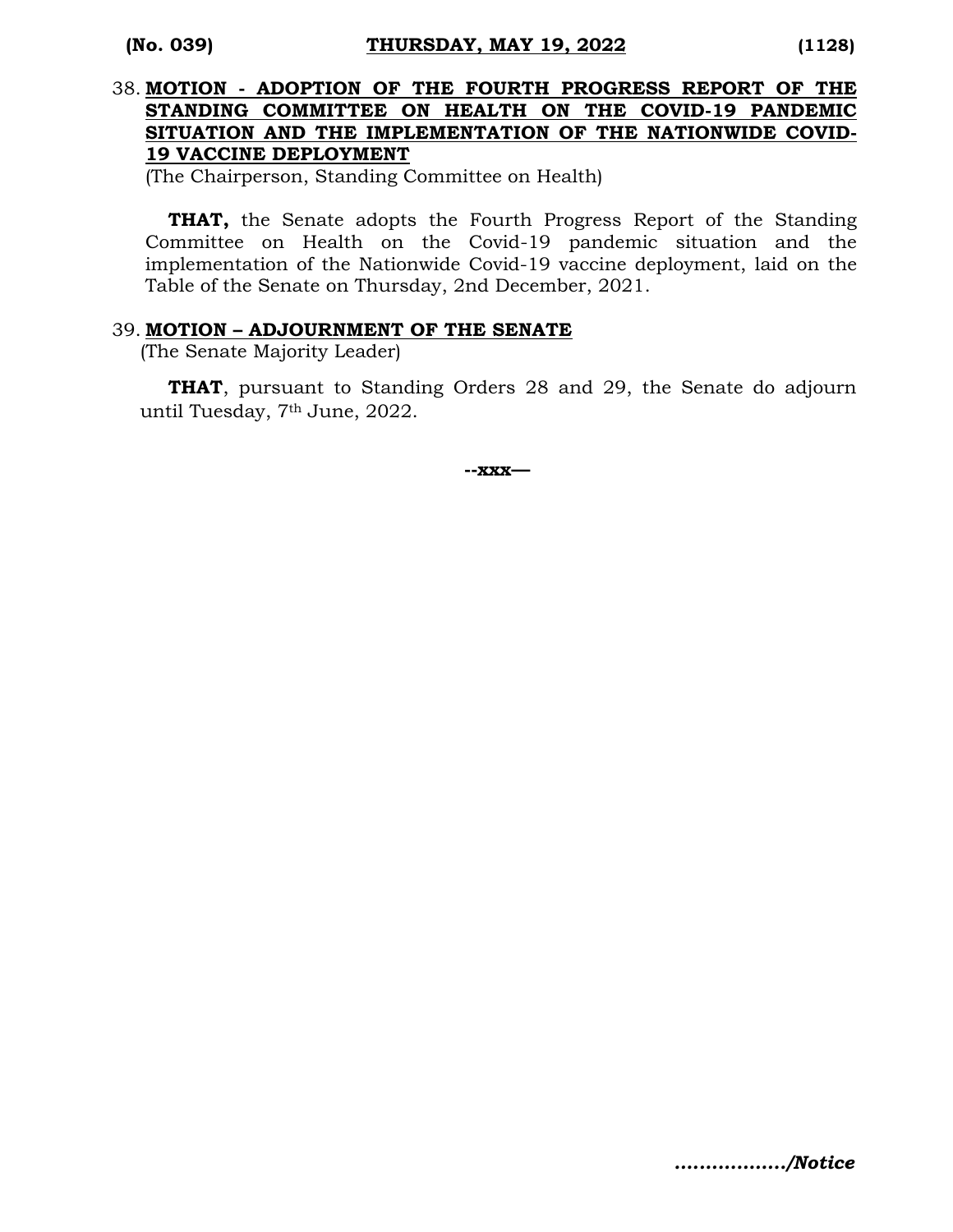#### **NOTICE**

- **1. NOTICE** is given that, pursuant to Standing Order 251A and 251B, the sitting will be a hybrid sitting consisting of Senators who are physically present in the Senate Chamber and Senators participating virtually from a remote location through **Zoom** online meeting platform, as per guidelines issued by the Speaker pursuant to Standing Order 251A (4).
- **2. NOTICE** is given that on 9<sup>th</sup> February, 2022, the Senate resolved –

**THAT**, notwithstanding the provisions of Standing Order 106 (1), the debate on any Motion for the adjournment of the Senate to a day other than the next normal sitting day in accordance with the calendar of the Senate shall be limited to a maximum of two hours with not more than fifteen minutes for each Senator speaking after which the Senate shall adjourn without question put; Provided that when the period of recess proposed by any such Motion does not exceed nine calendar days, the debate shall be limited to a maximum of thirty (30) minutes, and shall be confined to the question of adjournment.

### **KEY**

- **\*\*\*\*-** Denotes a Majority /Minority Party Bill
- **\*\*\*-** Denotes a National Assembly Bill
- **\*\*-** Denotes a Committee Bill
- **\*-** Denotes any other Bill

------------------------

*……………/Notice of Amendments*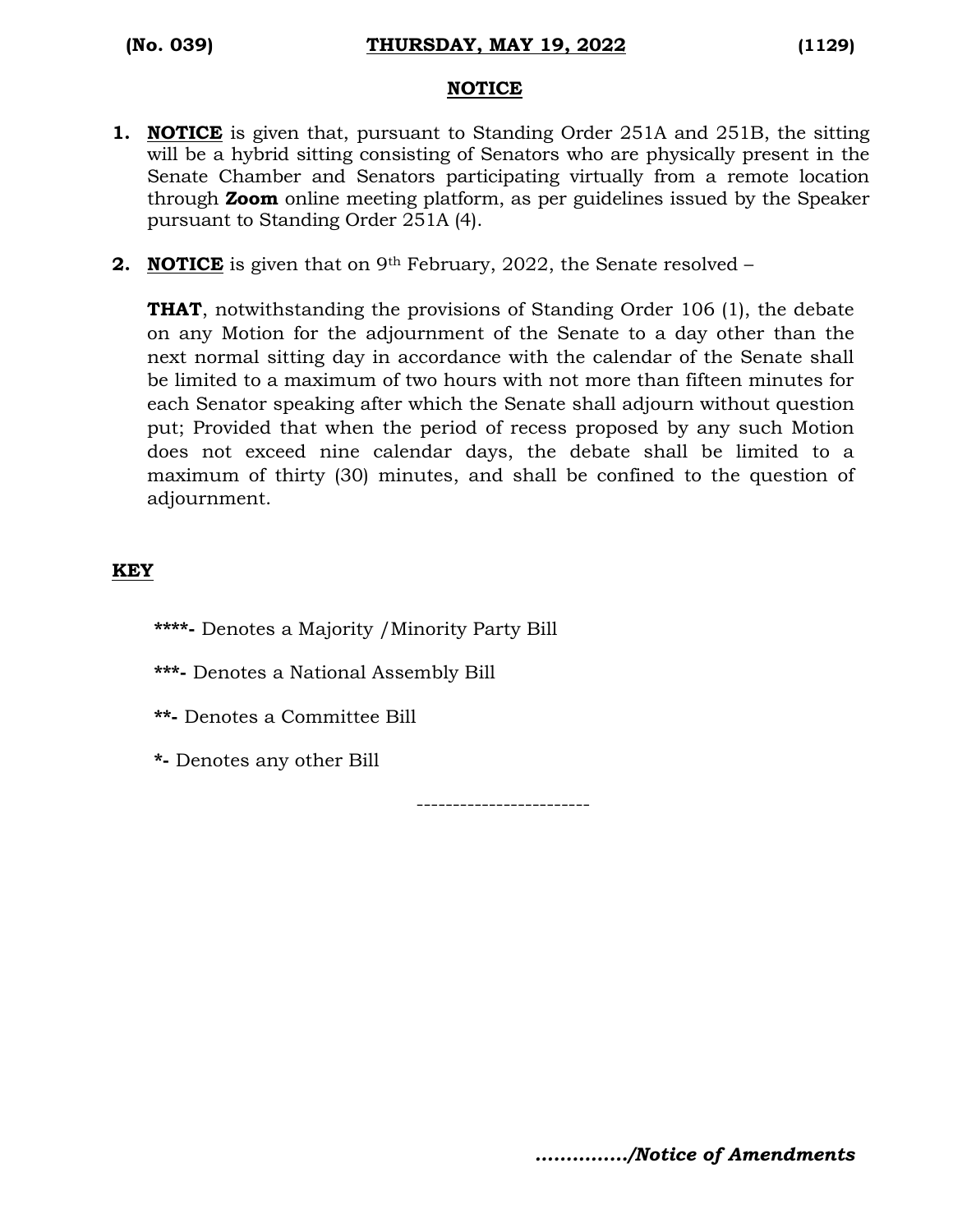**A. \*\*THE INTERGOVERNMENTAL RELATIONS (AMENDMENT) BILL, 2021 (SENATE BILLS NO. 37 OF 2021)**

(Chairperson, Standing Committee on Devolution and Intergovernmental Relations)

**i.) NOTICE** is given that the Chairperson, Standing Committee on Devolution and Intergovernmental Relations, intends to move the following amendments to the Intergovernmental Relations (Amendment) Bill, 2021, at the Committee Stage –

# **CLAUSE 2**

**THAT** clause 2 of the Bill be amended by inserting the following new paragraph immediately after the proposed paragraph (n) –

(na) conditions for the termination of the agreement.

# **CLAUSE 3**

**THAT** clause 3 of the Bill be amended by inserting the following new section immediately after the proposed section 26F –

| Role<br>οf     | 26G. The Technical Committee shall, in            |  |  |  |  |
|----------------|---------------------------------------------------|--|--|--|--|
| Technical      | undertaking duties under this Part –              |  |  |  |  |
| Committee in   | (a) witness the execution of a transfer<br>- or   |  |  |  |  |
| transfer<br>or | delegation of a power, function<br><sub>or</sub>  |  |  |  |  |
| delegation of  | competency;                                       |  |  |  |  |
| powers,        | (b) provide administrative support to the parties |  |  |  |  |
| functions      | to the transfer agreement during the transfer     |  |  |  |  |
| and            | process; and                                      |  |  |  |  |
| competencies   | (c) prepare and maintain an inventory of assets   |  |  |  |  |
|                | and liabilities of the transferred functions.     |  |  |  |  |

**ii.) NOTICE** is given that the Senator for Nyamira County (Sen. Erick Okong'o Mogeni,MP) intends to move the following amendments to the Intergovernmental Relations (Amendment) Bill, Senate Bills No. 37 of 2021, at the Committee Stage —

# **NEW CLAUSE 1A**

**THAT** the Bill be amended by inserting the following new clause immediately after clause 1 –

Amendment of section 2 of No. 2 of 2012.

**1A.** Section 2 of the Intergovernmental Relations Act, hereinafter referred to as the "principal Act", is amended by inserting the following new definition immediately after the definition of the word "Council" —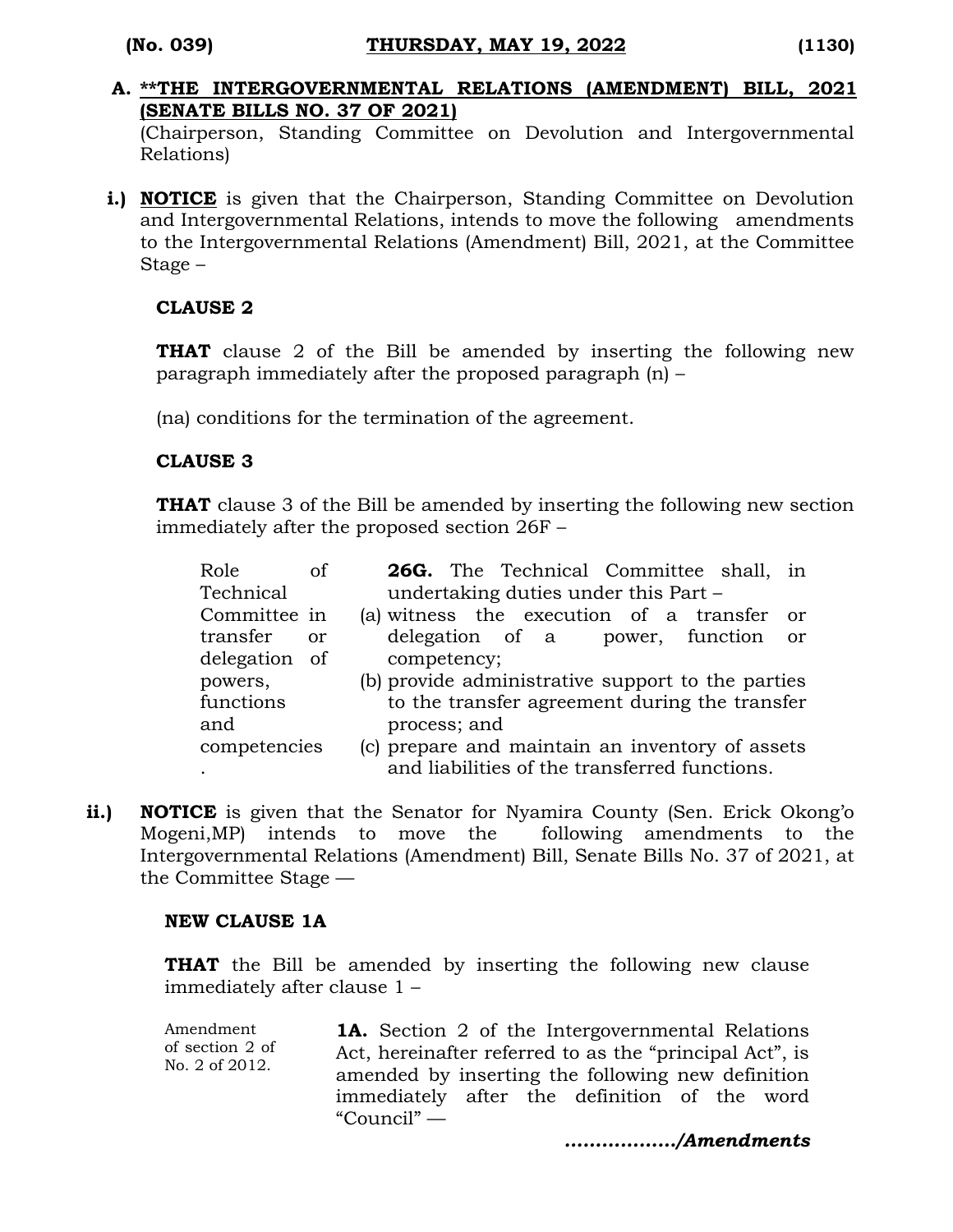"Council Secretariat" means the Secretariat to the Council of County Governors established under section 23A.

#### **NEW CLAUSE 1B**

**THAT** the Bill be amended by inserting the following new clause immediately after new clause 1A –

Amendment of section 12 of No. 2 of 2012. **1B.** The principal Act is amended by deleting section 12 and substituting therefor th following new section –

| Functions  |     |                              |                    |  | <b>12.</b> The Technical Committee    |  |  |  |
|------------|-----|------------------------------|--------------------|--|---------------------------------------|--|--|--|
| of         | the | shall—                       |                    |  |                                       |  |  |  |
| Technical  |     |                              |                    |  | (a) be responsible for the day-to-day |  |  |  |
| Committee. |     | administration of the Summit |                    |  |                                       |  |  |  |
|            |     |                              | and in particular— |  |                                       |  |  |  |
|            |     |                              |                    |  | (i) facilitate the activities of the  |  |  |  |

- Summit; and (ii) implement the decisions of the Summit;
- (b) take over the residual functions of the transition entity established under the law relating to transition to devolved government after dissolution of such entity; and
- (c) perform any other function as may be assigned to it by the Summit or any other law.

#### **NEW CLAUSE 1C.**

**THAT** the Bill be amended by inserting the following new clause immediately after new clause 1B –

Amendment of section 14 of No. 2 of 2012. **1C.** Section 14 of the principal Act is amended in paragraph (b) by deleting the words "and to the Council" appearing immediately after the words "to the Summit".

#### **NEW CLAUSE 1D**

**THAT** the Bill be amended by inserting the following new clause immediately after new clause 1C –

| Amendment     | <b>1D.</b> Section 15 of the principal Act is amended in |
|---------------|----------------------------------------------------------|
| of section 15 | subsection $(5)$ by $-$                                  |
| of No. $2$ of | /Amendments                                              |
| 2012.         |                                                          |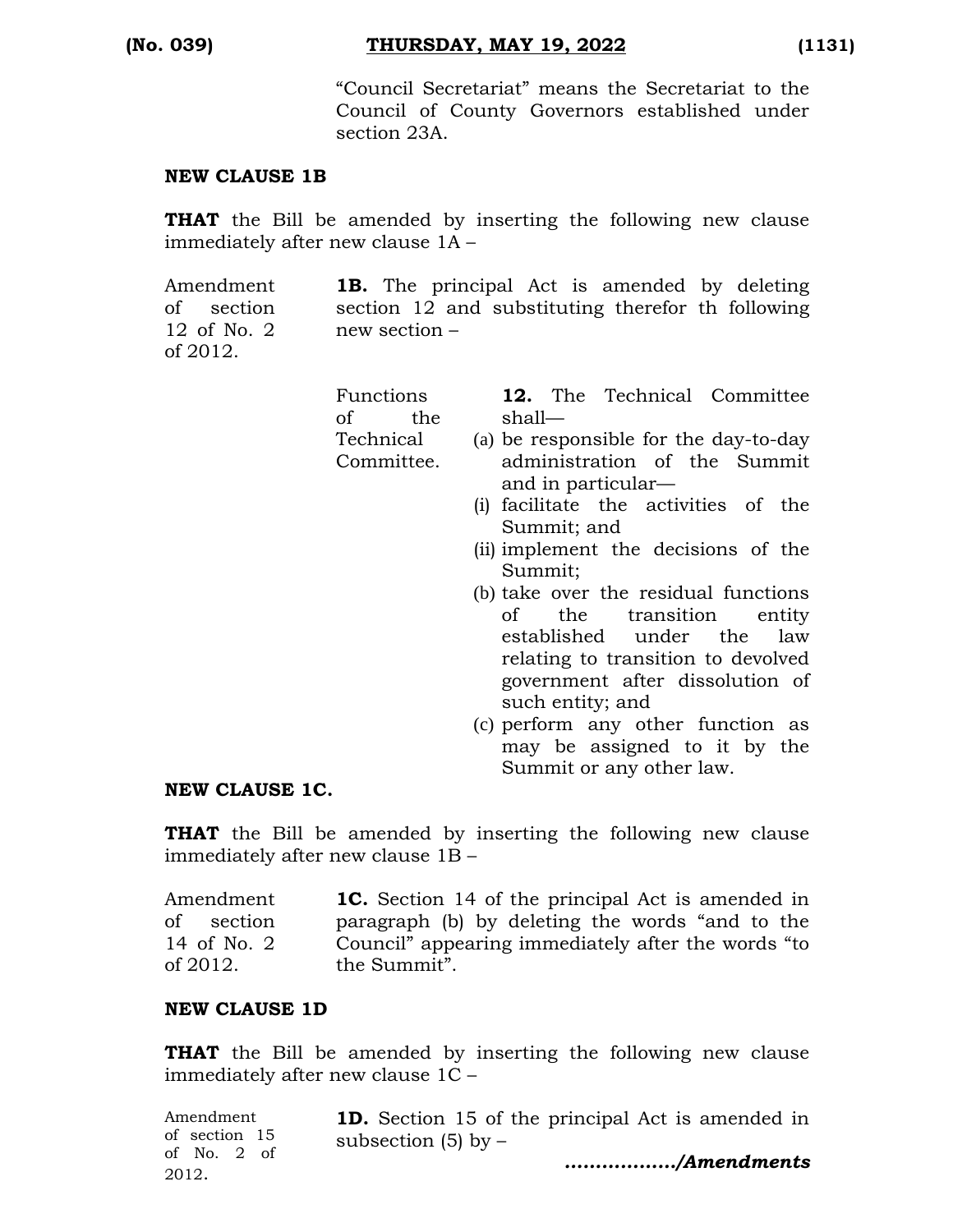- (a) deleting the words "the Council" appearing immediately after the words "of the Summit" in paragraph (a);
- (b) deleting the words "the Council" appearing immediately after the words "of the Summit" in paragraph (e); and
- (c) deleting the words "the Council" appearing immediately after the words "by the Summit" in paragraph (f).

#### **NEW CLAUSE 1E**

**THAT** the Bill be amended by inserting the following new clause immediately after new clause 1D –

| Amendment              | <b>1E.</b> Section 17 of the principal Act is amended by |  |
|------------------------|----------------------------------------------------------|--|
| of section 17          | deleting the words "the Council" appearing               |  |
| of No. $2$ of<br>2012. | immediately after the words "the Technical               |  |
|                        | Committee".                                              |  |

### **NEW CLAUSE 1F**

**THAT** the Bill be amended by inserting the following new clause immediately after the new clause 1E –

Insertion of new section 23A in No. 2 of 2012.

**1F.** The principal Act is amended by inserting the following new section immediately after section 23 —

The Council Secretariat.

**23A.** (1) There shall be a Secretariat of the Council of County Governors to be known as the Council Secretariat. (2) The Council Secretariat

shall be headed by a chief executive officer and comprise such other staff as may be determined by the Council.

(3) The chief executive officer shall be competitively recruited and appointed by the Council.

(4) A person is qualified to be appointed as a chief executive officer if that person-

- (a) holds a degree from a university recognised in Kenya;
- (b) has at least five years relevant professional experience;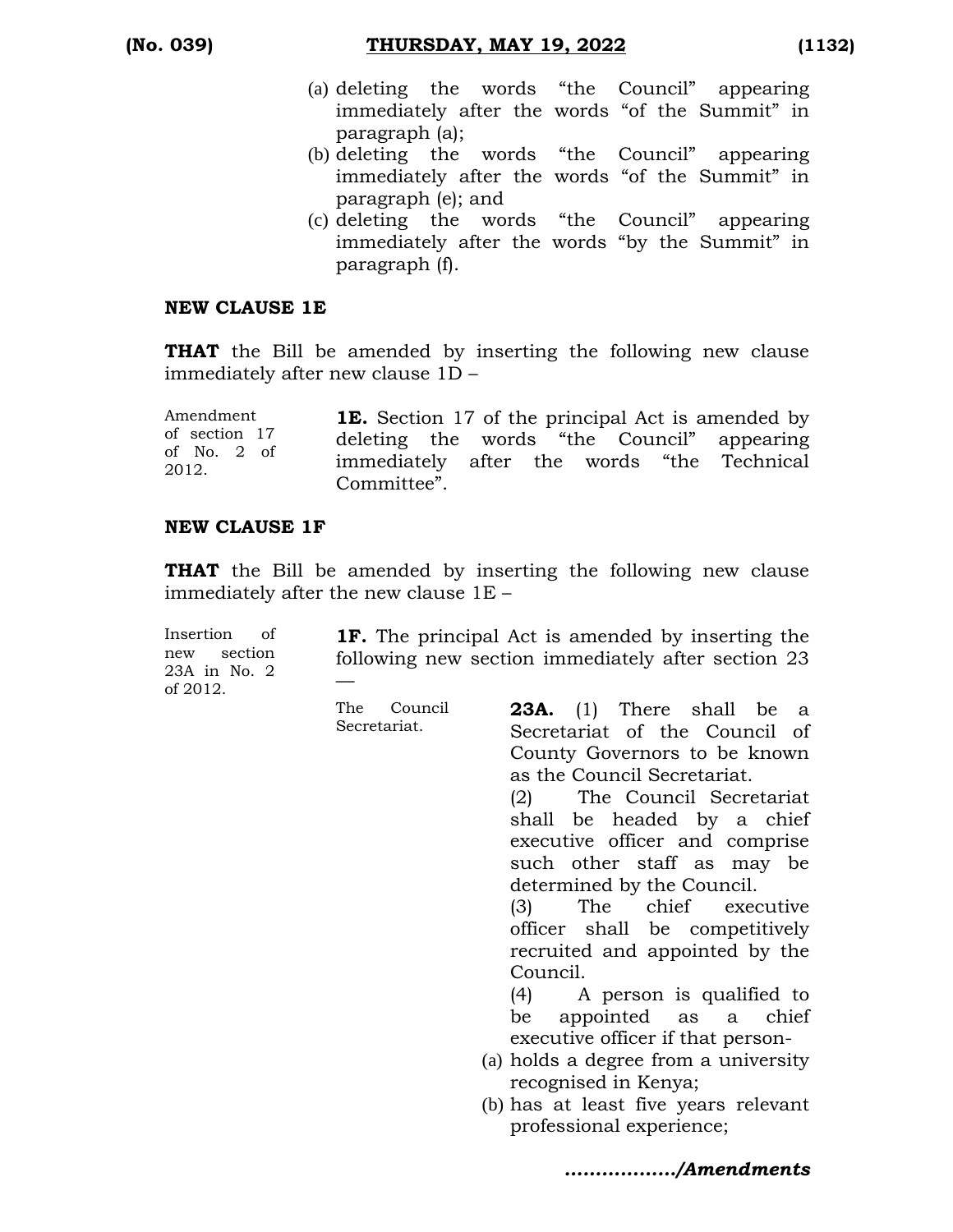- (c) has demonstrable competence of not less than five years in an administrative position; and
- (d) satisfies the requirements of leadership and integrity provided for under Chapter Six of the Constitution.

(5) The chief executive officer shall be –

- (a) the secretary to the Council;
- (b) the accounting officer of the Council Secretariat; and
- (c) responsible to the Council for the day-to-day administration of the affairs of the Council Secretariat and the implementation of the decisions arising from the Council.

(6) Without prejudice to the generality of the provisions of subsection (5), the chief executive officer shall be responsible for-

- (a) the implementation of the decisions of the Council;
- (b) the establishment and development of an efficient administration of the Council Secretariat;
- (c) the organisation, control and management of staff of the Council Secretariat;
- (d) maintaining accurate records of all affairs of the Council, including records on financial matters and resource use;
- (e) ensuring the preparation and approval of the budget for the required funding of the operational expenses of the Council;
- (f) providing technical support to the sectoral working groups or committees of the Council; and
- (g) performing such other functions as may be assigned by the Council, this Act or any other legislation.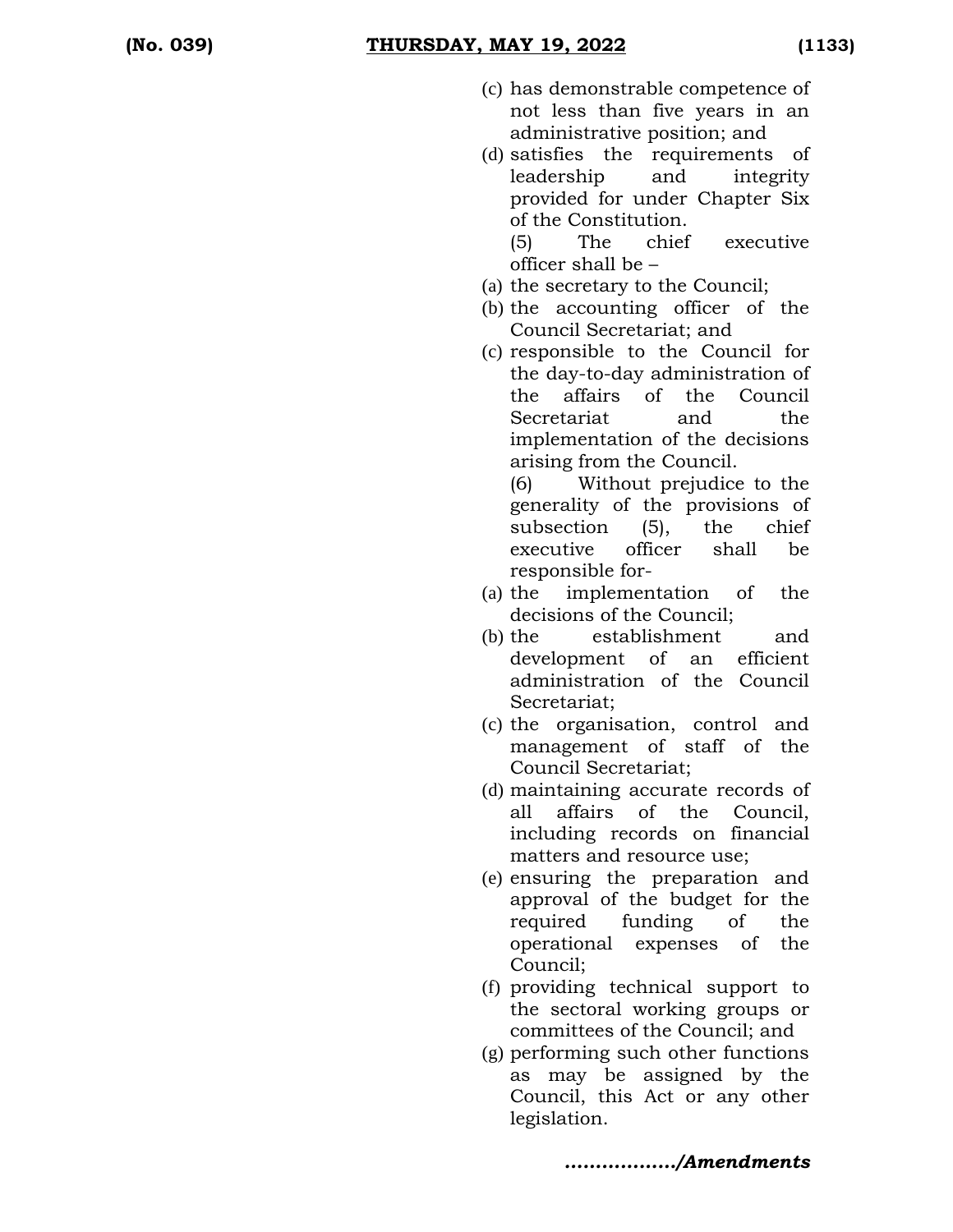7) The chief executive officer shall be appointed for a single term of six years and shall not be eligible for reappointment.

### **CLAUSE 2**

**THAT** clause 2 of the Bill be amended by deleting the introductory clause and substituting therefor the following new introductory clause –

**2.** Section 26 of the principal Act is amended —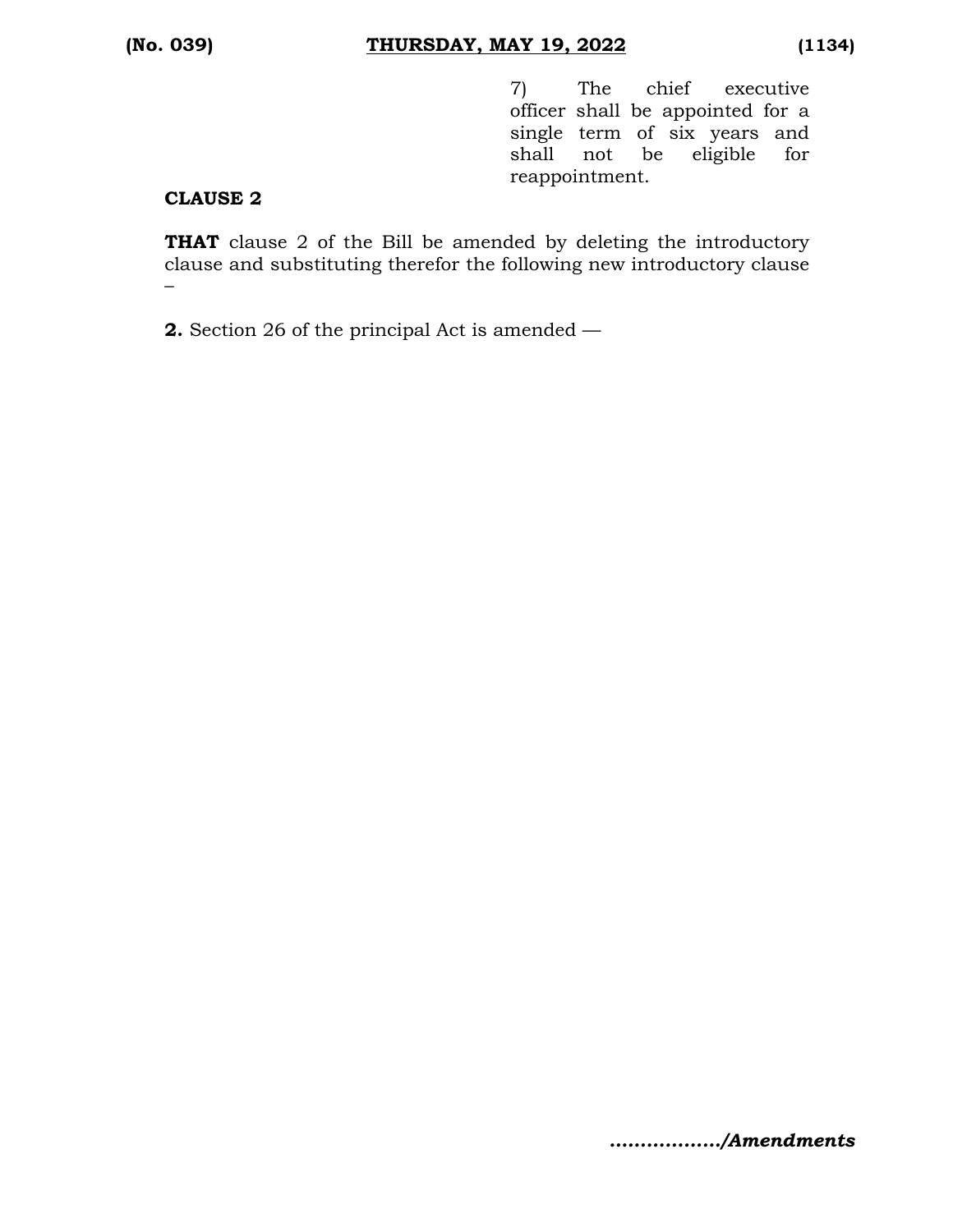#### **B. \*THE LAW OF SUCCESSION (AMENDMENT) BILL, SENATE BILLS NO. 15 OF 2021**

(Sen. Abshiro Halake, MP)

**NOTICE** is given that the Chairperson, Standing Committee on Justice, Legal Affairs and Human Rights, intends to move the following amendments to the Law of Succession (Amendment) Bill, Senate Bills No. 15 of 2021, at the Committee Stage —

#### **CLAUSE 2**

**THAT** the Bill be amended by deleting clause 2 and substituting therefor the following new clause –

Amendment of section 3 of Cap 160.

- **2.** Section 3 of the Law of Succession Act, hereinafter referred to as the "principal Act", is amended —
	- (a) in subsection (1) by inserting the following new definitions in their proper alphabetical sequence —

"child" includes an adopted child and a child who is conceived during the lifetime of a deceased person and is subsequently born after the death of the deceased person;

"intermeddling" means —

- (a) taking possession of, disposing off, charging, receiving, distributing, leasing or using property of a deceased without authority under this Act or any other applicable law;
- (b) ejecting a surviving spouse or child from the matrimonial home; or
- (c) any unlawful dealing with a deceased person's estate;

"matrimonial home" means any property that is owned or leased by one or both spouses and occupied or utilized by the spouses as their family home, and includes any other attached property;

- (b) by deleting subsection (2); and
- (c) by deleting subsection (3).

(d)

#### **CLAUSE 3**

**THAT** the Bill be amended by deleting clause 3.

#### **CLAUSE 4**

**THAT** the Bill be amended by deleting clause 4 and substituting therefor the following new clause —

Repeal of section **4.** The principal Act is amended by repealing section 32. 32 of Cap 160.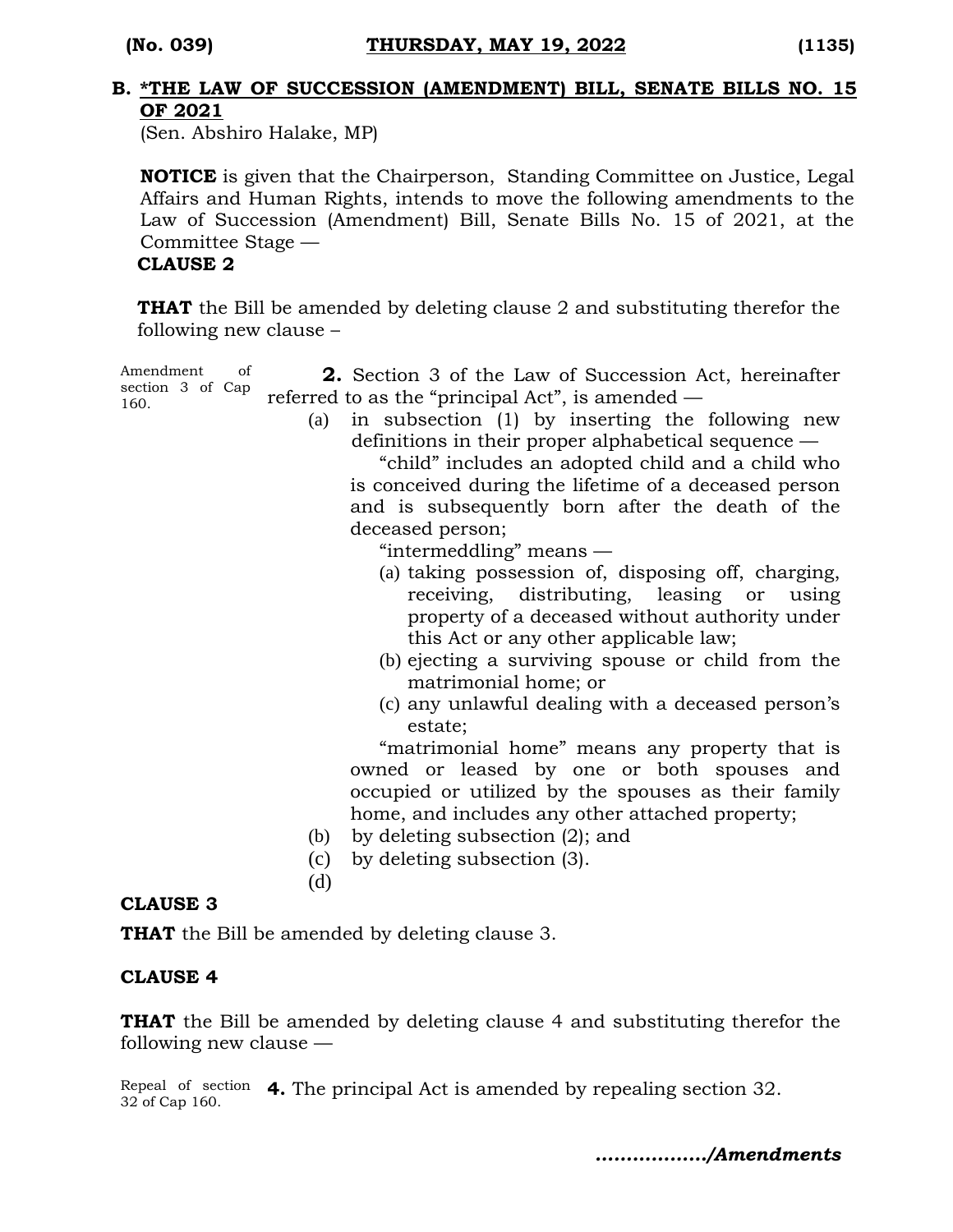#### **CLAUSE 5**

**THAT** the Bill be amended by deleting clause 5 and substituting therefor the following new clause —

Repeal of section **5.** The principal Act is amended by repealing section 33. 33 of Cap 160.

# **CLAUSE 6**

**THAT** clause 6 of the Bill be amended —

- (a) by deleting paragraph (b) and substituting therefor the following new paragraph –
	- (b) by inserting the following new subsections immediately after subsection (1)—

(1A) The interest of the surviving spouse under subsection (1)(b) shall determine upon remarriage.

- (1B) Notwithstanding subsection  $(1)$ ,  $-$ 
	- (a) where the surviving child is not a child of the surviving spouse—
		- (i) the surviving spouse shall be entitled to the personal and household effects of the deceased absolutely and a life interest in one-half of the whole residue of the net intestate estate; and
		- (ii) the surviving child shall be entitled to one-half of the whole residue of the net intestate estate which shall be held in accordance with section 41, and if there be more than one child they shall share equally;
	- (b) where the surviving children include a child who is not a child of the surviving spouse —
		- (i) the surviving spouse shall be entitled to the personal and household effects of the deceased absolutely;
		- (ii) the net intestate estate shall, in the first instance, be divided equally amongst the surviving spouse and all the surviving children;
		- (iii) the surviving spouse shall have a life interest in his or her share and that of his or her children under subsection (1B)(b)(ii); and
		- (iv) the share of the surviving child who is not a child of the surviving spouse under subsection  $(1B)(b)(ii)$  shall be held in accordance with section 41, and if there be more than one child they shall share equally.
- (b) by inserting the following new paragraph immediately after paragraph  $(b)$  —
	- (c) by deleting subsection (5) and substituting therefor the following new subsection -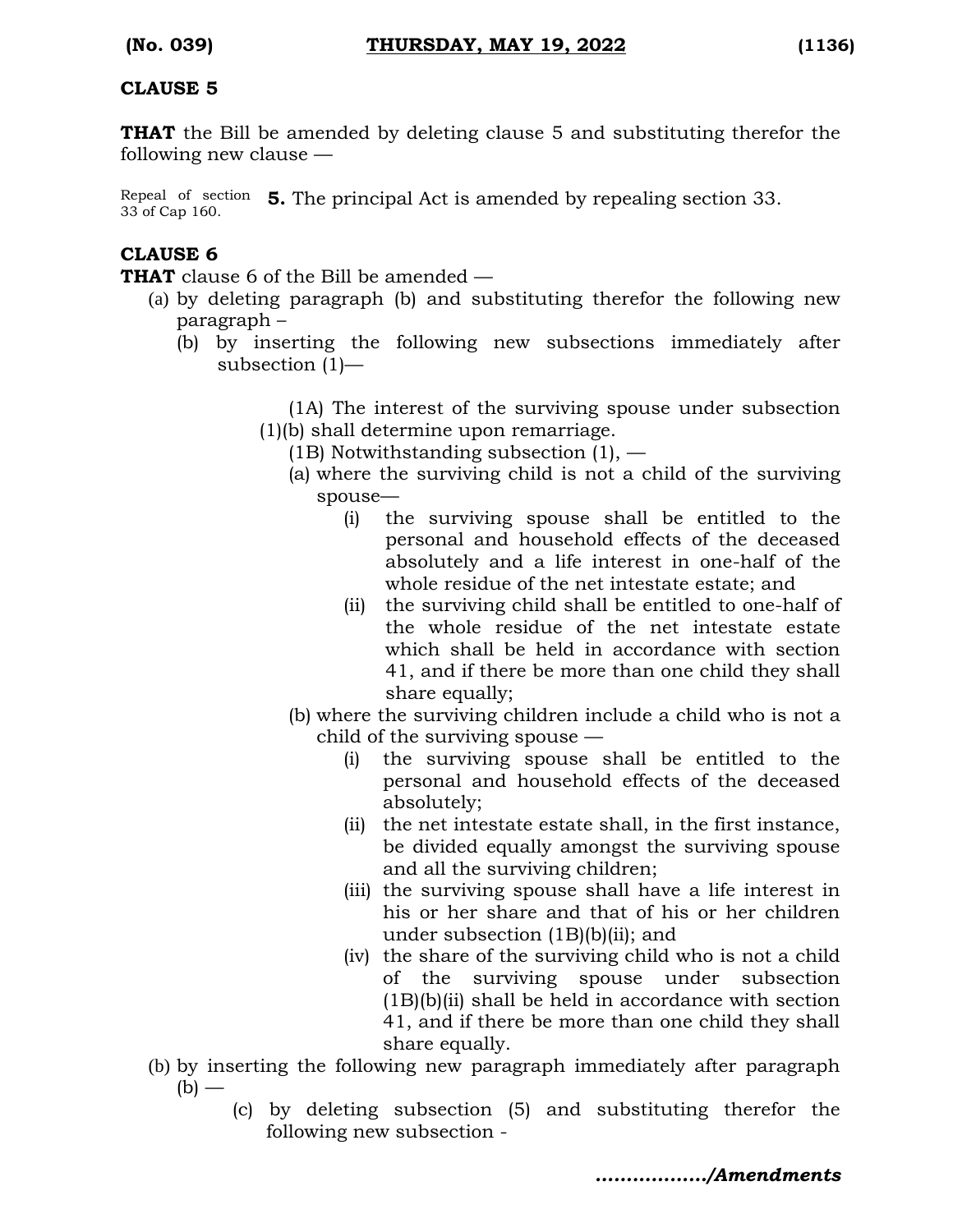(5) Subject to the provisions of sections 41 and 42 and to any appointment or award made under this section, the whole residue of the net intestate estate shall, on the death or re-marriage of the surviving spouse, devolve upon the surviving child, if there be only one, or be equally divided among the surviving children.

#### **CLAUSE 8**

**THAT** clause 8 of the Bill be amended by deleting paragraph (a) and substituting therefor the following new paragraph —

(a) by deleting paragraph (a) and substituting therefor the following new paragraph—

(a) father and mother in equal share; or, if either is dead;

# **CLAUSE 9**

**THAT** the Bill be amended by deleting clause 9.

### **INSERTION OF NEW CLAUSE 8A**

**THAT** the Bill be amended by inserting the following new clause immediately after clause 8 —

Amendment section 40 of Cap 160. **8A.** Section 40 of the principal Act be amended by inserting the following new subsection immediately after subsection  $(2)$  —

(3) Notwithstanding subsection (1), where any of the surviving children is not a child of any of the wives of the deceased, that child shall —

- (a) be considered a house in determining the share of dependants in the net intestate estate under subsection (1); and
- (b) the share of such child shall be held in accordance with section 41, and if there be more than one child they shall share equally.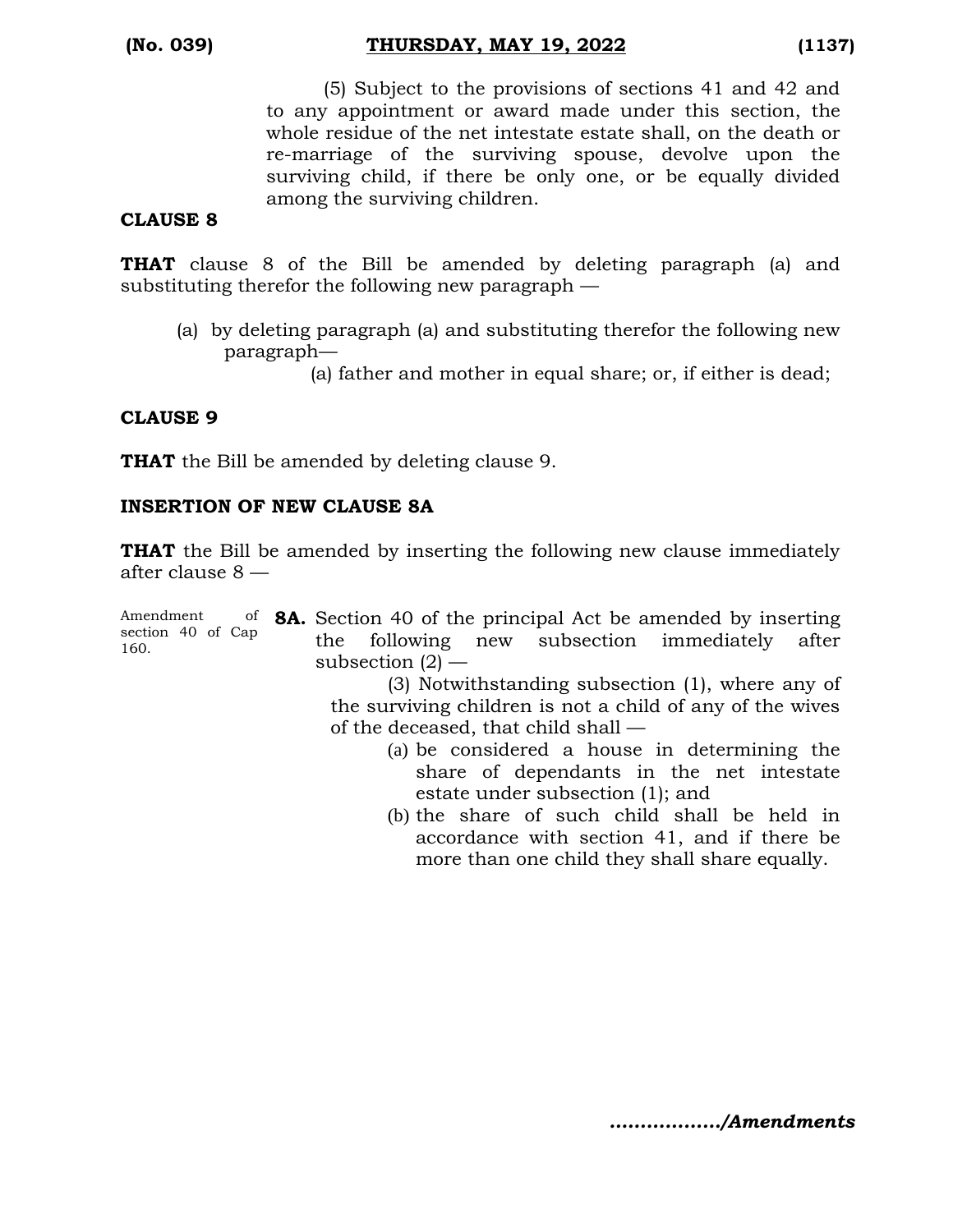#### **(No. 039) THURSDAY, MAY 19, 2022 (1138)**

# **C. \*THE PRESERVATION OF HUMAN DIGNITY AND ENFORCEMENT OF ECONOMIC AND SOCIAL RIGHTS BILL (SENATE BILLS NO. 21 OF 2021)**

(Sen. Abshiro Halake, MP)

**NOTICE** is given that the Chairperson, Standing Committee on Justice, Legal Affairs and Human Rights, intends to move the following amendments to the Preservation of Human Dignity and Enforcement of Economic and Social Rights Bill (Senate Bills No. 21 of 2021), at the Committee Stage —

### **CLAUSE 3**

**THAT** clause 3 of the Bill be amended –

- (a) by deleting paragraph (e); and
- (b) in paragraph (g) by deleting the word "for" appearing at the beginning of the paragraph and substituting therefor the word "the".

#### **CLAUSE 4**

**THAT** clause 4 be amended in paragraph (c) by deleting the words "the marginalised" appearing immediately after the words "and in particular" and substituting therefor the word "vulnerable".

### **HEADING TO PART II**

**THAT** the Bill be amended by deleting the heading to Part II and substituting therefor the following new heading –

### **PART II – OBLIGATIONS OF THE NATIONAL AND COUNTY GOVERNMENTS**

# **CLAUSE 5**

**THAT** clause 5 of the Bill be amended –

- (a) in subclause  $(1)$ 
	- (i) by deleting paragraph (e) and substituting therefor the following new paragraph –
		- (e) put in place measures that target vulnerable persons to ensure the realisation of their economic and social rights and that such persons have access to goods and services that are of acceptable standards;
	- (ii) by deleting paragraph (g) and substituting therefor the following new paragraph –
		- (g) create awareness and build capacity of citizens to enable them develop their understanding, skills and capacity for equitable and effective participation in the formulation, implementation and monitoring of policies, strategies or programmes aimed at realising their economic and social rights;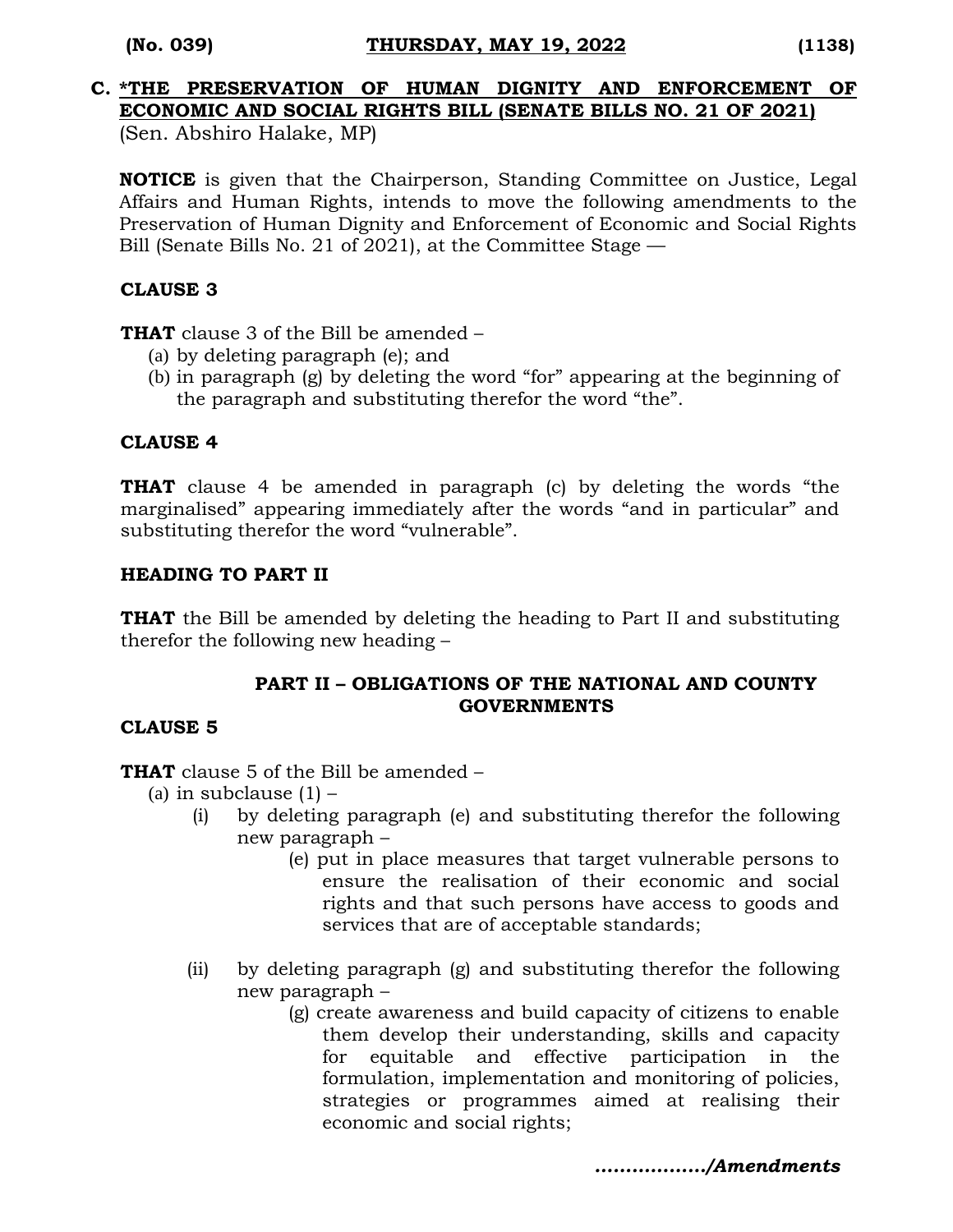- (b) in subclause  $(2)$  by  $-$ 
	- (i) deleting paragraph (d) and substituting therefor the following new paragraph –
		- (d) prioritise the allocation of resources to ensure the realisation of economic and social rights while taking into account the special needs of vulnerable persons within the respective counties;
	- (ii) deleting paragraph (g) and substituting therefor the following new paragraph –
		- (g) identify factors that impede the realisation of economic and social rights and their causes and institute corrective measures.

# **CLAUSE 6**

**THAT** clause 6 of the Bill be amended –

- (a) in subclause (1) by deleting the word "oversee" appearing immediately after the words "The Commission shall" and substituting therefor the words "monitor and report on"; and
- (b) in subclause (2) by inserting the words "of governance" immediately after the words "national values and principles".

# **CLAUSE 7**

**THAT** clause 7 of the Bill be amended in subclause (1) –

- (a) by deleting paragraph (d) and substituting therefor the following new paragraph –
	- (d) identify factors that impede the economic development of, and access to, essential financial services by vulnerable persons and make recommendations to the Cabinet Secretary on policies and strategies necessary to address those factors;
- (b) by deleting paragraph (g) and substituting therefor the following new paragraph –
	- (g) make recommendations to State entities responsible for the delivery of social assistance programmes at the National and county level of government on measures necessary for the effective delivery of the programmes;
- (c) by deleting paragraph (h) and substituting therefor the following new paragraph –
	- (h) in collaboration with relevant stakeholders, create awareness on the realisation of economic and social rights.

# **CLAUSE 8**

**THAT** clause 8 of the Bill be amended –

(a) by deleting subclause (1) and substituting therefor the following new subclause –

(1) In preparing a county integrated development plan provided for under section 108 of the County Governments Act,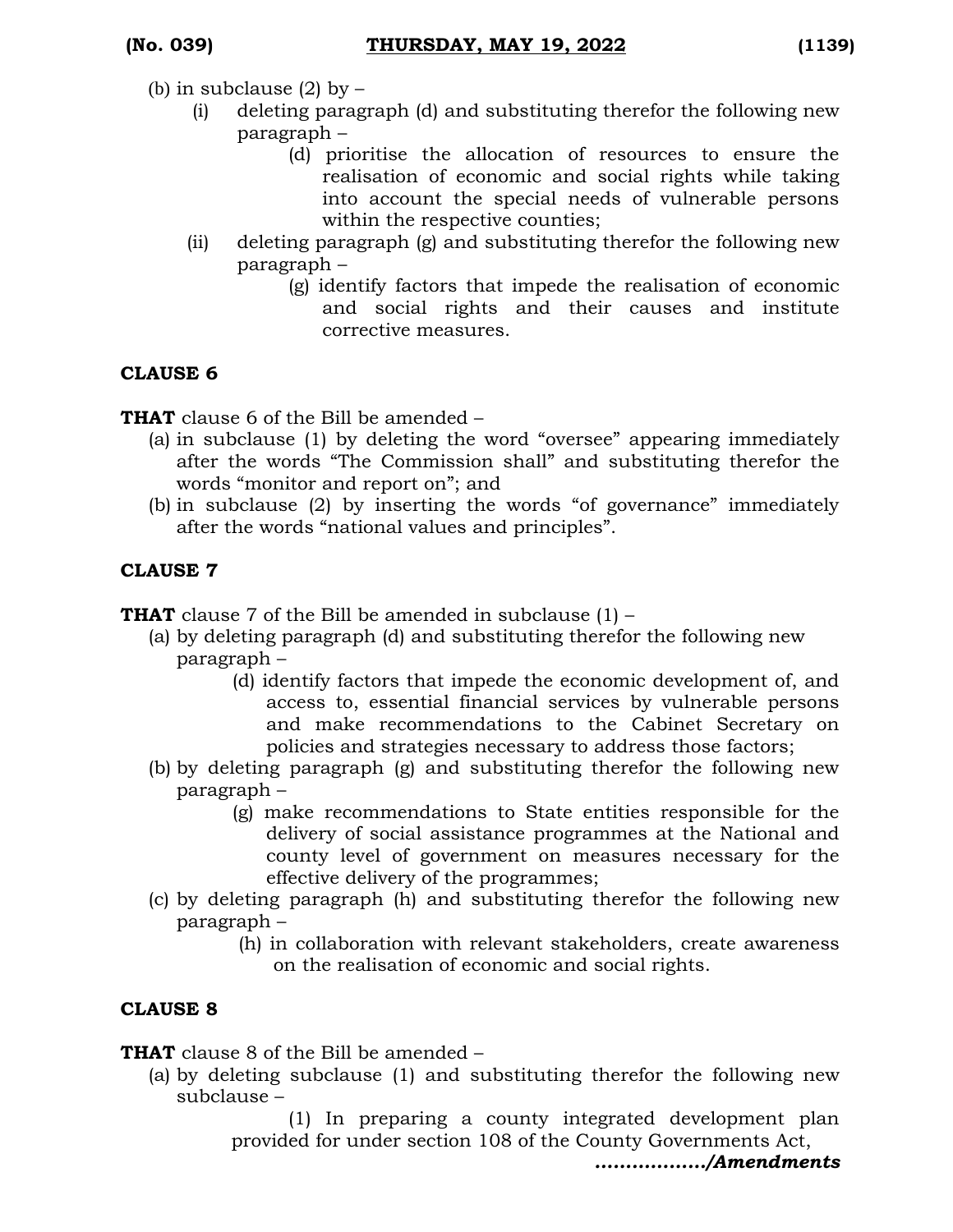each county government shall prepare a county strategic plan for the realisation of economic and social rights as a component of the county integrated development plan.

- (b) in subclause (2) by deleting paragraph (c) and substituting therefor the following new paragraph –
	- (c) programmes and policies aimed at social protection and the promotion of economic and social rights of vulnerable persons within the county;
- (c) in subclause  $(3)$  by  $-$ 
	- (i) deleting paragraph (c) and substituting therefor the following new paragraph –
		- (c) adopt strategies and plans that enhance the availability, accessibility, acceptability and adaptability of goods and services aimed at facilitating the realisation of economic and social rights;
	- (ii) deleting paragraph (g); and
	- (iii) deleting paragraph (h) and substituting therefor the following new paragraph –
		- (h) formulate strategic plans that respond effectively to issues affecting the realisation of economic and social rights within the county and provide such safety nets as may be necessary.

# **CLAUSE 9**

**THAT** the Bill be amended by deleting clause 9 and substituting therefor the following new clause –

Objectives of a county prepared under section 8 shall be to enhance the ability of a strategic plan. **9.** The principal objective of a county strategic plan county government to secure access, availability, acceptability, adaptability and quality of goods and services necessary for the realisation of economic and social rights.

# **CLAUSE 12**

**THAT** the Bill be amended by deleting clause 12 and substituting therefor the following new clause –

Approval of county strategic plans by the county assembly. **12.** (1) The respective county governor shall, within fourteen days of the preparation of a county strategic plan, submit a copy of the plan to the county assembly for approval. (2) The county governor shall, upon the approval of the county strategic plan, publish the plan in the respective county gazette and publicise it within the county through such means as provided for under section 95 of the County Governments Act.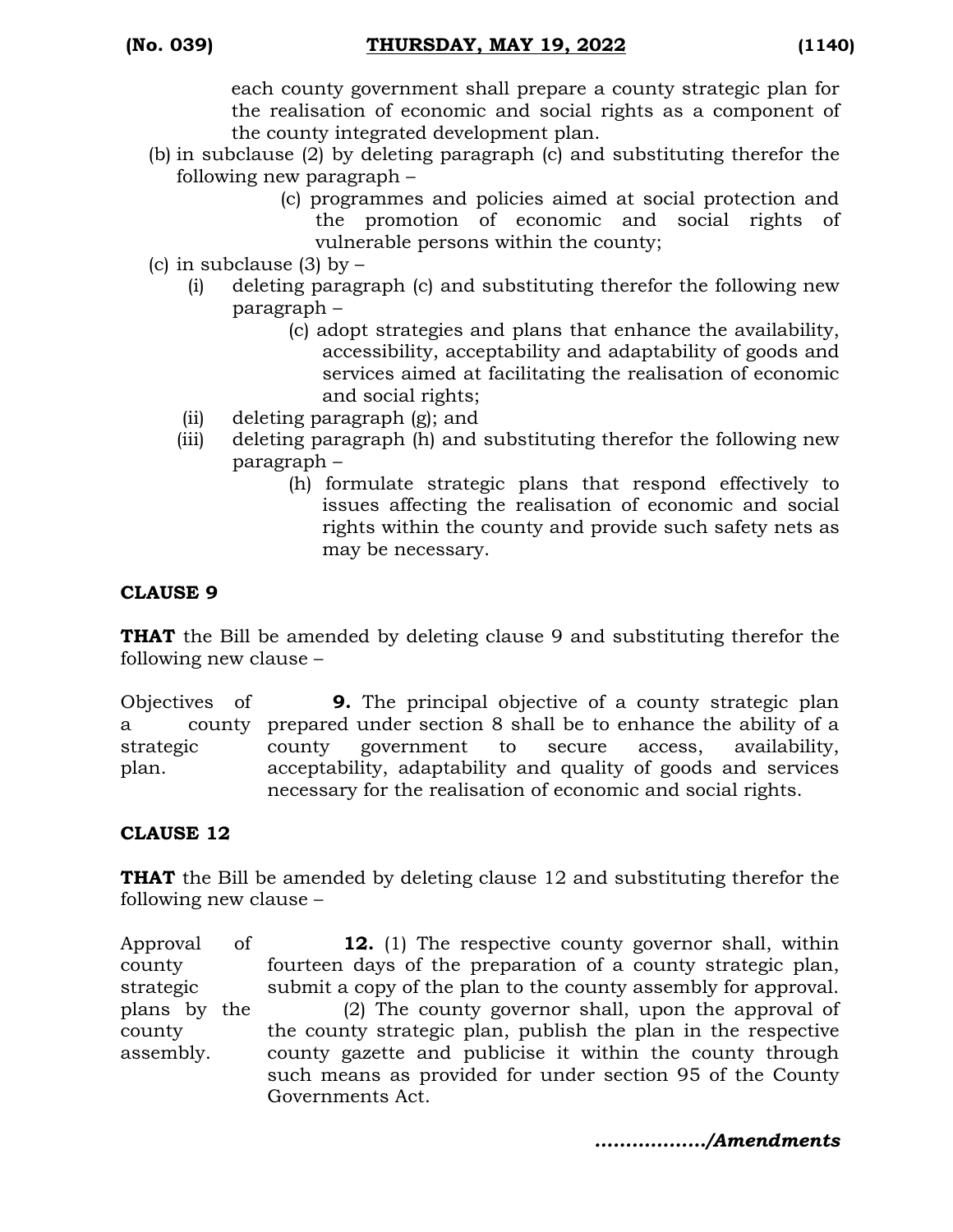#### **CLAUSE 15**

**THAT** clause 15 of the Bill be amended by deleting subclause (1) and substituting therefor the following new subclause –

(1) A person aggrieved by the decision to implement or refrain from implementing a recommendation under this Part may make an application to court in accordance with Article 22 of the Constitution.

#### **CLAUSE 16**

**THAT** clause 16 of the Bill be amended by deleting the expression "20(5)" appearing immediately after the words "right under Article" and substituting therefor the expression "22".

#### **CLAUSE 17**

**THAT** the Bill be amended by deleting clause 17 and substituting therefor the following new clause –

| County Fiscal   | <b>17.</b> The respective county treasury shall                 |
|-----------------|-----------------------------------------------------------------|
|                 | Strategy Paper to include in the County Fiscal Strategy Paper – |
| contain         | (a) measures aimed at ensuring the                              |
| measures on     | realisation of economic and social rights                       |
| social economic | and associated activities for that year; and                    |
| rights.         | (b) any progress made in the realisation of                     |
|                 | economic and social rights.                                     |

#### **HEADING TO PART V**

**THAT** the Bill be amended by deleting the heading to Part V.

#### **CLAUSE 18**

**THAT** the Bill be amended by deleting clause 18.

#### **CLAUSE 19**

**THAT** clause 19 of the Bill be amended in subclause (1) by inserting the word "annually" immediately after the words "section 13(2), prepare".

#### **CLAUSE 21**

**THAT** clause 21 of the Bill be amended by –

(a) deleting the marginal note and substituting therefor the following new marginal note –

Public awareness framework.

(b) deleting paragraph (c) and substituting therefor the following new paragraph –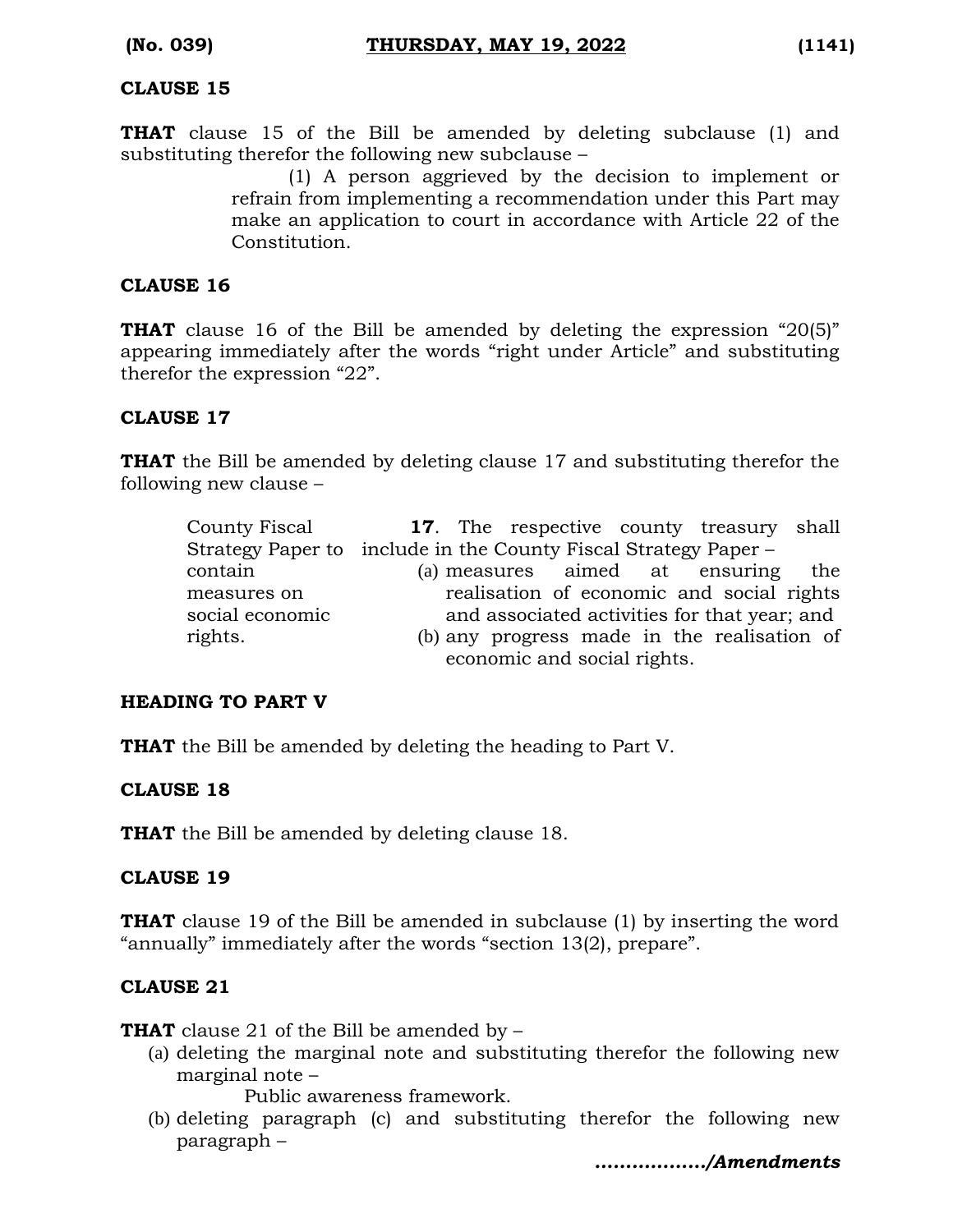(c) collaborate with relevant agencies and stakeholders in each county in enhancing the capacity of residents to effectively participate in county affairs aimed at the delivery of goods and services for the realisation of economic and social rights.

#### **CLAUSE 22**

**THAT** clause 22 of the Bill be amended by inserting the following new paragraph immediately after paragraph (a) –

(aa) in section 126(1) by inserting the words "including for the realisation of economic and social rights" immediately after the words "strategic priorities" in paragraph (a).

### **CLAUSE 24**

**THAT** the Bill be amended by deleting clause 24.

### **CLAUSE 25**

**THAT** the Bill be amended by deleting clause 25.

### **INSERTION OF NEW CLAUSE 21A**

**THAT** the Bill be amended by inserting the following new clause immediately after clause 21 –

Regulations. **21A.** (1) The Cabinet Secretary shall, in consultation with the county executive committee members responsible for finance and the Commission and within twelve months from the commencement of this Act, make regulations generally for the better carrying out of the provisions of this Act. (2) Without prejudice to the generality of

subsection (1), the Cabinet Secretary may make regulations –

- (a) to provide a framework for collaboration between the National and county governments, and monitoring by the Commission on the implementation of this Act;
- (b) to provide for the procedures for the conduct of public participation under this Act; and
- (c) on the conduct of awareness programmes and the publication and dissemination of information under this Act.

(3) For the purposes of Article 94(6) of the Constitution –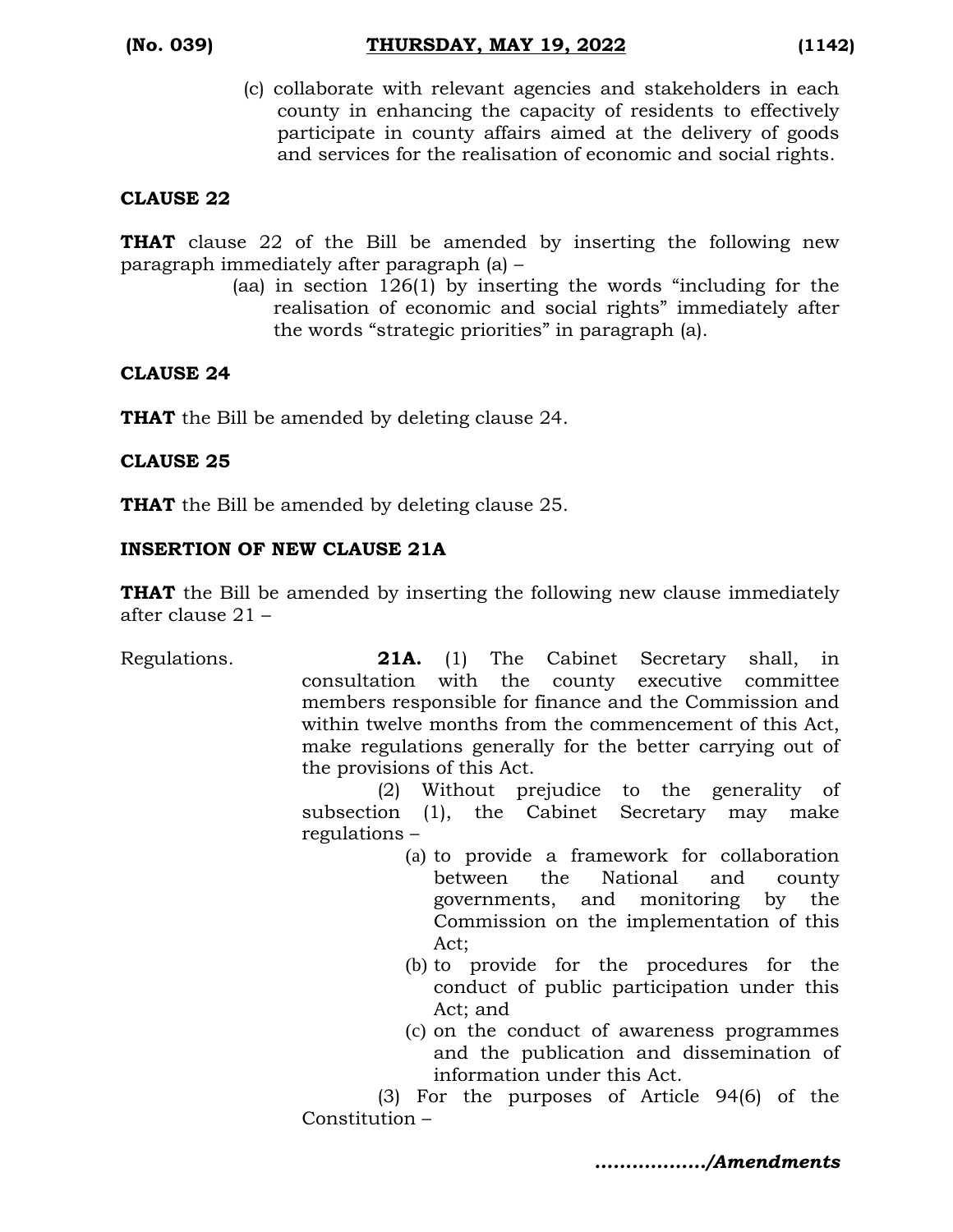#### **(No. 039) THURSDAY, MAY 19, 2022 (1143)**

- (a) the power of the Cabinet Secretary to make regulations shall be limited to bringing into effect the provisions of this Act and the fulfilment of the objectives specified under subsection (1); and
- (b) the principles and standards set out under the Interpretation and General Provisions Act and the Statutory Instruments Act, 2013 in relation to subsidiary legislation shall apply to regulations made under this Act.

Cap. 2. No. 23 of 2013.

### **INSERTION OF NEW CLAUSE 21B**

**THAT** the Bill be amended by inserting the following new clause immediately after the new clause 21A –

Amendment to No. 17 of 2012. **21B.** The County Governments Act is amended in section 107(1) by inserting the following new paragraph immediately after paragraph (d) – (e) county strategic plans for the realization of economic and social rights under Part IV

of the Economic and Social Rights Act.

### **SCHEDULE**

**THAT** the Schedule to the Bill be amended –

- (a) in the introductory clause by inserting the words "the National Government and" immediately after the words "the effort of";
- (b) in paragraph (a) by deleting the words "different levels of government" appearing immediately after the words "to the different" and substituting therefor the words "respective departments, agencies and institutions";
- (c) by deleting paragraph (h) and substituting therefor the following new paragraph –
	- (h) whether or not it has put in place sufficient social safety nets such as cash transfers to vulnerable persons;
- (d) in paragraph (i) by deleting the words "and those in crisis situations" appearing immediately after the words "of the vulnerable" and substituting therefor the words "persons".

# **CLAUSE 2**

**THAT** clause 2 of the Bill be amended –

(a) in the definition of the word "access" by deleting the words "persons in need" appearing immediately after the words "every person including" and substituting therefor the words "vulnerable persons";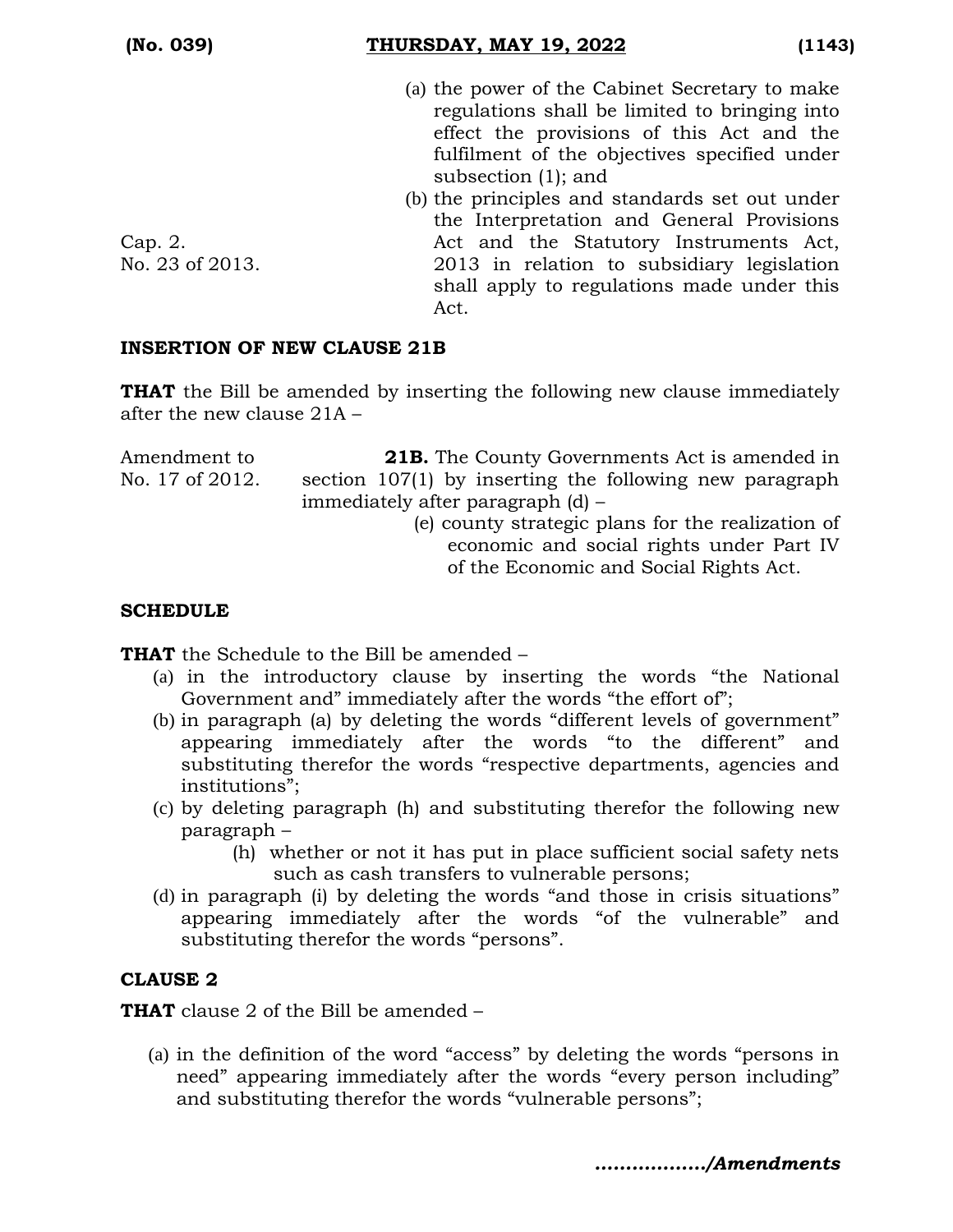- (b) in the definition of the word "Council of County Governors" by deleting the expression "18" appearing immediately after the words "established under section" and substituting therefor the expression "19";
- (c) by inserting the following new definition immediately after the definition of the word "county executive committee member" –

"county integrated development plan" means the five-year plan developed by a county government in accordance with section 108 of the County Governments Act;

- (d) by deleting the definition of the word "Equalisation Fund";
- (e) by deleting the definition of the word "subsidy programme";
- (f) by deleting the definition of the word "person in need";
- (g) by deleting the definition of the word "vulnerable persons" and substituting therefor the following new definition –

"vulnerable persons" include children, pregnant and nursing mothers, older members of society, internally displaced persons, persons with disability, the sick, persons with chronic illnesses, victims of conflict, persons living in marginalised areas, and members of marginalised communities or groups provided that such persons or groups are unable to meet their economic and social rights, and such other groups as may be identified by the Cabinet Secretary or the respective county governor from time to time.

#### **THE TITLE**

**THAT** Bill be amended by deleting the Long Title and substituting therefor the following new Long Title –

> **AN ACT** of Parliament to establish a framework for the realisation of economic and social rights; for monitoring and reporting on the realisation of economic and social rights; and for connected purposes.

#### **CLAUSE 1**

**THAT** clause 1 of the Bill be amended by deleting the words "Preservation of Human Dignity and Enforcement of" appearing immediately after the words "be cited as the".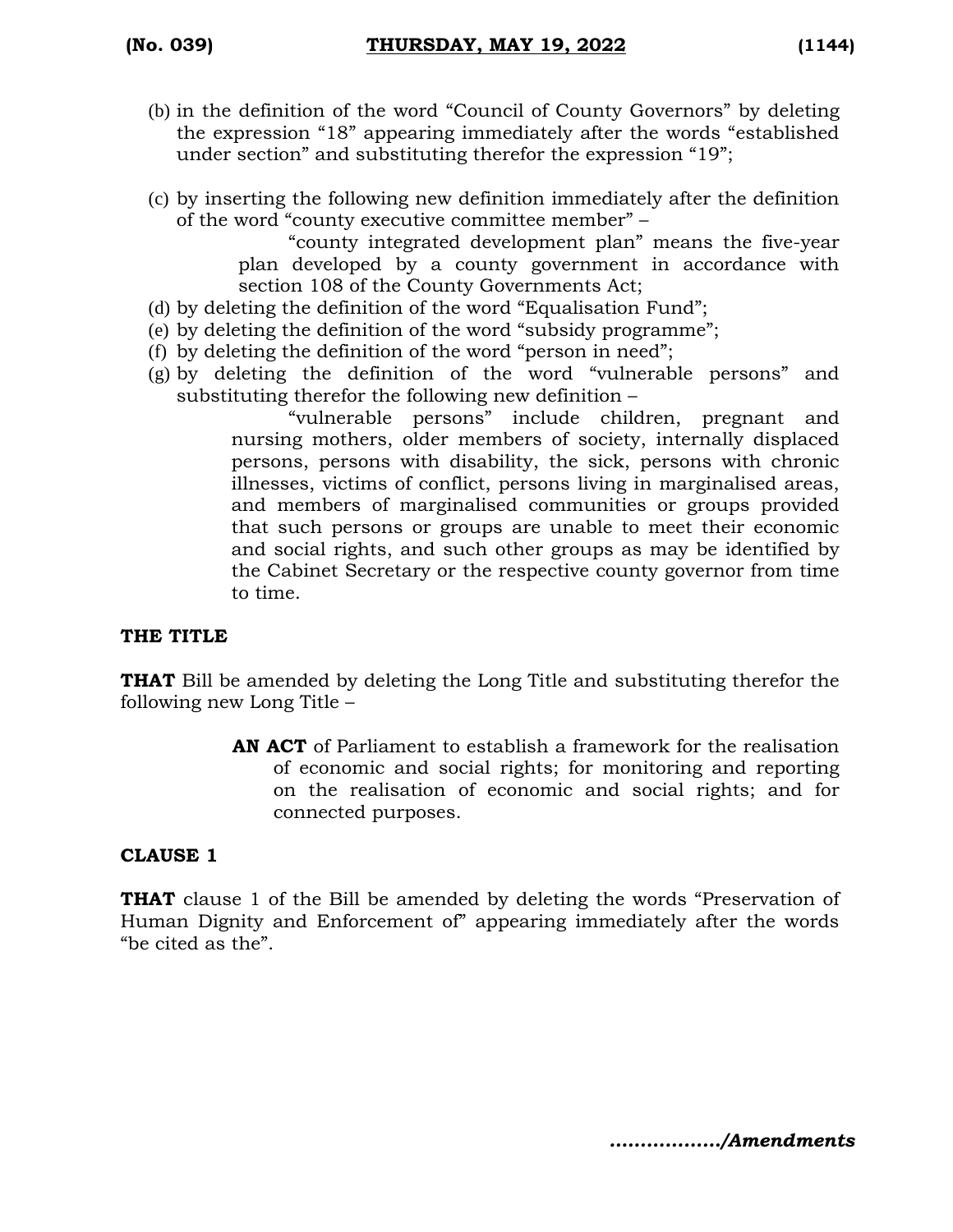#### **D. \*THE LIFESTYLE AUDIT BILL (SENATE BILLS NO. 36 OF 2021)**

(Sen. (CPA). Farhiya Haji, MP)

**NOTICE** is given that the Chairperson, Standing Committee on Justice, Legal Affairs and Human Rights, intends to move the following amendments to the Lifestyle Audit Bill, Senate Bills No. 36 of 2021, at the Committee Stage—

#### **CLAUSE 4**

**THAT** clause 4 of the Bill be amended by inserting the following new subclause immediately after subclause (3)—

(3A) An accounting officer who fails to comply with the requirement under subsection (3) commits an offence and is liable, on conviction, to a fine not exceeding five million shillings or to imprisonment for a term not exceeding three years, or to both.

#### **CLAUSE 5**

**THAT** clause 5 of the Bill be amended in subclause (1) by deleting paragraphs (a) and (b) and substituting therefor the following new paragraph (a)—

(a) there are reasons to believe that a public officer is living beyond the officer's lawfully obtained and reported income and is unable to account for the source of their additional income;

### **CLAUSE 6**

**THAT** clause 6 of the Bill be amended by deleting the words "apply for a search warrant to be issued against" appearing immediately after the words "by such officer" in the introductory clause and substituting therefor the words "issue a notice to explain for".

# **CLAUSE 7**

**THAT** clause 7 of the Bill be amended —

- (a) in subclause (1) by  $-$ 
	- (i) inserting the words "*ex parte*" immediately after the words "it may apply"; and
	- (ii) deleting the word "High" appearing immediately after the words "officer from the" and substituting therefor the word "Magistrates'";
- (b) by deleting subclause (2) and substituting therefor the following new subclause—

(2) When making an application under subsection (1), the Commission shall—

- (a) specify the grounds on which the application is made and if material relevant to the lifestyle audit is likely to be found on the premises specified in the application;
- (b) specify the information and material being sought in the intended search; and
- (c) substantiate to the Court that the material sought could not be reasonably obtained anywhere else other than in the premises specified in the application.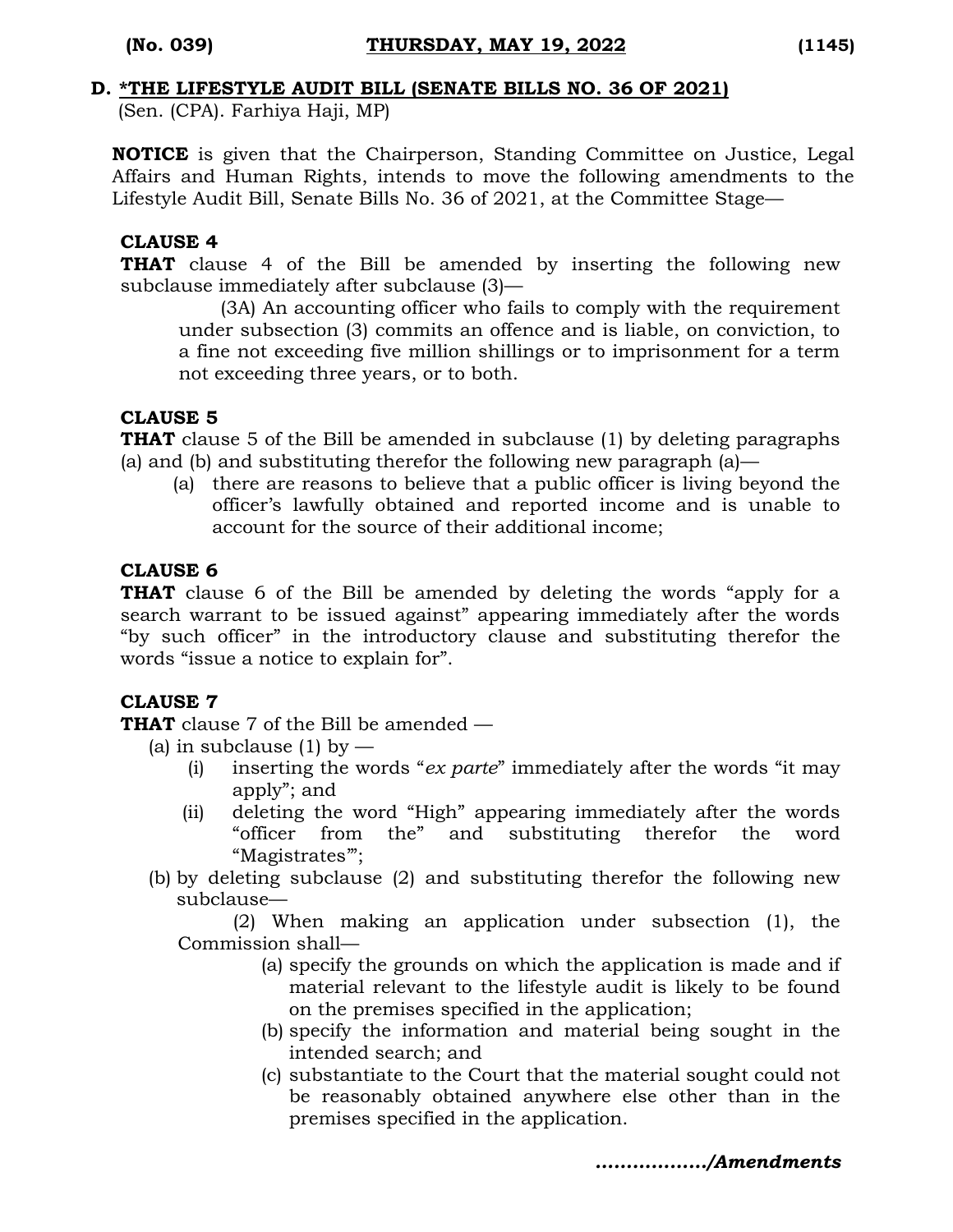(c) by inserting the following new subclauses immediately after subclause  $(4)$ —

(5) The Commission shall deposit the material obtained in the execution of a search warrant with the respective Court within three days of the execution.

(6) A person aggrieved by the issuance of a search warrant under this section may apply to the High Court for a review of the decision—

- (d) at any time before the execution of the search warrant; and
- (e) within thirty days after the execution of the search warrant.

## **CLAUSE 10**

**THAT** the Bill be amended by deleting clause 10.

# **CLAUSE 11**

**THAT** clause 11 of the Bill be amended—

- (a) in subclause (1) by inserting the words "*ex parte*" immediately after the words "make an application"; and
- (b) in subclause (3) deleting the word "three" appearing immediately after the words "shall not exceed" and substituting therefor the word "six".

# **CLAUSE 14**

**THAT** clause 14 of the Bill be amended—

- (a) in subclause (1) by inserting the words "*ex parte*" immediately after the words "Commission may apply"; and
- (b) in subclause (4) deleting the word "three" appearing immediately after the words "shall not exceed" and substituting therefor the word "six".

# **CLAUSE 21**

**THAT** the Bill be amended by deleting clause 21.

# **CLAUSE 23**

**THAT** clause 23 of the Bill be amended in subclause (3) by deleting the words "Director of Public Prosecutions may, in consultation with the Commission" appearing immediately after the word "The" and substituting therefor the words "Commission may".

# **CLAUSE 25**

**THAT** the Bill be amended by deleting clause 25.

#### **NEW CLAUSE**

**THAT** the Bill be amended by inserting the following new clause immediately after clause 2 —

Application of the Act.

- **2A.** This Act shall apply
	- (a) to public officers; and
		- (b) in the case of a person who has ceased being a public officer, the period of ten years immediately after the person has ceased to be a public officer.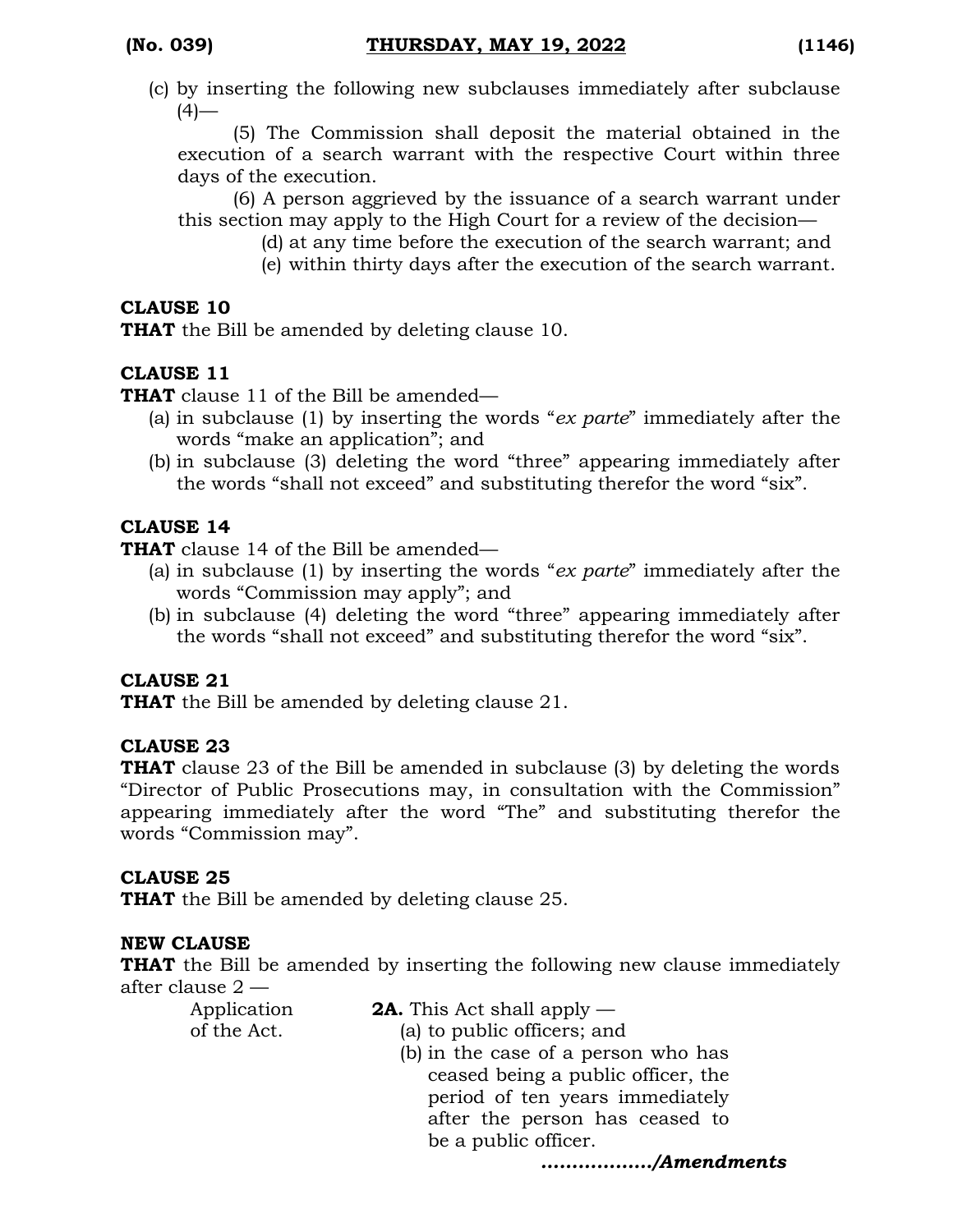#### **CLAUSE 2**

**THAT** clause 2 be amended in the definition of the word "Commission" by inserting the word "Commission" immediately after the words "Ethics and Anti-Corruption".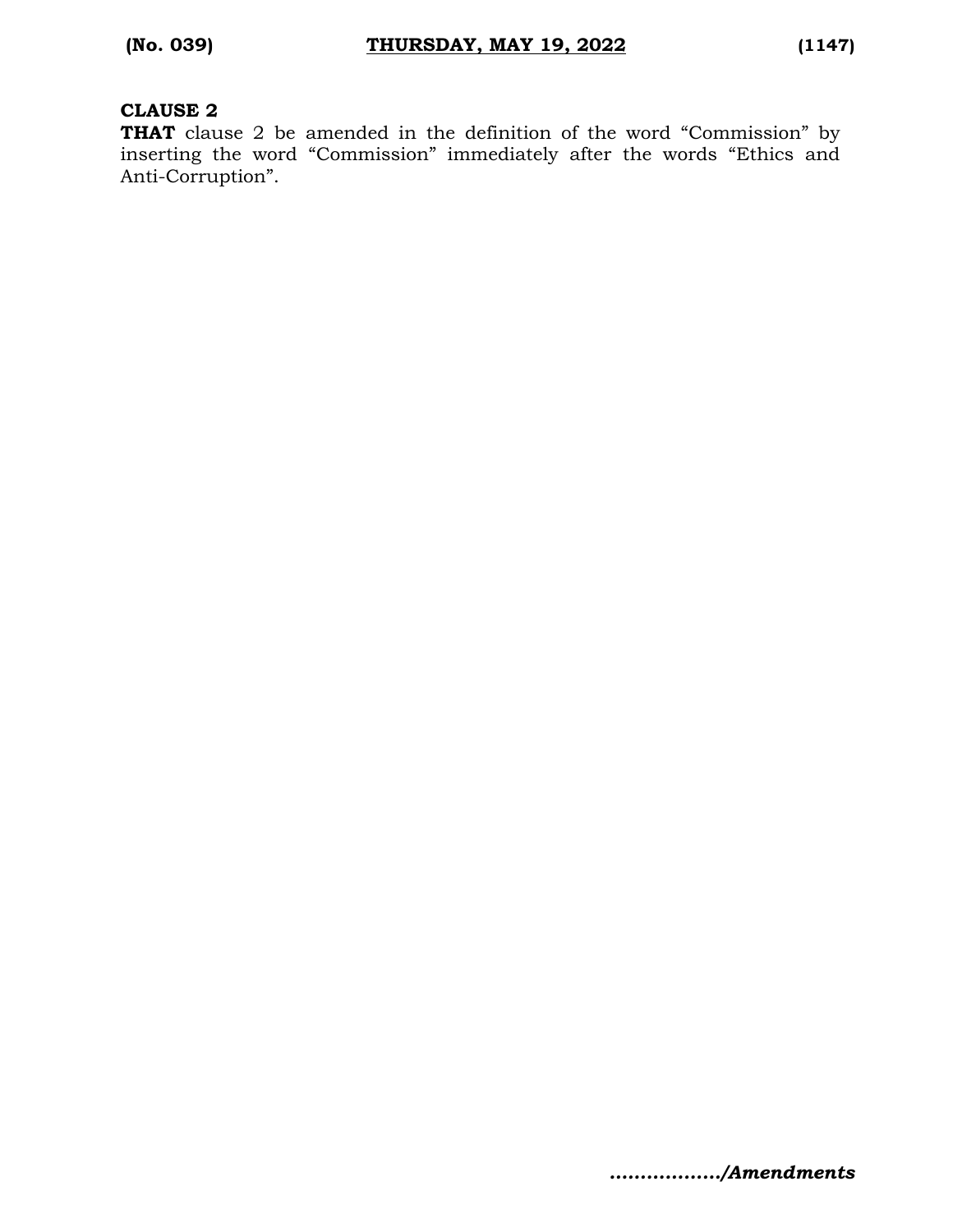# **E. \*THE SPECIAL NEEDS EDUCATION BILL (SENATE BILLS NO. 44 OF 2021)**

(Sen. (Dr.) Getrude Musuruve and Sen. (Prof.) Margaret Kamar, MP)

**NOTICE** is given that the Chairperson, Standing Committee on Education, intends to move the following amendments to the Special Needs Education Bill, (Senate Bills No. 44 of 2021), at the Committee Stage—

### **CLAUSE 3**

**THAT** clause 3 be amended—

- (a) in paragraph (a) by deleting the words "in Kenya" appearing immediately after the words "all learners"; and
- (b) by inserting the following new paragraphs immediately after paragraph  $(e)$ —

(f) ensure the transition of all learners with special needs through all levels of education; and

(g) provide a framework for accountability in the delivery of quality special needs education and related services.

### **CLAUSE 4**

**THAT** clause 4 be amended—

- (a) in paragraph (a) by deleting the words "and compulsory" appearing immediately after the words "right to free" and substituting therefor the words "compulsory and affirmative"; and
- (b) in paragraph (d) by inserting the words "and the county governments" immediately after the words "role of the community".

# **CLAUSE 5**

**THAT** clause 5 of the Bill be amended by —

(a) deleting paragraph (c) and substituting therefor the following new paragraph —

(c) use Kenyan sign language, braille and other specialized medium of instruction commensurate with the learner's educational needs in every level of education;

(b) inserting the following new paragraphs immediately after paragraph  $(d)$  —

(e) admission to any institution of learning and access to an inclusive, quality and free basic education on an equal basis with others;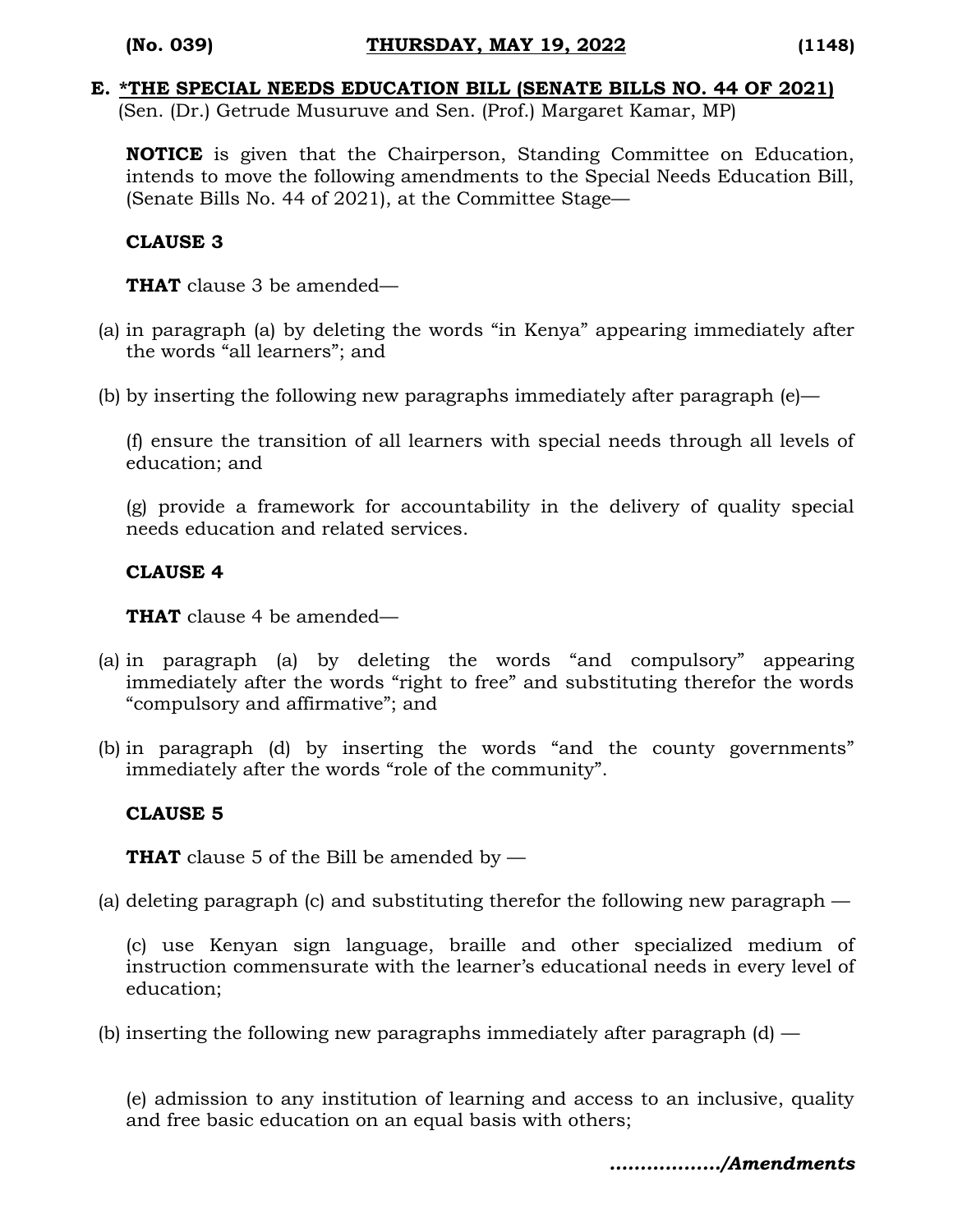(f) equal access to play, recreation, leisure and sporting and other activities undertaken in the school system;

(g) equal treatment with other learners; and

(h) reasonable accommodation within the institution providing special education.

## **CLAUSE 6**

**THAT** clause 6 of the Bill be amended in subclause (2) by-

- (a) inserting the words "at every level of education" immediately after the words "learners with special needs" in paragraph (a);
- (b) inserting the words "at each level of education" immediately after the words "census of learners" in paragraph (d);
- (c) inserting the word "online" immediately after the words "adult continuing alternative" in paragraph (j); and
- (d) inserting the following new paragraphs immediately after paragraph (k)—

(ka) ensure adequate funding of special needs education;

(kb) put in place strategies for the delivery of quality education for leaners with special needs;

(kc) put in place mechanisms to facilitate the registration of learners with disabilities are registered with the National Council for Persons with Disability;

(kd) ensure that the learners' transition from one level of education to the next including to institutions of higher learning;

(ke) collaborate with educational institutions to establish appropriate programs for the attachment, apprenticeship and internships of learners with special needs; and

(kf) ensure that boarding facilities in education institutions accommodate the needs of for learners with special needs.

# **CLAUSE 7**

**THAT** clause 7 of the Bill be amended in subclause (2) by inserting the following new paragraphs immediately after paragraph (k)—

(l) liaise with the Council to maintain a database of learners with disability in respective counties;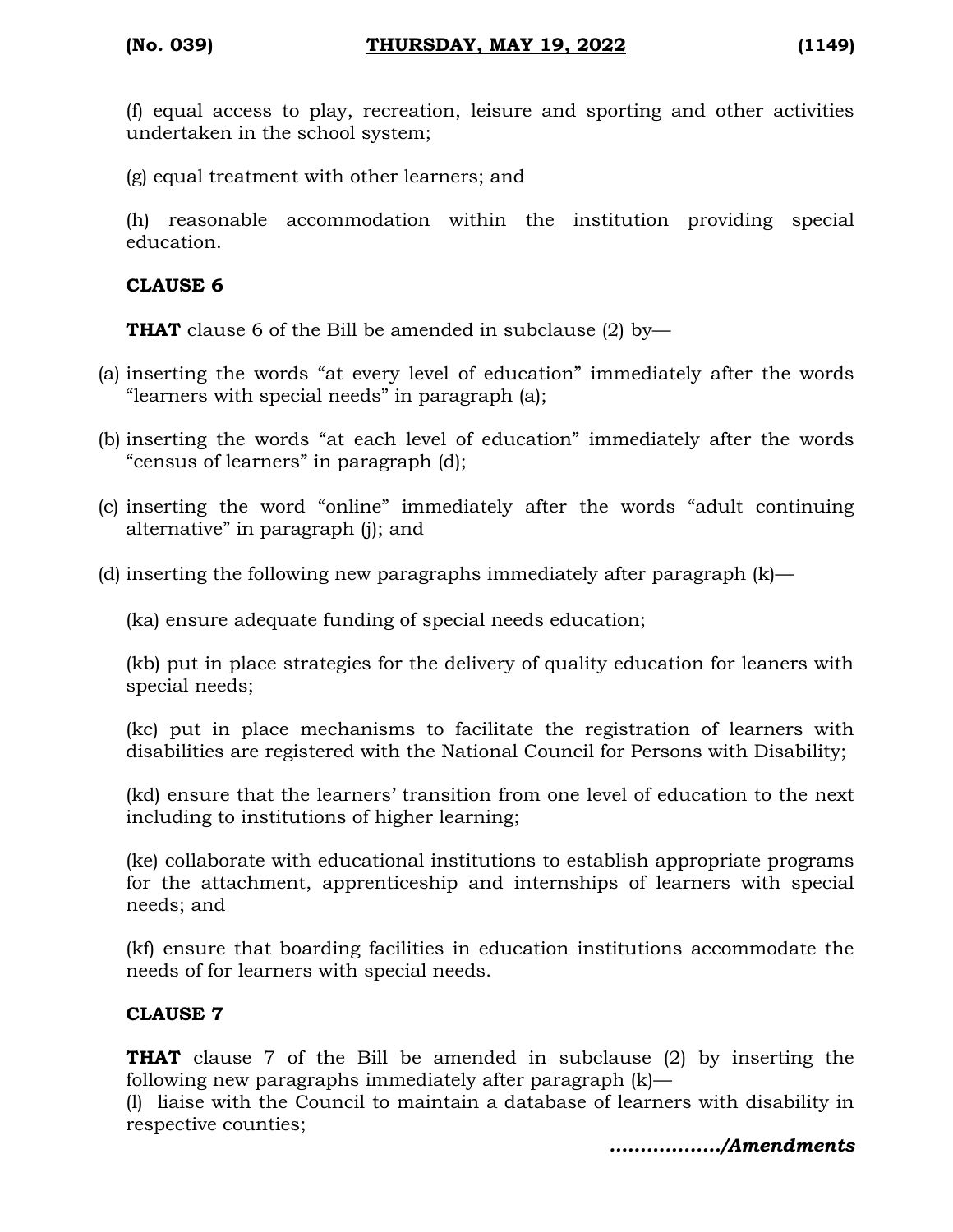(m) work in collaboration with special education resource centres in the identification of children with special needs for registration and access to essential services; and

(n) provide incentives for and facilitate the development and management of special needs education institutions.

#### **CLAUSE 8**

**THAT** clause 8 of the Bill be amended in subclause (1) by inserting the following new paragraph immediately after paragraph (c)—

(d) such other information as the committee member may consider necessary for the management of special needs institutions in the respective county.

#### **CLAUSE 9**

**THAT** clause 9 of the Bill be amended in subclause (1) by deleting the expression "2013" appearing immediately after the words "the Basic Education Act" and substituting therefor the words "the Technical and Vocational Education and Training Act and the Universities Act".

#### **CLAUSE 11**

**THAT** clause 11 of the Bill be amended —

- (a) by renumbering the existing provision as subclause (1); and
- (b) by inserting the following new subclause immediately after the new subclause  $(1) -$

(2) The principal manager or head of an education institution may require a person attending the special educational institution or applying for admission to the institution to undergo an assessment by a licensed medical practitioner or an educational assessment centre to determine the nature and the severity of the disabilities for the purpose of appropriate educational placement.

(3) An assessment report prepared pursuant to subsection (2) shall be used, together with such other information as may be available, as the basis for placement of a learner to an educational programme or institution which may not be congruent to the learner's special needs along with any other relevant information pertaining to the learner.

#### **CLAUSE 12**

**THAT** clause 12 be amended by deleting subclause (1) and substituting therefor the following new subclause—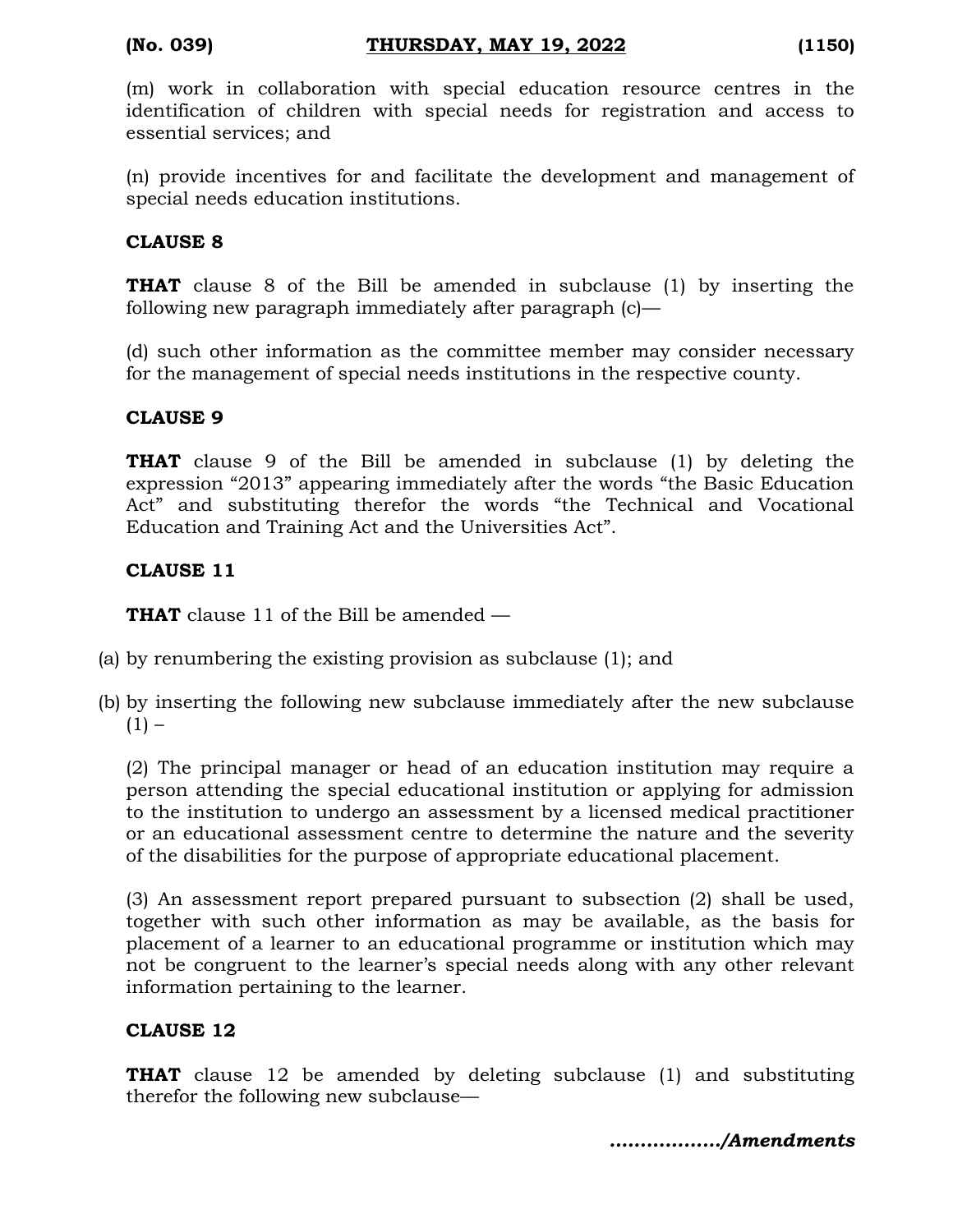(1) The following categories of learners shall be represented on the Board of management of an institute for learners with special education needs—

- (a) six persons elected from amongst parents of the learners at the education institution to represent parents of the learners in the school or local community;
- (b) two persons with experience in matters of special needs education and social work relating to special needs nominated by the respective County Governor on the recommendation of the County Education Board;
- (c) two representatives of the staff in the school elected by the teachers and nonteaching staff;
- (d) one public officer nominated by the county executive committee member within the county;
- (e) in the case of a sponsored education centre, one representative of the sponsor of the education centre; and
- (f) the head teacher or the most senior teaching staff of the education centre, who shall be an *ex officio* member.

#### **CLAUSE 22**

**THAT** the Bill be amended in subclause (1) by inserting the word "Needs" immediately after the words "the Special Education".

#### **CLAUSE 28**

**THAT** the Bill be amended by deleting clause 28.

#### **CLAUSE 29**

**THAT** the Bill be amended by deleting clause 29.

#### **NEW CLAUSE 5A**

**THAT** the Bill be amended by inserting the following new clause immediately after clause 5—

| Responsibility $5A$ . (1) |               |  | Every parent or guardian of a learner with special |  |  |
|---------------------------|---------------|--|----------------------------------------------------|--|--|
| of parents                | needs shall – |  |                                                    |  |  |

a) admit or cause to be admitted their child to a school as the case maybe, for the purposes of completion of the child's basic education; and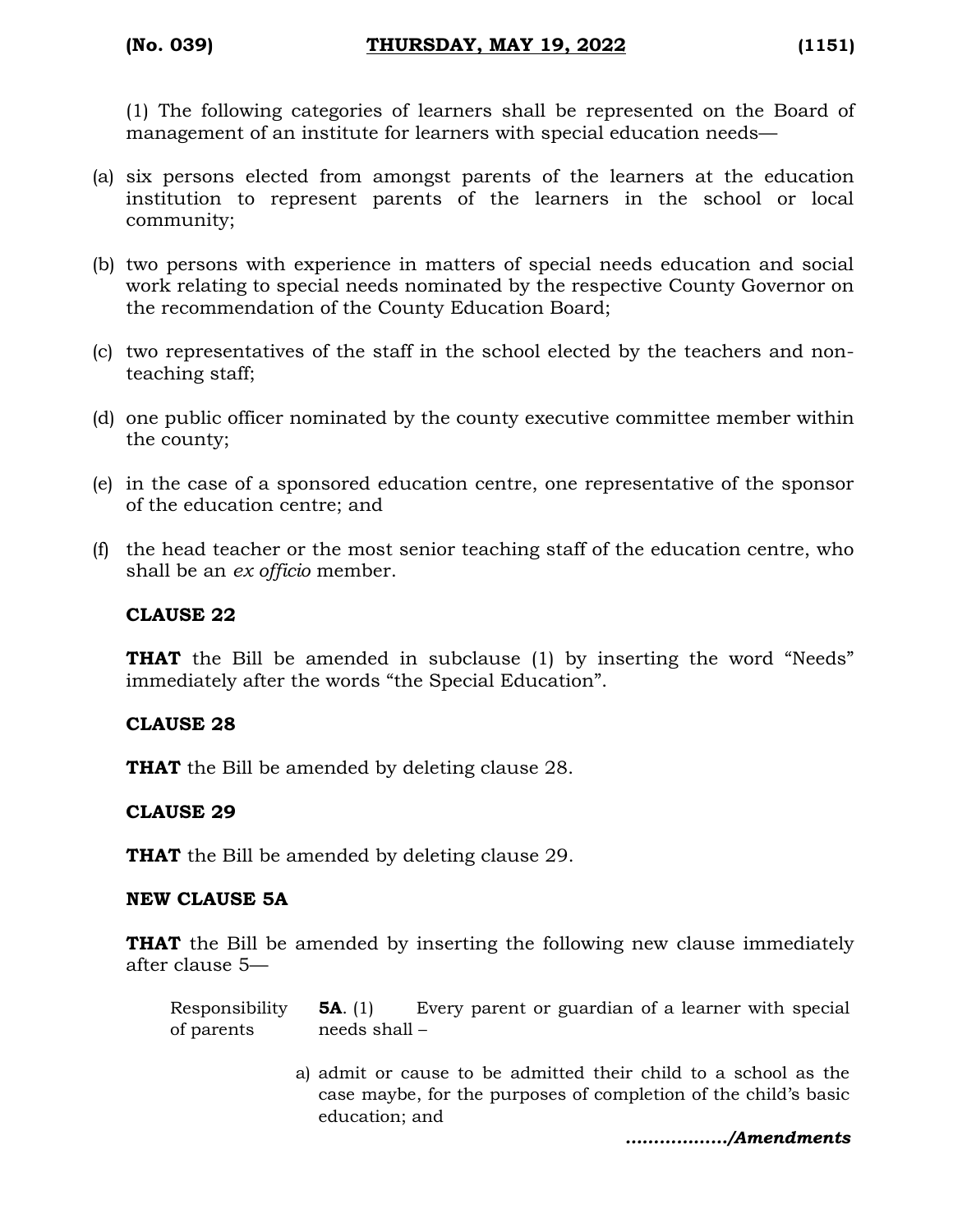(b) ensure that the leaner attends school regularly as a pupil for the purposes of physical, mental, intellectual or social development of the child.

(2) A parent or guardian who fails, without reasonable cause submitted to the institution and County Director of Education, to admit, cause to be admitted or ensure the attendance of the leaner in school commits an offence and shall be liable, on conviction, to a warning in the first instance and a fine not exceeding five thousand shillings for any subsequence offence.

(3) Where a parent or a guardian is unable to meet the obligations specified under subsection (1) such parent and guardian

shall submit, within the prescribed time, the reason for the absence of the learner at a school or institution of basic education.

# **CLAUSE 2**

**THAT** clause 2 of the Bill be amended—

- (a) in the definition of the word "learner with special needs" by inserting the words, "and includes learners with disability and gifted or talented learners" immediately after the words "Basic Education Act, 2013";
- (b) deleting the word "20" and substituting therefor the following new definition-

"Advisory Board" means the Special Needs Education Advisory Board established under section 22;

- (c) deleting the definition of the word "cabinet secretary" and substituting therefor the following new definition- "Cabinet Secretary" means the Cabinet Secretary responsible for matters relating to education;
- (d) deleting the definition of the word "continuing education";
- (e) deleting the definition of the word "progreskelli Williams sive inclusion";
- (f) deleting the definition of the word "resource centre"; and
- (g) inserting the following new definitions in their proper alphabetical sequence-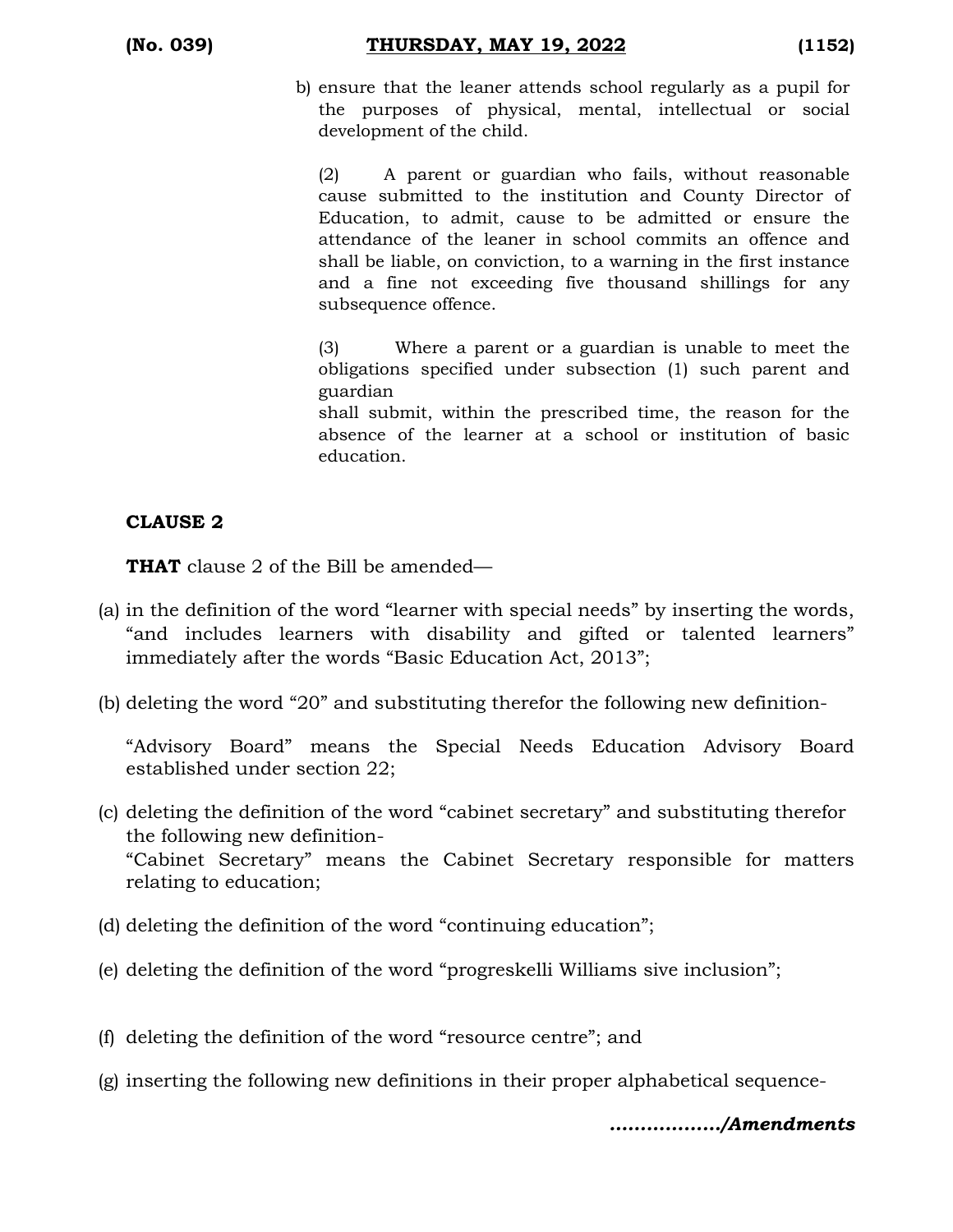"county executive committee member" means the county executive committee member responsible for matters relating to education within each county; and

"education assessment and research centre" means a county special education resource centre established pursuant to section 18 of this Act; and

#### **CLAUSE 1**

**THAT** the Bill be amended by deleting clause 1 and substituting therefor the following new clause —

> Short **1.** This Act may be cited as the Learners with Disabilities Act, title. 2021.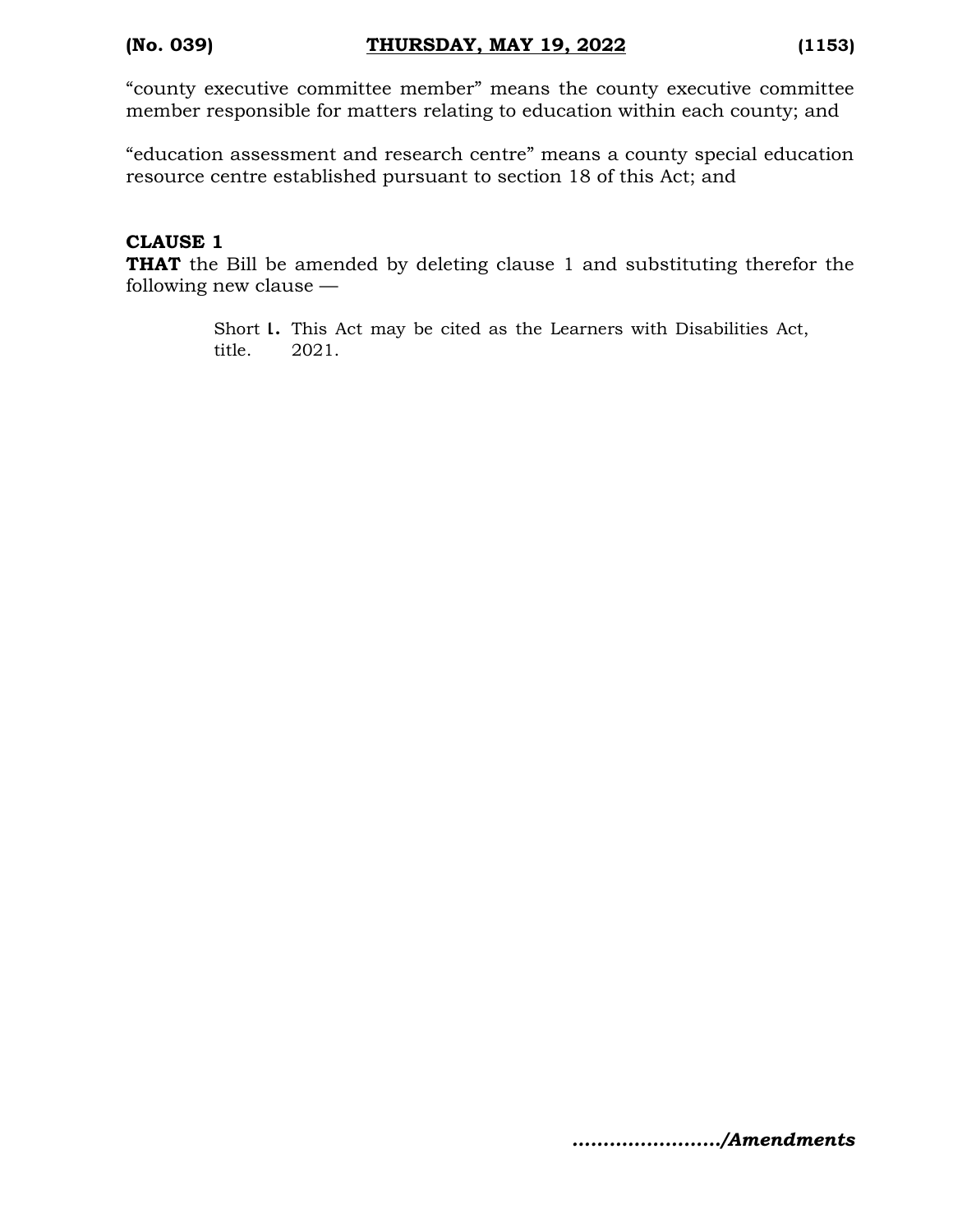#### **F. \*THE MENTAL HEALTH (AMENDMENT) BILL (SENATE BILLS NO. 28 OF 2020)**

(Sen. (Arch.) Sylvia Kasanga, MP)

## *(Consideration of the National Assembly Amendments)*

# *Schedule of amendments as passed by the National Assembly to the Bill on Thursday, 24th March, 2022*

#### **CLAUSE 3**

**THAT,** clause 3 of the Bill be amended in paragraph (b)—

- (a) in the proposed definition of "mental health practitioner" by inserting the following new paragraph immediately after paragraph  $(a)$ — "(aa) medical practitioner under the Medical Practitioners and Dentists Act;"
- (b) by deleting the proposed definition of "mental health unit" and substituting therefor the following new definition-"mental health unit" means a place or a section within a health facility designated to provide mental health services;"
- (c) by deleting the proposed definition of "person with mental illness" and substituting therefor the following new definition-"person with mental illness" means a person diagnosed by a qualified mental health practitioner to be suffering from mental illness, and includes─
	- (a) a person diagnosed with alcohol or substance use disorder; and
	- (b) a person with suicidal ideation or behavior;"
- (d) by inserting the following new definitions in their proper alphabetic sequence-

"mental health facility" means a facility registered and licensed by the relevant medical regulatory body to provide mental health services;

"mental health services" means the promotion of mental wellbeing, prevention, management or alleviation of disease, illness, injury and other physical and social determinants affecting mental health in individuals;

"rehabilitation" means the multidisciplinary approach aimed at supporting persons with psychosocial, intellectual and cognitive disabilities, access to services geared towards their treatment and recovery process;"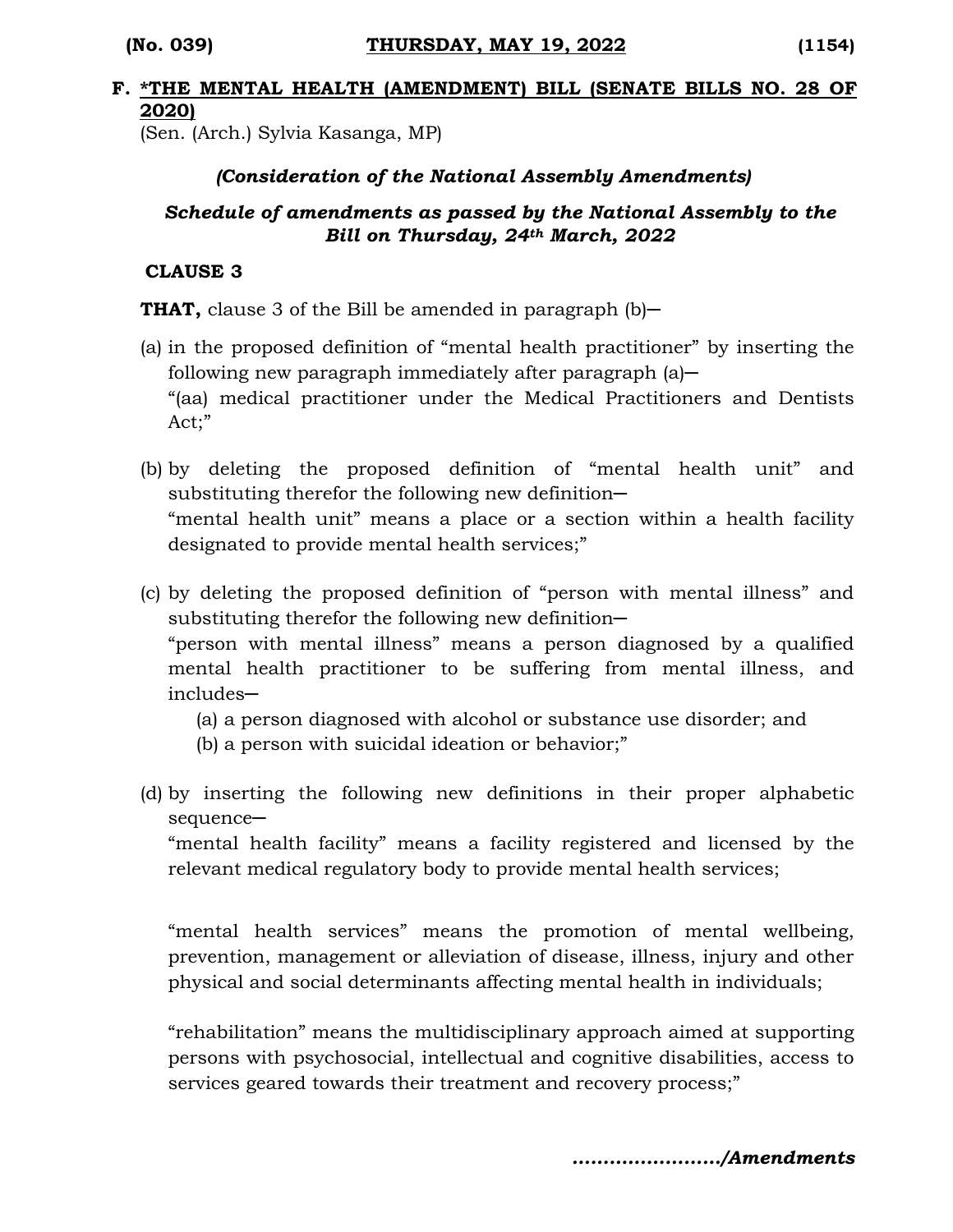## **CLAUSE 4**

**THAT,** clause 4 of the Bill be amended in the proposed new section 2A by inserting the following new paragraphs immediately after paragraph  $(e)$ —

"(f) adopt a holistic approach to community-based mental health services; and

(g) promote the provision of mental health services in primary health facilities."

# **CLAUSE 5**

**THAT,** clause 5 of the Bill be amended in the proposed new section 2C

- (a) by inserting the following new sub-paragraph immediately after sub- $\text{paragnh}$  (b)(ii)— "(iii) expanding and strengthening community and family-based care and support systems for vulnerable persons;"
- (b) by inserting the words "including mechanisms for outpatient comprehensive cover for mental health care and continued care for mental illness" immediately after the word "realised" appearing in paragraph (c);
- (c) by deleting paragraph (f) and substituting therefor the following new paragraph─

"(f) develop community-based programmes for the continued care and rehabilitation of persons with mental illness;"

# **CLAUSE 7**

**THAT,** clause 7 of the Bill be amended by deleting the proposed new subsection  $(2)$  and inserting the following new subsection-

"(2) The Board shall consist of—

- (a) a chairperson appointed by the President who shall─
	- (i) hold a Masters' degree in psychiatry or its equivalent from a university recognised in Kenya; and
	- (ii) have at least ten years' experience, five of which shall be in a managerial position;
- (b) the Principal Secretary in the ministry for the time being responsible for matters relating to health or a representative appointed in writing;
- (c) the Principal Secretary in the ministry for the time being responsible for matters relating to finance or a representative appointed in writing;
- (d) four persons, not being public officers, appointed by the Cabinet Secretary by virtue of gender, disability and regional balance, with knowledge and experience in mental health care of whom—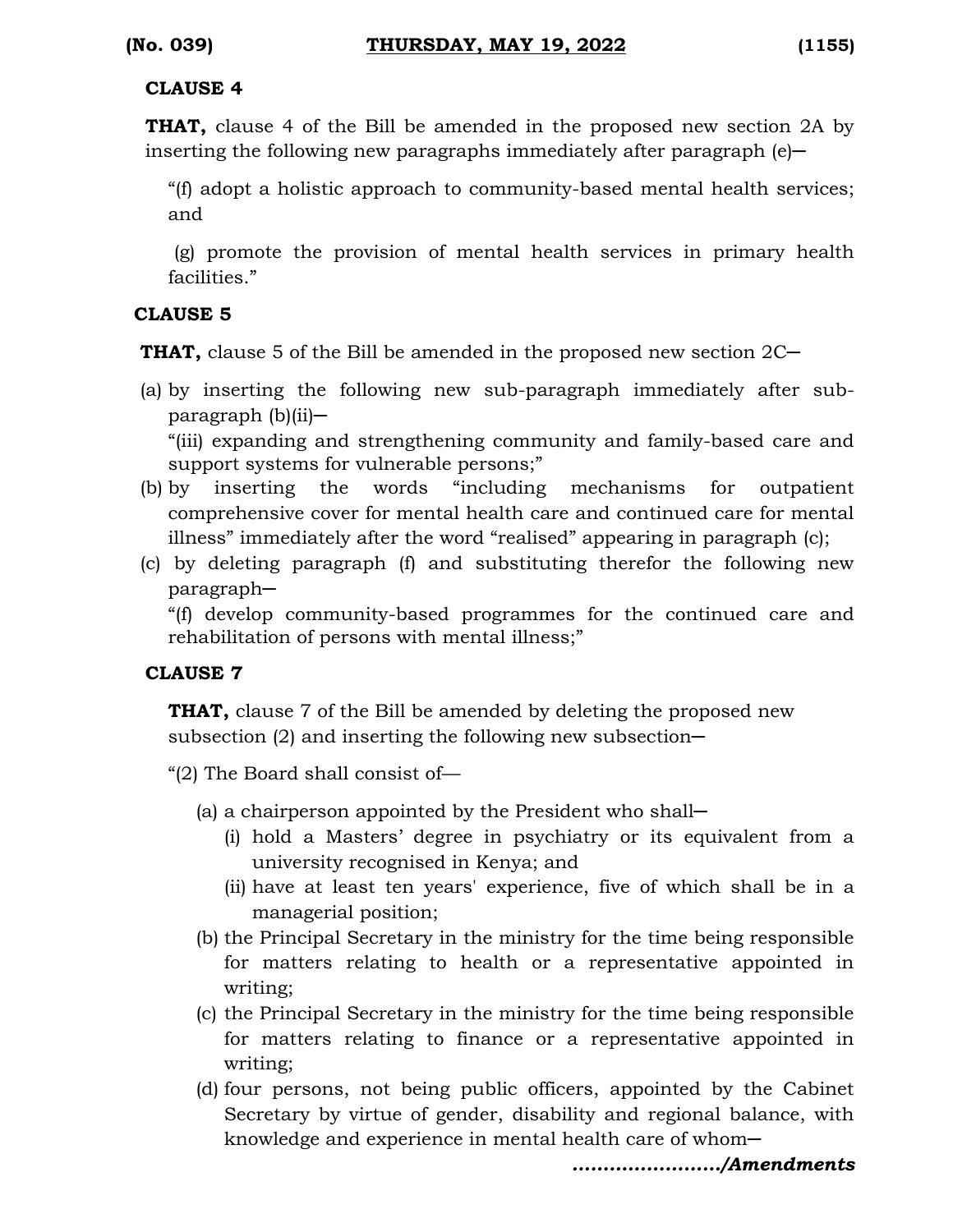- (i) one shall be a psychiatrist nominated by the Medical Practitioners and Dentists Board;
- (ii) one shall be a counsellor or psychologist nominated by the Counsellors and Psychologists Board;
- (iii)one shall be a nurse nominated by the Nursing Council of Kenya; and
- (iv)one shall be a clinical officer nominated by the Clinical Officers Council;
- (e) one person nominated by the Kenya National Commission on Human Rights with knowledge and experience in matters related to mental health;
- (f) two persons, not being Governors, and having knowledge and experience in matters related to mental health, nominated by the Council of County Governors;
- (g) one county director of health nominated from amongst the fortyseven county directors of health by the Council of County Governors; and
- (h) the Director of Mental Health, who shall be the secretary to the Board and an *ex officio* member of the Board."

# **CLAUSE 35**

**THAT,** clause 35 of the Bill be amended in paragraph (a) by-

- (a) deleting the words "by order of the Director or the respective county executive committee member" appearing in the proposed new subsection (1) and substituting therefor the words "with the approval of the person in charge";
- (b) deleting the words "The Director or the county executive committee member, as the case may be, shall" appearing in the proposed new subsection (1A) and substituting therefor the words "The person in charge shall".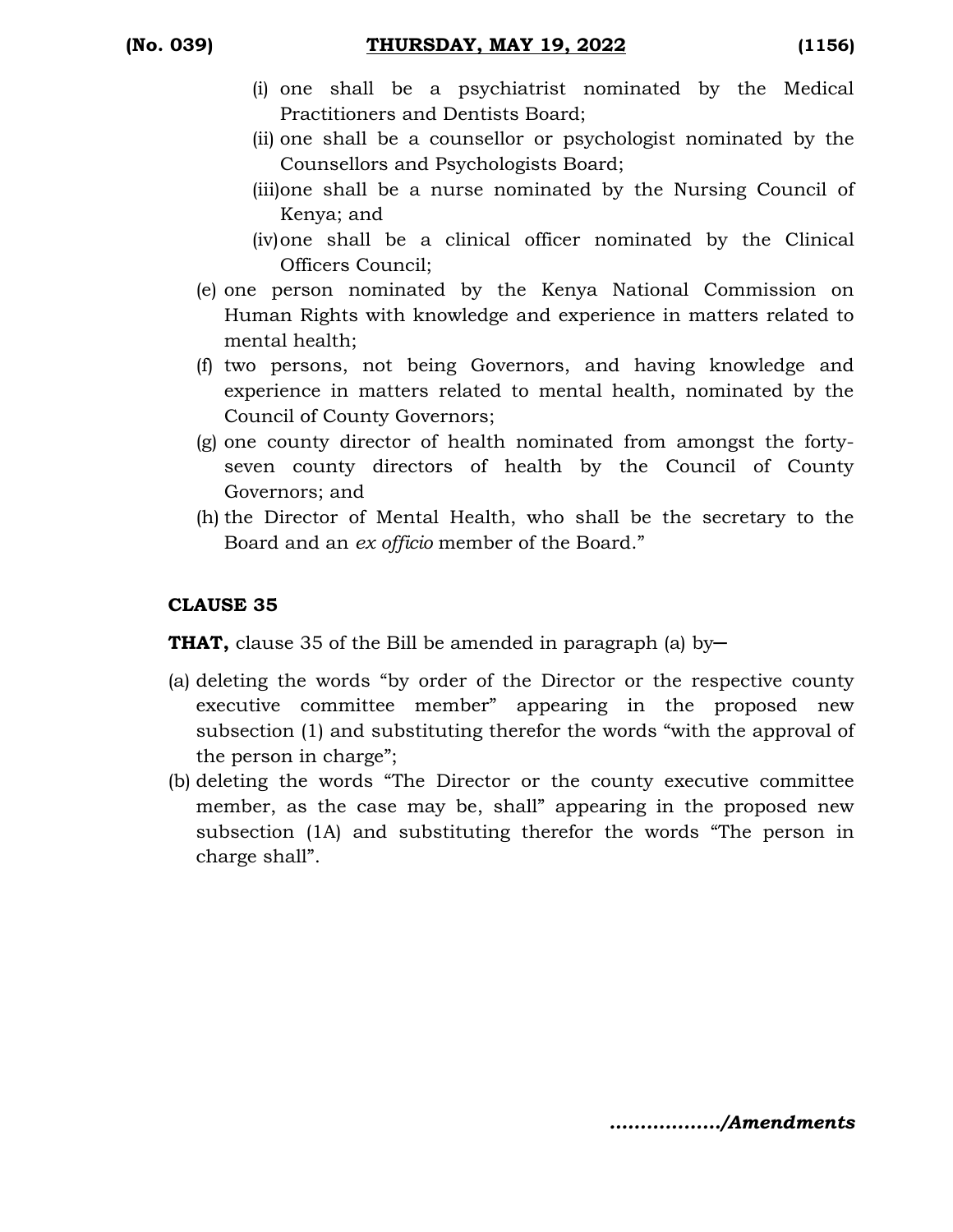#### **G. \*\*\*THE IRRIGATION (AMENDMENT) BILL, (NATIONAL ASSEMBLY BILLS NO. 12 OF 2021)**

(The Senate Majority Leader)

**NOTICE** is given that the Chairperson, Standing Committee on Agriculture, Livestock and Fisheries intends to move the following amendments to the Irrigation (Amendment) Bill, (National Assembly Bills No. 12 of 202, at the Committee Stage—

#### **NEW CLAUSE 8A**

**THAT** the Bill be amended by inserting the following new clause immediately after clause 8—

**8A.** Section 14 of the principal Act is amended—

(a) by inserting the following new subsection immediately after subsection (2) —

(2A) Each county executive committee member shall, in ensuring that the county government fulfils its obligations under subsection (1) –

- (a) formulate a county irrigation strategy in collaboration with the relevant stake holders, in line with national policies and strategies;
- (b) delineate by notice in the gazette, strategic smallholder irrigation schemes;
- (c) promote the use of efficient irrigation systems in the respective county;
- (d) put in place measures for adaptation to, and mitigation against the effects of climate change and the enhanced sustainable environmental management in the county; and
- (e) report to the county assembly annually, and at such other time as may be necessary, on the state of irrigation development and management in the county.

(b) in subsection (3) by—

(a) deleting the words "formulate and" appearing at the beginning of the paragraph (a);

Amendment of section 14 of No. 14 of 2019.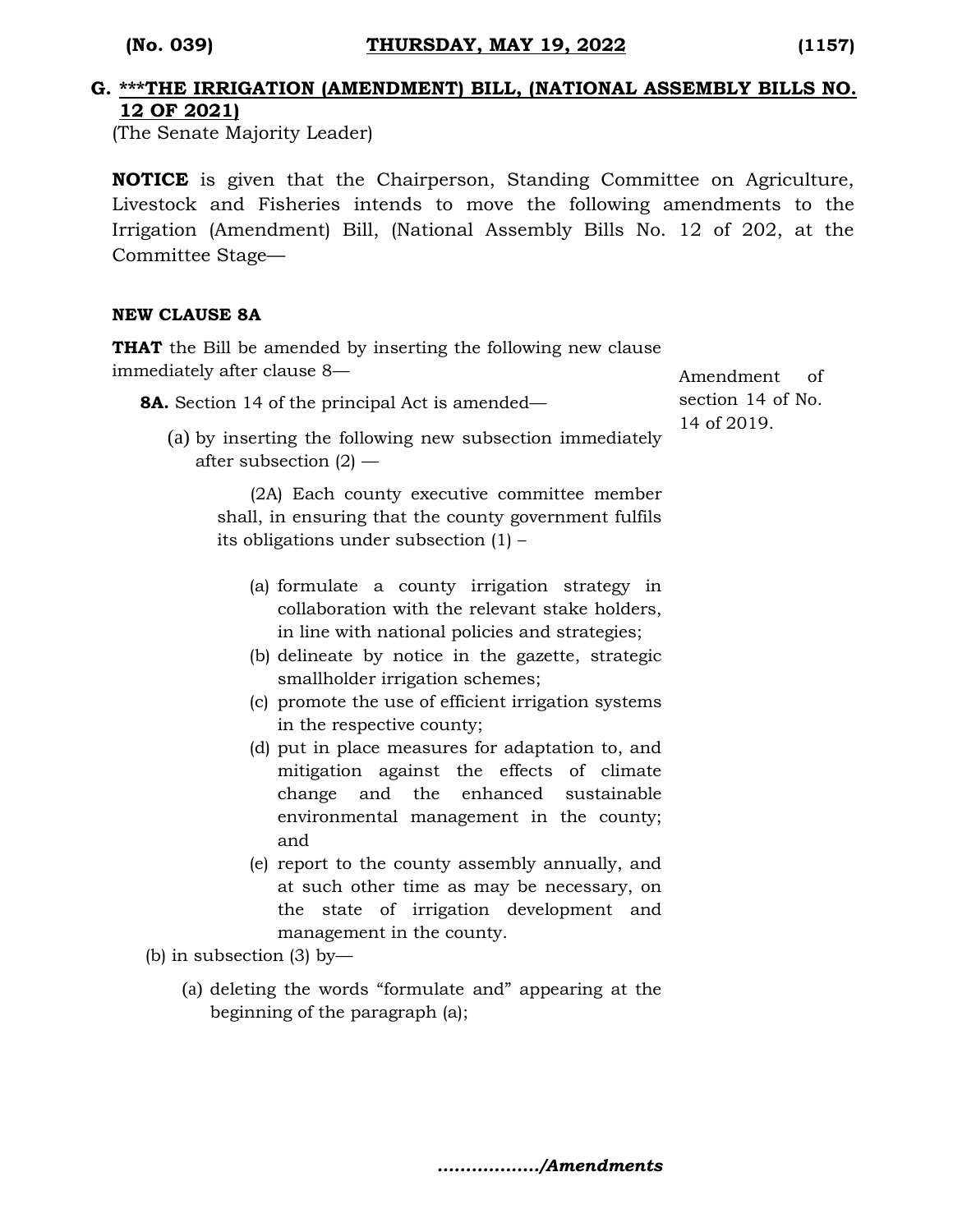- (b) inserting the following new paragraph immediately after paragraph (a) –
	- (aa) put in place the irrigation infrastructure in smallholder schemes;
- (c) deleting paragraph (f) and substituting therefor the following new paragraph—
	- (f) prepare and submit to the respective county executive committee member such periodic reports on the performance of its functions as the committee member shall determine; and
- (d) inserting the following new paragraph immediately after paragraph (f)—
	- (g) advise the respective county executive committee member on the development, maintenance, expansion and availability of irrigation support services in the respective county.

#### **CLAUSE 2**

**THAT** clause 2 of the Bill be amended by inserting the following new definition immediately after the definition of the term "commercial irrigation farmer" —

"county executive committee member" means the county executive committee member responsible for matters relating to irrigation.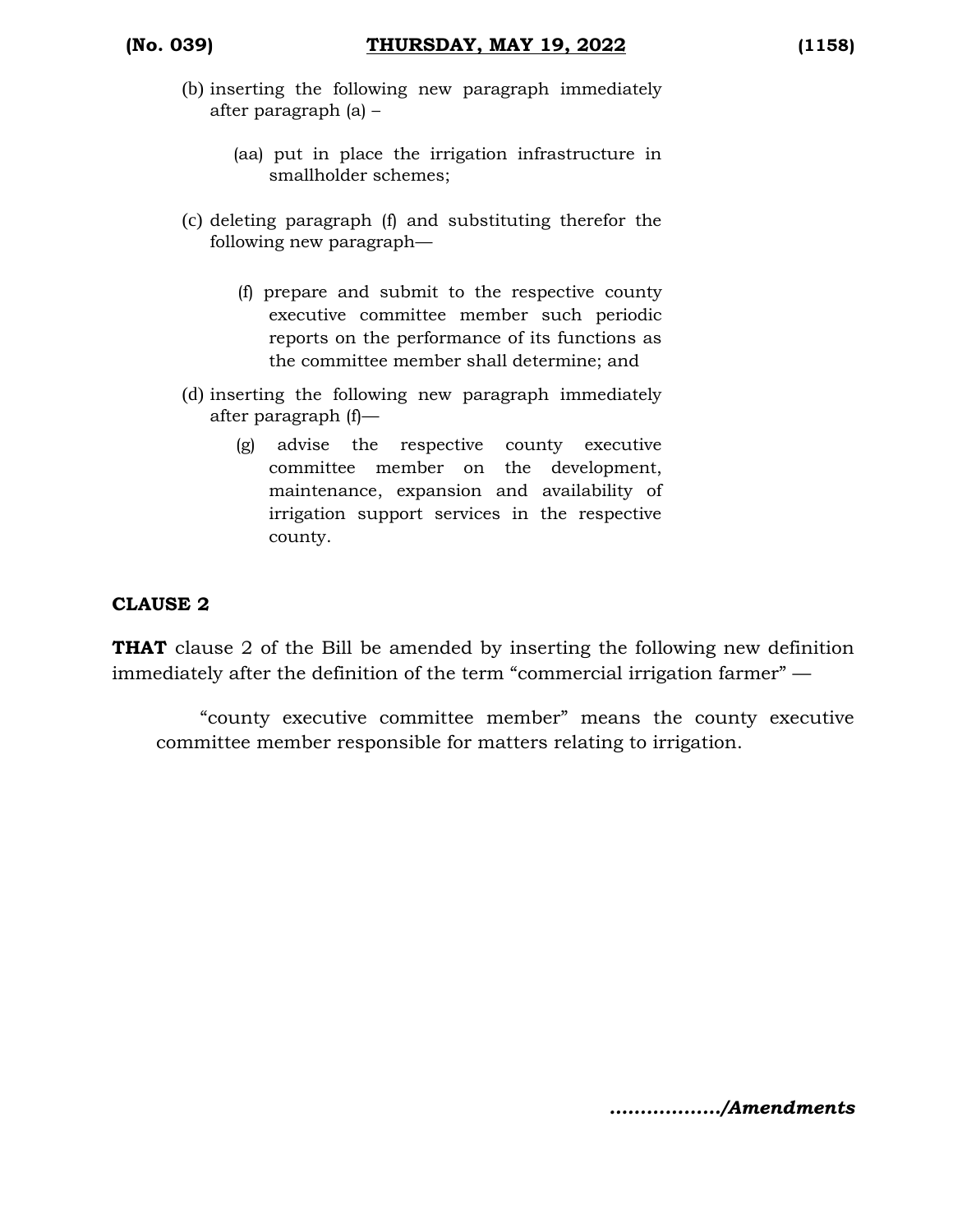#### **H. \*\*THE COUNTY ALLOCATION OF REVENUE BILL (SENATE BILLS NO. 1 OF 2022)**

(The Chairperson, Standing Committee on Finance and Budget)

**NOTICE** is given that the Chairperson, Standing Committee on Finance and Budget, intends to move the following amendments to the County Allocation of Revenue Bill (Senate Bills No. 1 of 2022), at the Committee Stage—

#### **SECOND SCHEDULE**

**THAT** the Bill be amended by deleting the Second Schedule and substituting therefor the following new schedule-

#### **SECOND SCHEDULE** (S.5)

| County Government Budget Ceilings on Recurrent Expenditure in Financial Year 2022/2023<br>(Figures are in Kenya Shillings) |                     |               |                                 |             |                                  |
|----------------------------------------------------------------------------------------------------------------------------|---------------------|---------------|---------------------------------|-------------|----------------------------------|
| No.                                                                                                                        | <b>County Title</b> |               | <b>County Assembly Ceilings</b> |             | <b>County Executive Ceilings</b> |
|                                                                                                                            |                     | FY 2021/22    | FY 2022/23                      | FY 2021/22  | FY 2022/23                       |
| 1                                                                                                                          | Baringo             | 746,019,020   | 712,229,059                     | 569,787,017 | 607,049,529                      |
| $\mathbf{2}$                                                                                                               | <b>Bomet</b>        | 648,066,449   | 621,143,848                     | 552,531,315 | 588,023,141                      |
| 3                                                                                                                          | Bungoma             | 890,983,497   | 873,284,854                     | 621,554,119 | 664,128,690                      |
| 4                                                                                                                          | <b>Busia</b>        | 801,409,679   | 765,019,229                     | 587,042,718 | 626,075,916                      |
| 5                                                                                                                          | Elgeyo/Marakwet     | 593,254,972   | 592,408,337                     | 535,275,615 | 568,996,754                      |
| 6                                                                                                                          | Embu                | 595,875,448   | 594,786,279                     | 535,275,615 | 568,996,754                      |
| $\mathbf 7$                                                                                                                | Garissa             | 829,101,968   | 815,801,264                     | 569,787,017 | 607,049,529                      |
| 8                                                                                                                          | Homa Bay            | 931,868,578   | 872,842,726                     | 604,298,418 | 645,102,303                      |
| 9                                                                                                                          | Isiolo              | 448,252,685   | 451,013,358                     | 463,713,275 | 492,255,576                      |
| 10                                                                                                                         | Kajiado             | 765,404,524   | 699,076,887                     | 527,830,690 | 562,230,871                      |
| 11                                                                                                                         | Kakamega            | 1,189,967,209 | 1,097,653,117                   | 673,321,221 | 721,207,850                      |
| 12                                                                                                                         | Kericho             | 728,813,928   | 708,995,621                     | 569,787,017 | 607,049,529                      |
| 13                                                                                                                         | Kiambu              | 1,206,180,907 | 1,114,698,533                   | 673,321,221 | 721,207,850                      |
| 14                                                                                                                         | Kilifi              | 797,062,541   | 779,167,171                     | 587,042,718 | 626,075,916                      |
| 15                                                                                                                         | Kirinyaga           | 634,065,925   | 582,922,761                     | 522,925,302 | 556,100,619                      |
| 16                                                                                                                         | Kisii               | 990,572,876   | 940,958,856                     | 621,554,119 | 664,128,690                      |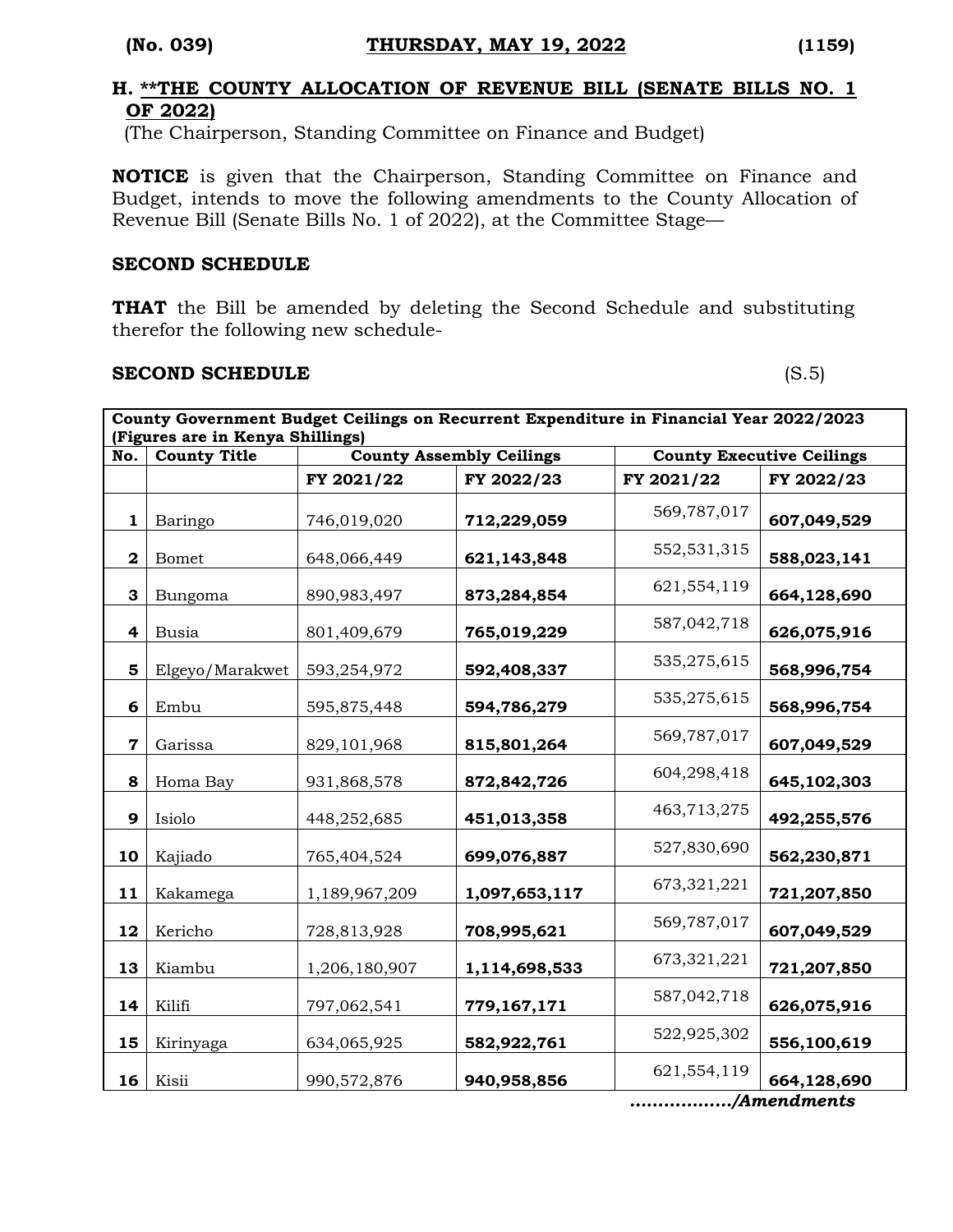# **(No. 039) THURSDAY, MAY 19, 2022 (1160)**

| 17 | Kisumu         | 745,033,801   | 718,886,210   | 587,042,718 | 626,075,916                |
|----|----------------|---------------|---------------|-------------|----------------------------|
| 18 | Kitui          | 886,616,229   | 862,047,458   | 604,298,418 | 645,102,303                |
| 19 | Kwale          | 618,445,792   | 617,790,583   | 535,275,615 | 568,996,754                |
| 20 | Laikipia       | 470,108,195   | 467,754,457   | 493,319,288 | 524,178,098                |
| 21 | Lamu           | 418,152,304   | 419,261,939   | 463,713,275 | 492,255,576                |
| 22 | Machakos       | 907,790,391   | 865,126,181   | 604,298,418 | 645,102,303                |
| 23 | Makueni        | 756,641,539   | 729,754,316   | 569,787,017 | 607,049,529                |
| 24 | Mandera        | 811,048,184   | 864,090,152   | 578,963,987 | 616,986,522                |
| 25 | Marsabit       | 715,654,362   | 678,317,733   | 535,275,615 | 568,996,754                |
| 26 | Meru           | 988,437,598   | 938,478,295   | 621,554,119 | 664,128,690                |
| 27 | Migori         | 863,486,098   | 857,185,385   | 604,298,418 | 645,102,303                |
| 28 | Mombasa        | 679,254,392   | 674,783,021   | 569,787,017 | 607,049,529                |
| 29 | Murang'a       | 761,307,014   | 753,378,653   | 587,042,718 | 626,075,916                |
| 30 | Nairobi City   | 1,545,872,087 | 1,446,962,393 | 759,599,725 | 816,339,786                |
| 31 | Nakuru         | 1,049,146,986 | 1,006,312,104 | 656,065,520 | 702,181,463                |
| 32 | Nandi          | 669,452,972   | 666,771,490   | 569,787,017 | 607,049,529                |
| 33 | Narok          | 769,346,518   | 734,655,062   | 569,787,017 | 607,049,529                |
| 34 | Nyamira        | 612,444,433   | 610,515,511   | 535,275,615 | 568,996,754                |
| 35 | Nyandarua      | 664,643,697   | 651,697,338   | 552,531,315 | 588,023,141                |
| 36 | Nyeri          | 717,305,285   | 692,693,761   | 569,787,017 | 607,049,529                |
| 37 | Samburu        | 518,009,214   | 517,964,444   | 480,968,975 | 533,708,983                |
| 38 | Siaya          | 686, 651, 724 | 683,152,880   | 569,787,017 | 607,049,529                |
| 39 | Taita/Taveta   | 631,282,421   | 620,545,692   | 535,275,615 | 568,996,754                |
| 40 | Tana River     | 588,396,752   | 582,990,790   | 505,669,601 | 537,074,233                |
| 41 | Tharaka -Nithi | 455,222,064   | 434,745,770   | 493,319,288 | 524,178,098                |
| 42 | Trans Nzoia    | 676,650,593   | 643,357,859   | 552,531,315 | 588,023,141                |
| 43 | Turkana        | 821,950,164   | 818,680,328   | 569,787,017 | 607,049,529                |
| 44 | Uasin Gishu    | 707,791,808   | 703,027,730   | 569,787,017 | 607,049,529<br>/Amendments |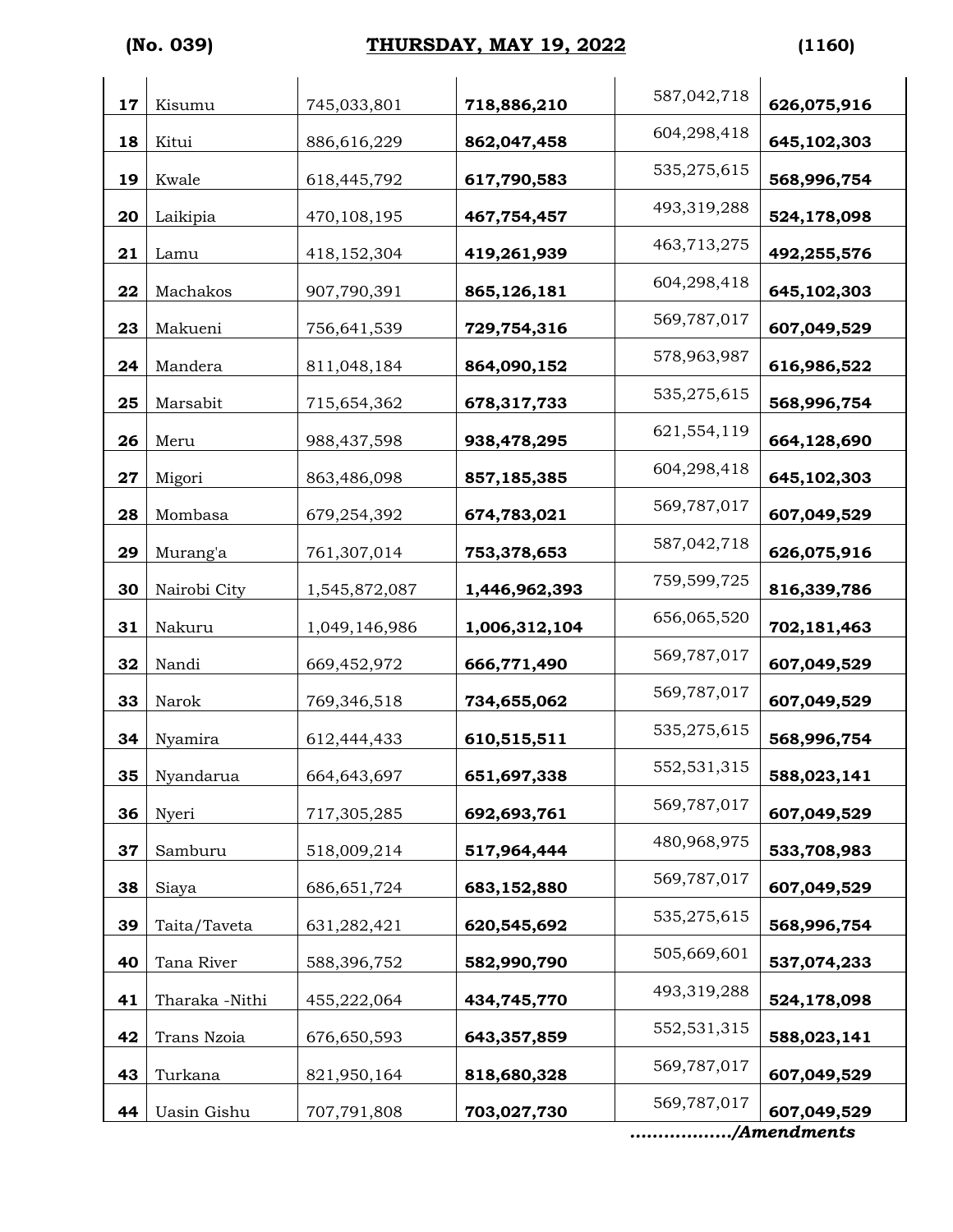# **(No. 039) THURSDAY, MAY 19, 2022 (1161)**

|    | <b>Total</b> | 35,656,167,687 | 34,576,474,969 | 26,708,080,067 | 28,486,731,674 |
|----|--------------|----------------|----------------|----------------|----------------|
| 47 | West Pokot   | 610,173,508    | 603,044,748    | 535,275,615    | 568,996,754    |
| 46 | Wajir        | 853, 341, 593  | 853,371,986    | 560,610,046    | 597,112,535    |
| 45 | Vihiga       | 659,609,764    | 637,128,800    | 552,531,315    | 588,023,141    |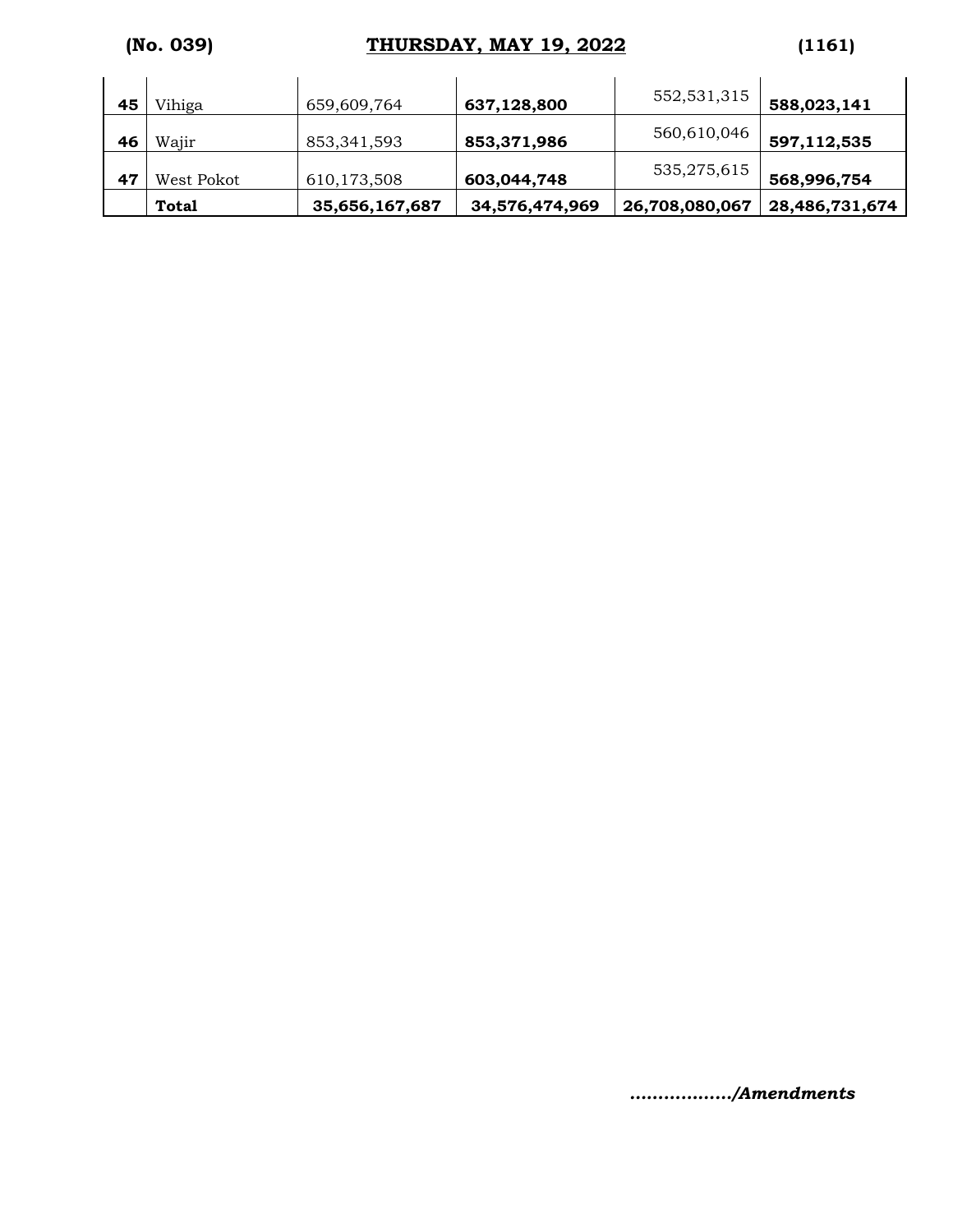#### **I.** \***THE ELECTIONS (AMENDMENT) (NO. 3) BILL, SENATE BILLS NO. 48 OF 2021**

(Sen. (Eng.) Ephraim Maina, MP)

**NOTICE** is given that the Chairperson, Standing Committee on Justice, Legal Affairs and Human Rights, intends to move the following amendments to the Elections (Amendment) (No. 3) Bill (Senate Bills No. 48 of 2021) at the Committee Stage —

#### **CLAUSE 2**

**THAT** clause 2 of the Bill be amended by deleting the definition of the word "party primary".

### **CLAUSE 3**

**THAT** clause 3 of the Bill be amended in the proposed new section 32A(1) by deleting the words "a party primary" appearing immediately after the words "for purposes of" and substituting therefor the words "party nominations".

#### **CLAUSE 4**

**THAT** clause 4 of the Bill be amended by deleting paragraph (b) and substituting therefor the following new paragraph –

- (b) in subsection  $(3)$  by  $-$ 
	- (i) inserting the words "and the Senate" immediately after the words "the National Assembly"; and
	- (ii) deleting the proviso.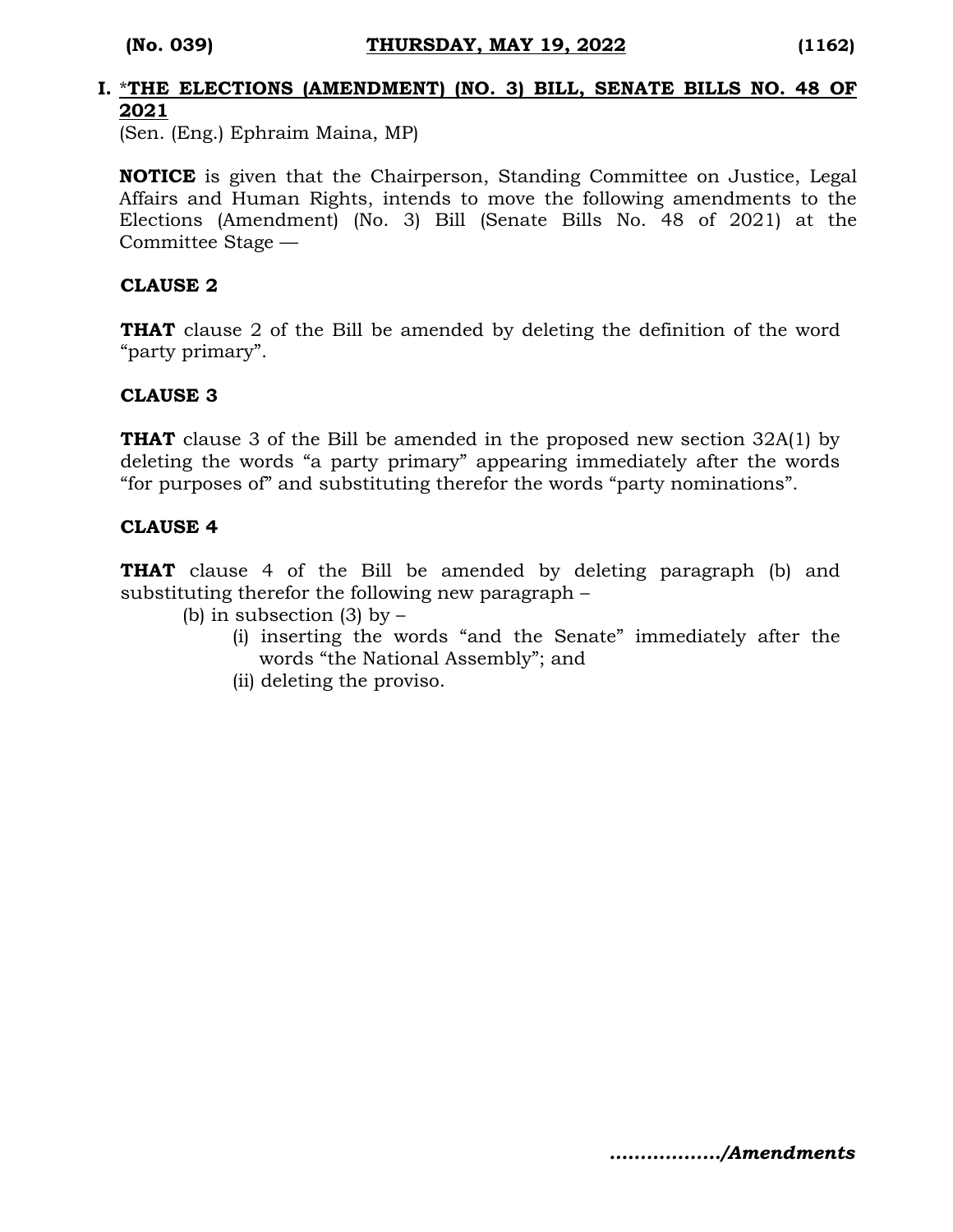# **J. \*THE KENYA MEDICAL SUPPLIES AUTHORITY (AMENDMENT) BILL (SENATE BILLS NO. 53 OF 2021)**

(Sen. Naomi Shiyonga, MP)

**i) NOTICE** is given that the Chairperson of the Standing Committee on Health, intends to move the following amendments to the Kenya Medical Supplies Authority (Amendment) Bill, (Senate Bills No. 53 of 2021), at the Committee Stage ―

# **CLAUSE 2**

**THAT** clause 2 of the Bill be deleted and substituted with the following new clause—

Amendment of section 4 hereinafter referred to as the principal Act is amended in section 4 of No. 20 of by— 2013. **2.** The Kenya Medical Supplies Authority Act, 2013,

(a) deleting subsection (3) and substituting therefor the following new subsection—

No. 21 of 2017. (3) A national and county public health facility shall, in the procurement of drugs and medical supplies listed in the national government guidelines for essential medicines under section 67(4) of the Health Act, obtain all drugs and medical supplies from the Authority subject to the —

- (a) drug being registered by the Board; and
- (b) drugs and medical supplies—
	- (i) meeting the standards of quality;
	- (ii) being efficacious as authorised by the Board.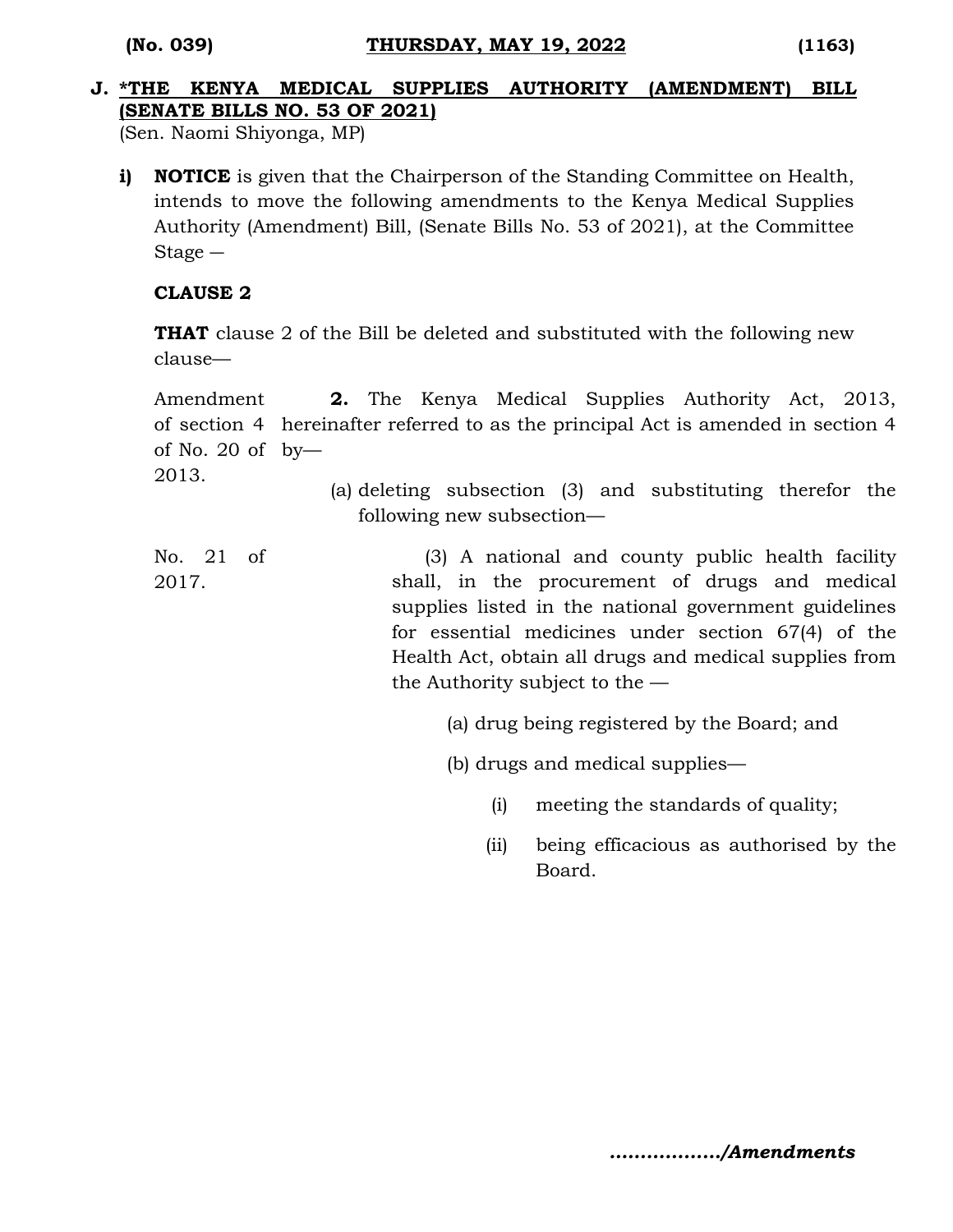**ii) NOTICE** is given that the Senator for Narok County, (Sen. Ledama Olekina, MP) intends to move the following amendments to the Kenya Medical Supplies Authority (Amendment) Bill, (Senate Bills No. 53 of 2021), at the Committee Stage ―

Amendment of section 4 hereinafter referred to as the principal Act is amended in of No. 20 of section 4 by inserting the following new subsection 2013. **2.** The Kenya Medical Supplies Authority Act, 2013, immediately after subsection (4) —

> (5) In procuring drugs and medical supplies under subsection (1) (a), the Authority shall give preferential treatment to the local drug manufacturers and suppliers prequalified by the Pharmacy Management Committee established under section 4A.

#### **NEW CLAUSES**

**THAT** the Bill be amended by inserting the following new clauses immediately after clause 2—

| Insertion<br><sub>of</sub>                |                                     | <b>3.</b> The principal Act be amended by inserting the following<br>new section immediately after section 4—                                      |
|-------------------------------------------|-------------------------------------|----------------------------------------------------------------------------------------------------------------------------------------------------|
| section<br>4A<br>in<br>No. 20 of<br>2013. | Pharmacy<br>Management<br>Committee | <b>4A.</b> (1) The Cabinet Secretary shall<br>establish a Pharmacy Management<br>Committee.                                                        |
|                                           |                                     | Pharmacy Management<br>(2)<br>The<br>Committee shall comprise of $-$                                                                               |
|                                           |                                     | two members of the Board of<br>(i)<br>the Authority one of whom shall be<br>the Chief Executive Officer of the<br>Authority;                       |
|                                           |                                     | one member of the Board of<br>(ii)<br>Directors of the Pharmacy and<br>Poisons Board;                                                              |
|                                           |                                     | two members of the Board of<br>(iii)<br>the National Health Insurance Fund<br>one of whom shall be the Chief<br>Executive Officer of the Fund; and |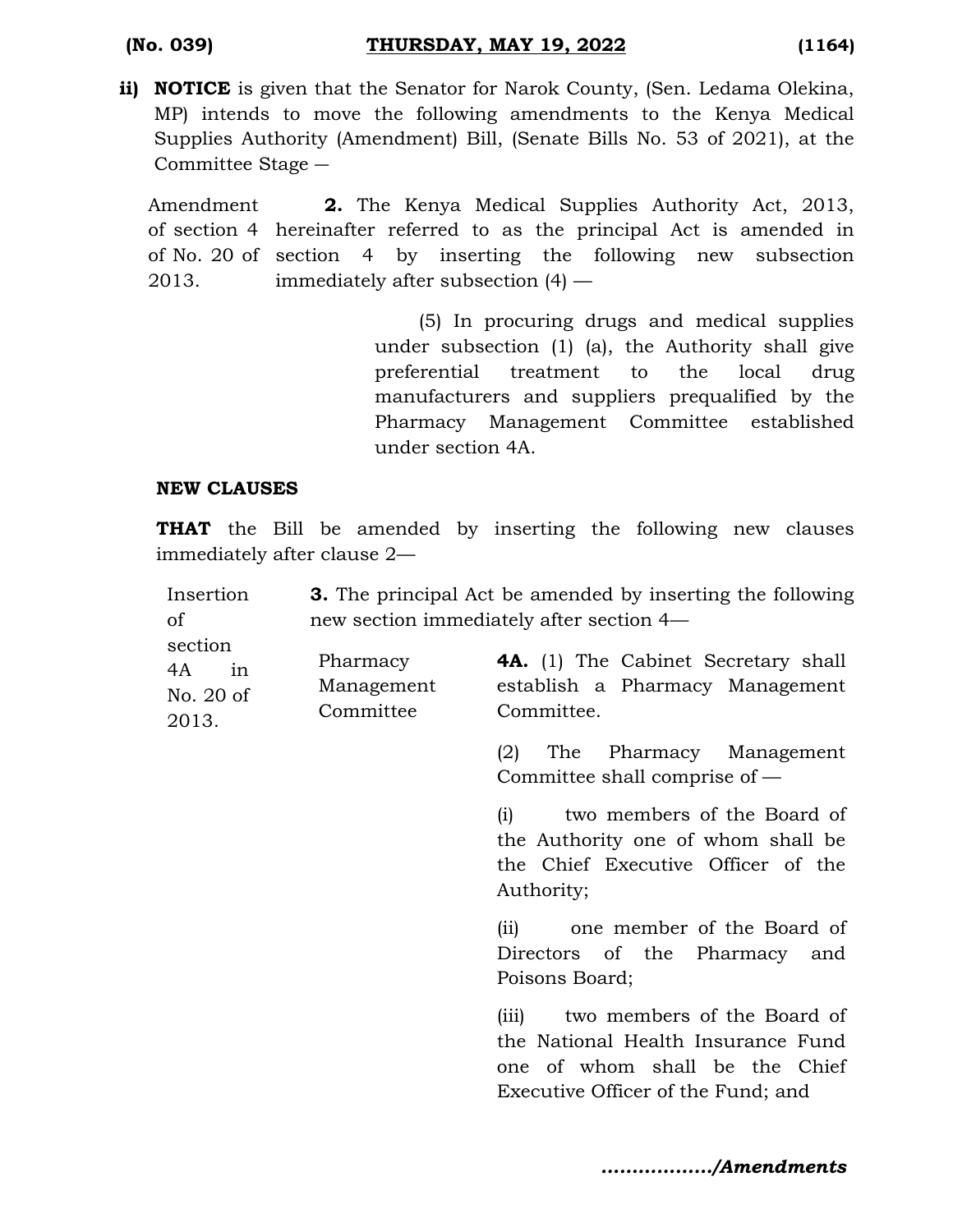(iv) two persons, not being governors, nominated by the council of governors.

(3) The pharmacy management committee shall be responsible for the registration, prequalification and certification of local drug manufacturers and suppliers.

(4) The Authority shall provide the secretariat for the Committee.

Consequential amendment No. 9 of 1998. **4.** The National Health Insurance Fund Act is amended—

> (a) in section 5 (1) by inserting the following paragraph immediately after paragraph (h)—

(ha) administer the Pharmacy Benefit Management Platform;

(b) by inserting the following new section immediately after section 30 —

Pharmacy Benefit Management facilitate the payment for drugs and Platform. No. 20 of 2013. **30A.** (1) There is established the Pharmacy Benefit Management Platform to medical supplies supplied by the local manufacturers and suppliers prequalified by the Pharmacy Management Committee established under section 4A of the Kenya Medical Supplies Authority Act, 2013.

> (2) The Pharmacy Benefit Management platform shall be administered by the Board in consultation with the Pharmacy Management Committee.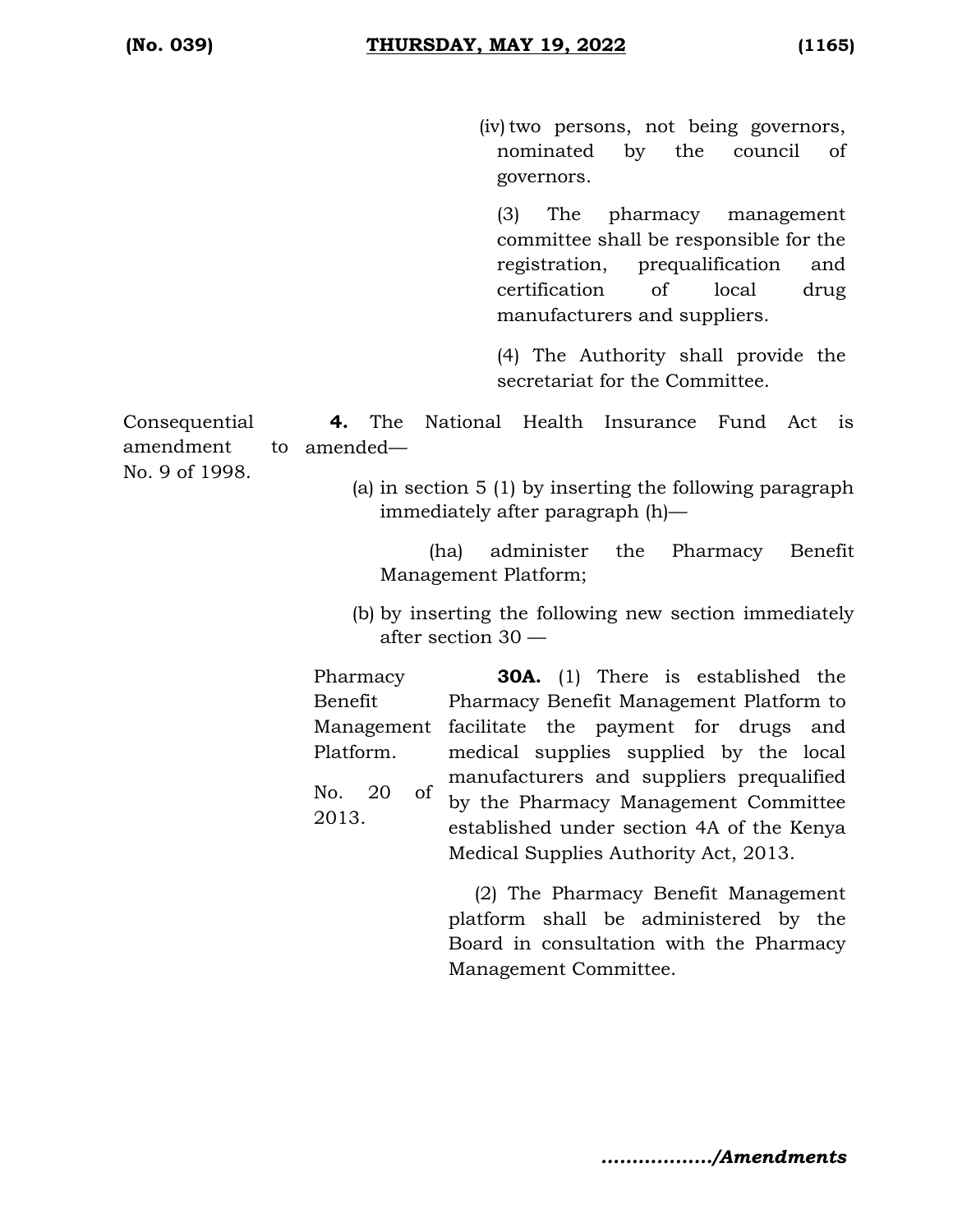(3) The Board shall in consultation with the Pharmacy Management Committee, pay out of the Fund, on behalf of a contributor, the cost of drugs and medical supplies dispensed by empanelled healthcare providers and procured by the Authority from the local drug manufacturers and suppliers prequalified under section 4A of the Kenya Medical Supplies Authority Act, 2013.

(4) The Cabinet Secretary in consultation with the Board, the Kenya Medical Supplies Authority Board and the Pharmacy and Poisons Board shall make regulations for the better carrying out of this section.

*…………..……../Appendix*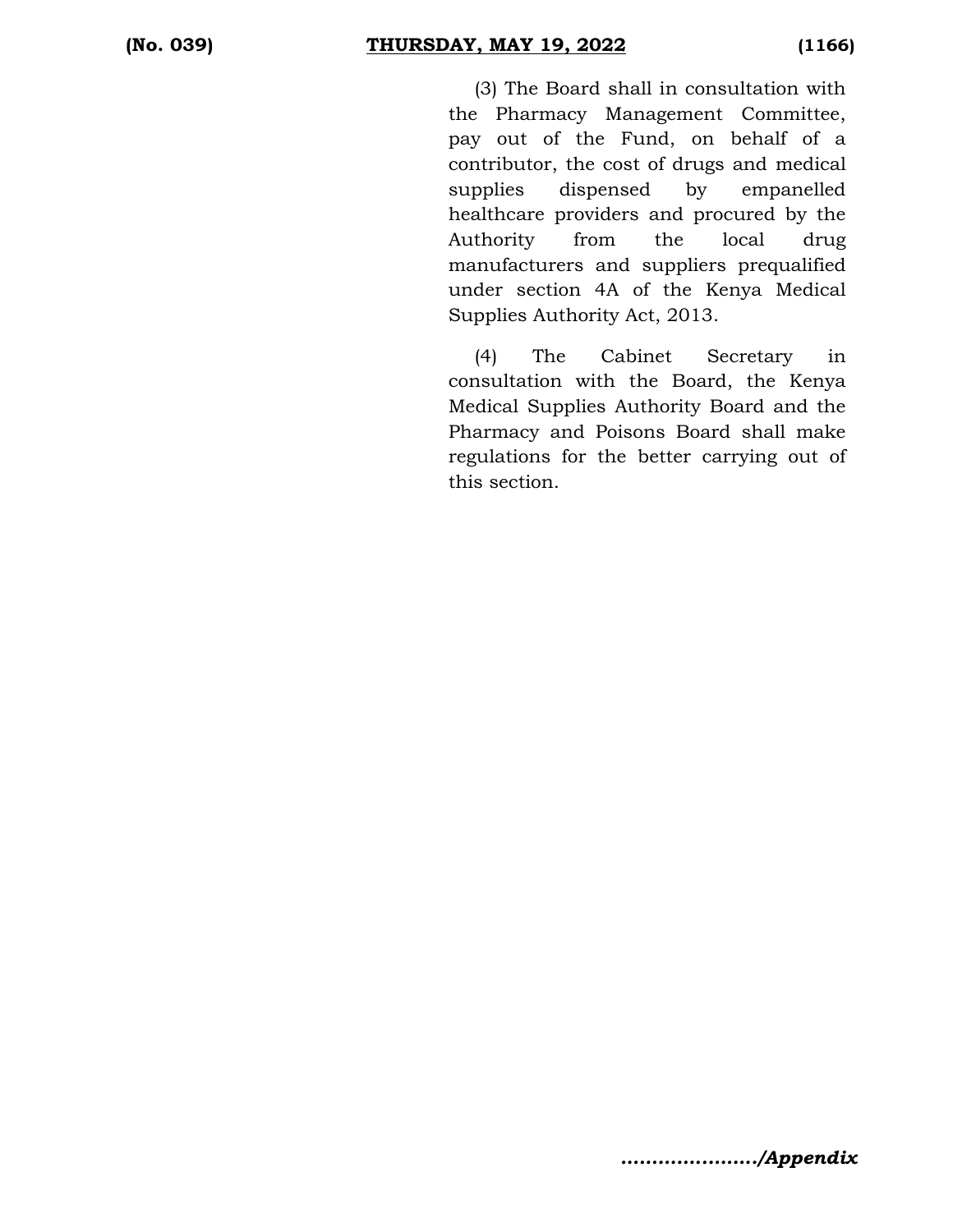#### **APPENDIX**

# **1. PETITION**

Report of the Standing committee on National Cohesion, Equal Opportunity and Regional Integration on a petition to the Senate concerning the continuous exclusion of Persons with Disabilities (PWDs) in Migori County Budget.

*(The Chairperson, National Cohesion, Equal Opportunity and Regional Integration)*

### **2. PAPER**

The Teachers Service Commission Annual Report and Audited Financial Statements for financial year 2020/2021.

*(The Senate Majority Leader)*

### **3. STATEMENTS**

### **a) Pursuant to Standing Order 51 (1)(b)**

The Chairperson, Standing Committee on Roads and Transportation, to make a statement on the activities of the Committee.

## **b) Pursuant to Standing Order 52 (1)**

The Senate Majority Leader to issue a statement on the business of the Senate for the week commencing Tuesday, 7<sup>th</sup> June, 2022.

----------------

*…………………/Notice Paper*